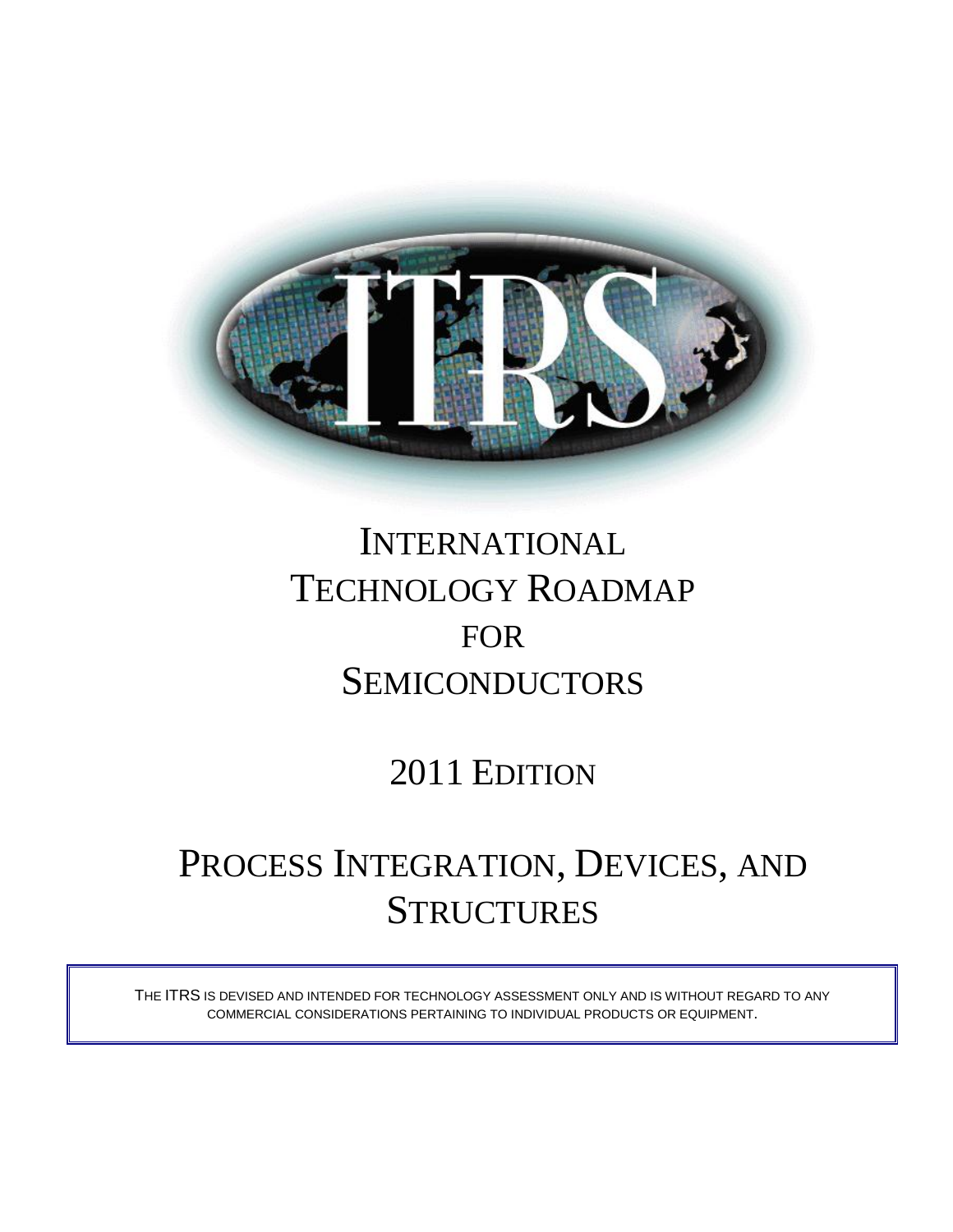# **TABLE OF CONTENTS**

| 1 Scope       |  |
|---------------|--|
|               |  |
|               |  |
|               |  |
| 3 Logic       |  |
|               |  |
|               |  |
| 4 DRAM        |  |
|               |  |
|               |  |
|               |  |
|               |  |
|               |  |
| 6 Reliability |  |
|               |  |
|               |  |
|               |  |
|               |  |
|               |  |
|               |  |
| 8 References  |  |
|               |  |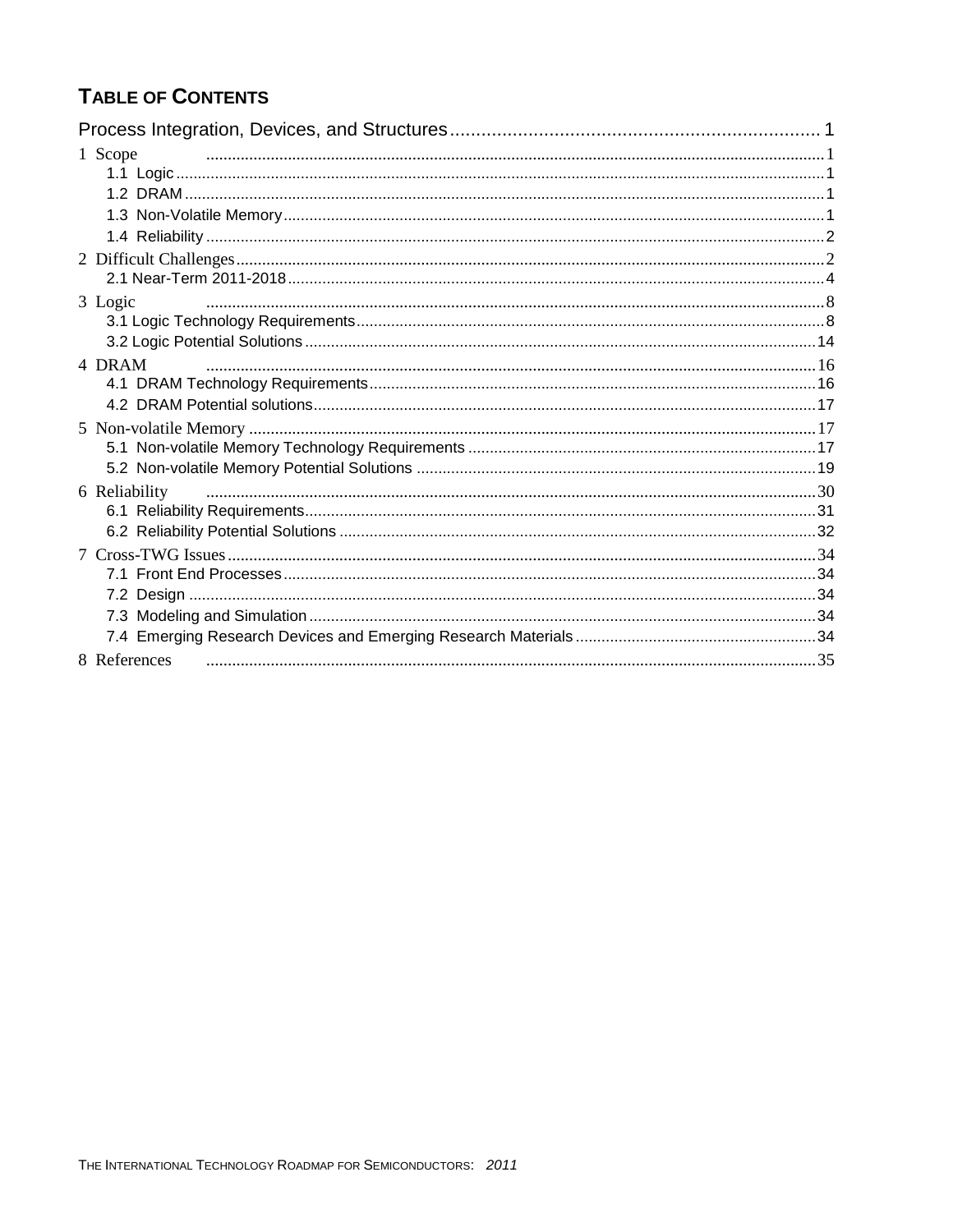# **LIST OF FIGURES**

| Figure PIDS1  | (a) Scaling of Intrinsic Transistor Speed (I/CV) and Ring-Oscillator Speed<br>for HP Technology. (b) Only the Highest Speed of Structures for Each Year is Shown.  11 |  |
|---------------|-----------------------------------------------------------------------------------------------------------------------------------------------------------------------|--|
| Figure PIDS2  | Scaling Trend of Logic Technologies with Year; (A) Gate Length, (B)<br>Supply Voltage, (C) Off-Current, (D) Saturation On-Current, (E)                                |  |
| Figure PIDS3  |                                                                                                                                                                       |  |
| Figure PIDS4  |                                                                                                                                                                       |  |
| Figure PIDS5  | Comparison of Bit Cost between Stacking of Layers of<br>Completed NAND Devices and Making All Devices in Every Layer                                                  |  |
| Figure PIDS6a | A 3-D NAND Array Based on a Vertical Channel Architecture (From Ref. [16]) 21                                                                                         |  |
| Figure PIDS6b | BiCS (Bit Cost Scalable)—A 3-D NAND Structure using a Punch                                                                                                           |  |
| Figure PIDS6c | P-BiCS (Pipe-shaped BiCS)-An Advanced Form of BiCS 3-D NAND Array                                                                                                     |  |
| Figure PIDS6d | TCAT (Terabit Array Transistor)—A Gate Last 3-D NAND Array (From Ref. [18]) 23                                                                                        |  |
| Figure PIDS6e | VSAT (Vertical Stacking of Array Transistors)—Equivalent to Folding up the                                                                                            |  |
| Figure PIDS7a |                                                                                                                                                                       |  |
| Figure PIDS7b |                                                                                                                                                                       |  |
| Figure PIDS7c | Schematic Diagram of the PN Diode Decoded Vertical Gate (VG)                                                                                                          |  |
| Figure PIDS8  |                                                                                                                                                                       |  |
| Figure PIDS9a | Scheme to Make Staircase Landing Pads for all Layers by                                                                                                               |  |
| Figure PIDS9b | A Scheme to Make Contacts using Tapered Deposition and Surface Contact<br>(Left: surface contacts are made in one operation.                                          |  |
|               |                                                                                                                                                                       |  |
| Figure PIDS10 |                                                                                                                                                                       |  |

# **LIST OF TABLES**

| Table PIDS1  |                                                                  |  |
|--------------|------------------------------------------------------------------|--|
| Table PIDS2  |                                                                  |  |
| Table PIDS3  |                                                                  |  |
| Table PIDS4  |                                                                  |  |
| Table PIDS5  |                                                                  |  |
| Table PIDS6  |                                                                  |  |
| Table PIDS7  |                                                                  |  |
| Table PIDS8a |                                                                  |  |
| Table PIDS8b | Non-charge-based Non-Volatile Memory Technology Requirements  19 |  |
| Table PIDS9  |                                                                  |  |
|              |                                                                  |  |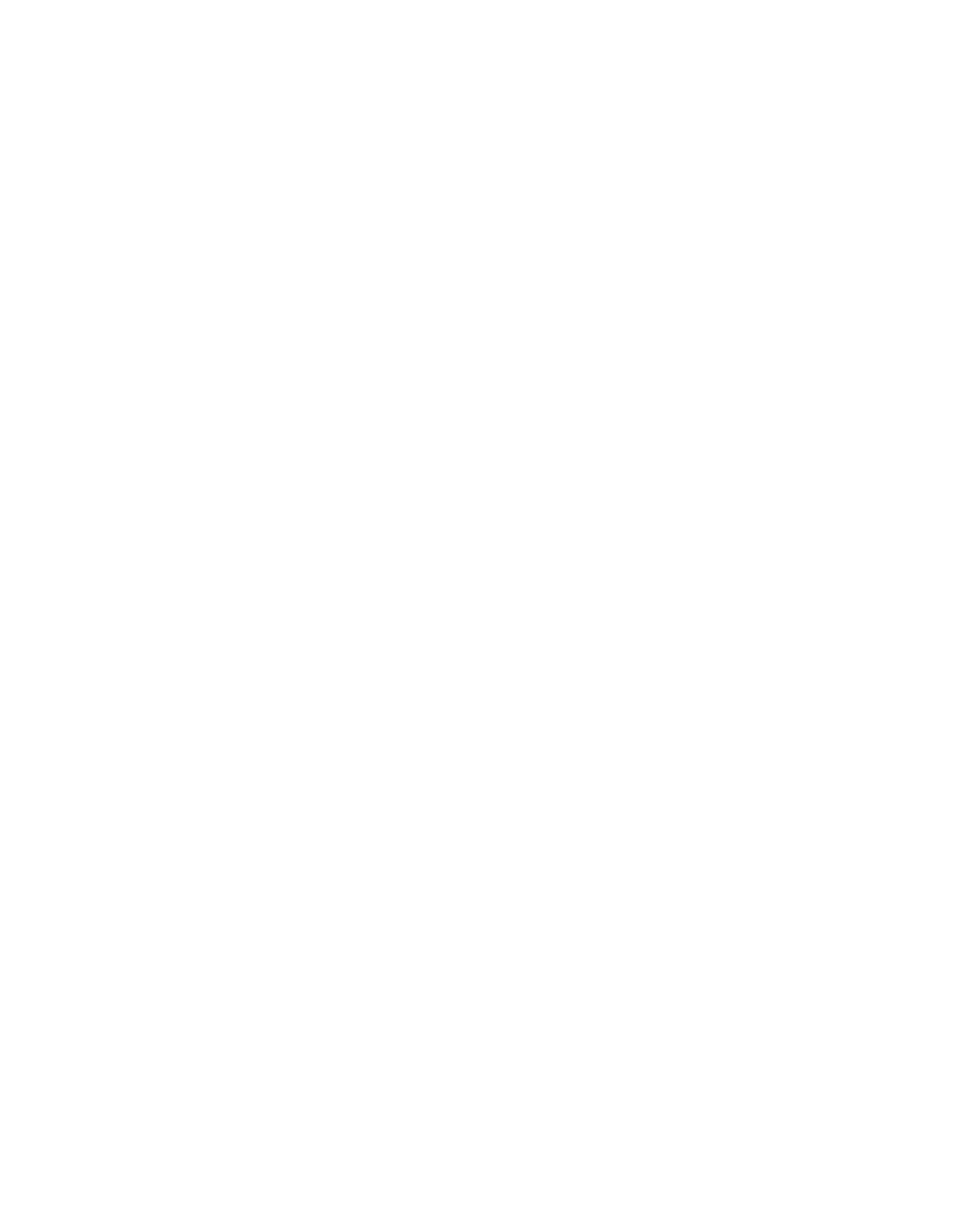# <span id="page-4-0"></span>**PROCESS INTEGRATION, DEVICES, AND STRUCTURES**

# <span id="page-4-1"></span>**1 SCOPE**

The *Process Integration, Devices, and Structures (PIDS)* chapter deals with the main IC devices and structures, with overall IC process-flow integration, and with the reliability tradeoffs associated with new options. Physical and electrical requirements and characteristics are emphasized within PIDS. Parameters such as physical dimensions and key device electrical parameters including performance, leakage, and reliability criteria are considered. The focus is on nominal targets, although statistical tolerances are briefly discussed as well. Key technical challenges facing the industry in this area are addressed, and some of the best-known potential solutions to these challenges are discussed. The chapter is subdivided into the following major subsections: logic, DRAM, non-volatile memory (NVM), and reliability.

The main goals of the ITRS include identifying key technical requirements and challenges critical to sustain the historical scaling of CMOS technology per Moore's Law and stimulating the needed research and development to meet the key challenges. The objective of listing and discussing potential solutions in this chapter is to provide the best current guidance about approaches that address the key technical challenges. However, the potential solutions listed here are not comprehensive, nor are they necessarily the most optimal ones. Given these limitations, the potential solutions in the ITRS are meant to stimulate but not limit research exploring novel and different approaches.

# <span id="page-4-2"></span>**1.1 LOGIC**

A major portion of semiconductor device production is devoted to digital logic. In this section, both high-performance logic and low-power logic, which is typically for mobile applications, are included and detailed technology requirements and potential solutions are considered for both types separately. Key considerations are speed, power, and density requirements and goals. One key theme is continued scaling of the MOSFETs for leading-edge logic technology in order to maintain historical trends of improved device performance. This scaling is driving the industry toward a number of major technological innovations, including material and process changes such as high-κ gate dielectric, metal gate electrodes, strain enhancement, etc., and in the near future, new structures such as ultra-thin body fully depleted SOI, multi-gate (MG) MOSFETs (such as FinFETs), and alternate high-mobility channel materials. These innovations are expected to be introduced at a rapid pace, and hence understanding, modeling, and implementing them into manufacturing in a timely manner is expected to be a major issue for the industry.

# <span id="page-4-3"></span>**1.2 DRAM**

CMOS logic and memory together form the predominant majority of semiconductor device production. The types of memory considered in this chapter are DRAM and non-volatile memory (NVM). The emphasis is on commodity, stand-alone chips, since those chips tend to drive the memory technology. However, embedded memory chips are expected to follow the same trends as the commodity memory chips, usually with some time lag. For both DRAM and NVM, detailed technology requirements and potential solutions are considered.

For DRAM, the main goal is to continue to scale the foot-print of the 1T-1C cell, to the practical limit of  $4F<sup>2</sup>$ . The issues are vertical transistor structures, high- $\kappa$  dielectrics to improve the capacitance density, and meanwhile keeping the leakage low.

# <span id="page-4-4"></span>**1.3 NON-VOLATILE MEMORY**

The NVM discussion in this chapter is limited to devices that can be written and read many times; hence read-only memory (ROM) and one-time-programmable (OTP) memory are excluded. The current mainstream NVM is flash. NAND and NOR flash memories are used for quite different applications – data storage for NAND and code storage for NOR flash. There are serious issues with scaling for both NOR and NAND flash memories that are dealt with at some length in the chapter. Other non-charge-storage types of NVM are also considered, including ferroelectric RAM (FeRAM), magnetic RAM (MRAM), and phase-change RAM (PCRAM).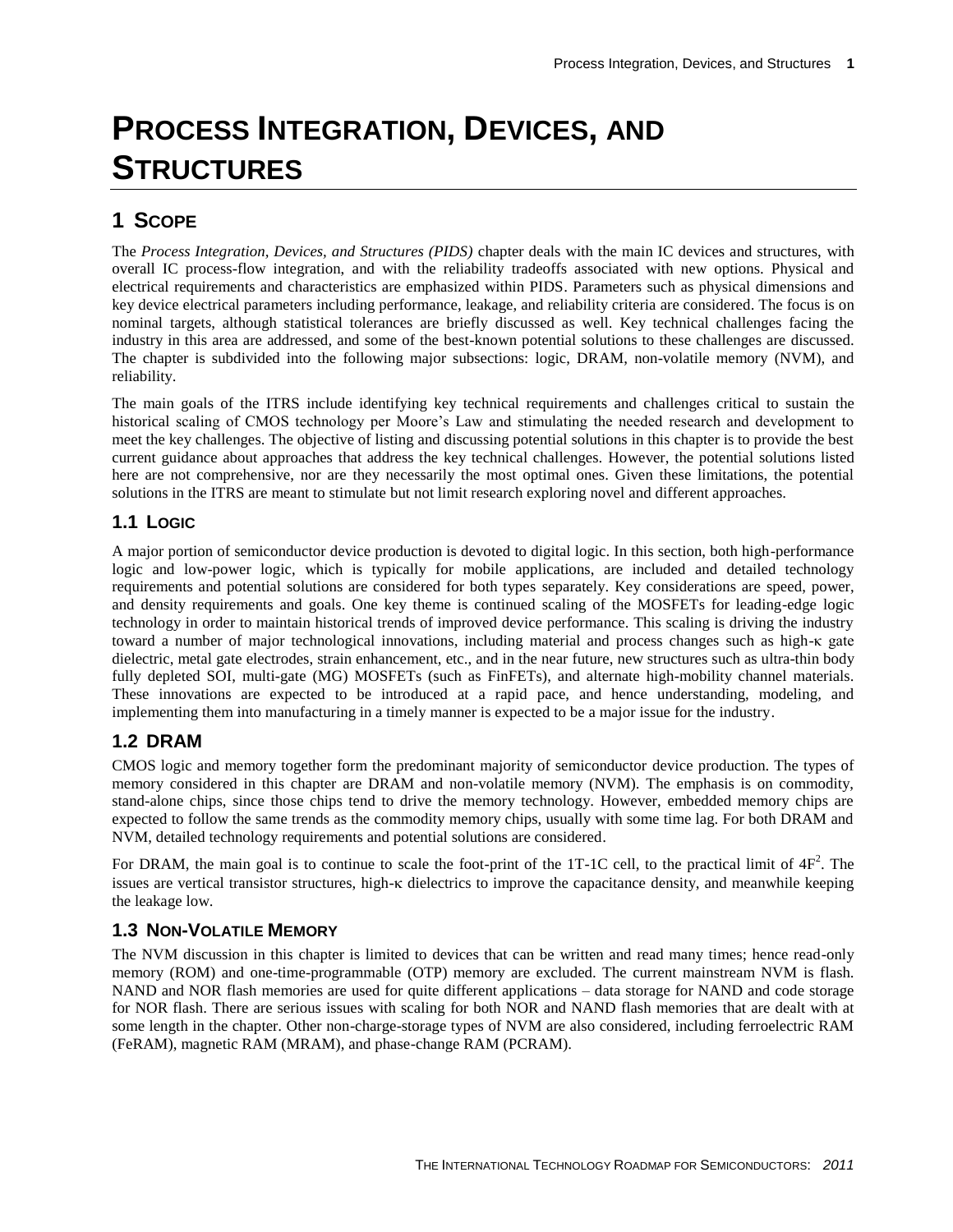# <span id="page-5-0"></span>**1.4 RELIABILITY**

Reliability is a critical aspect of process integration. Emerging technology generations require the introduction of new materials and processes at a rate that exceeds current capabilities for gathering and generating the required database to ensure product reliability. Consequently, process integration is often performed without the benefit of extended learning, which will make it difficult to maintain current reliability levels. Uncertainties in reliability can lead to performance, cost, and time-to-market penalties. Insufficient reliability margin can lead to field failures that are costly to fix and damaging to reputation. These issues place difficult challenges on testing and reliability modeling. This chapter discusses many reliability issues. The goal is to identify the challenges that are in need of significant research and development.

# <span id="page-5-1"></span>**2 DIFFICULT CHALLENGES**

The goal of the semiconductor industry is to be able to continue to scale the technology in overall performance. The performance of the components and the final chip can be measured in many different ways; higher speed, higher density, lower power, more functionality, etc. Traditionally, dimensional scaling had been adequate to bring about these aforementioned performance merits but it is no longer so. Processing modules, tools, material properties, etc., are presenting difficult challenges to continue scaling. We have identified these difficult challenges and summarized in Table PIDS1 below. These challenges are divided into near-term 2011-2018 and long-term 2019-2026.

<span id="page-5-2"></span>

| Table PIDS1<br><b>Process Integration Difficult Challenges</b> |                                                                                                              |  |  |
|----------------------------------------------------------------|--------------------------------------------------------------------------------------------------------------|--|--|
| <b>Near-Term 2011-2018</b>                                     | <b>Summary of Issues</b>                                                                                     |  |  |
| 1. Scaling Si CMOS                                             | Scaling planar bulk CMOS                                                                                     |  |  |
|                                                                | Implementation of fully depleted SOI and multi-gate (MG) structures                                          |  |  |
|                                                                | Controlling source/drain series resistance within tolerable limits                                           |  |  |
|                                                                | Further scaling of EOT with higher $\kappa$ materials ( $\kappa$ > 30)                                       |  |  |
|                                                                | Threshold voltage tuning and control with metal gate and high-K stack                                        |  |  |
|                                                                | Inducing adequate strain in new structures                                                                   |  |  |
| 2. Implementation of high-                                     | Basic issues same as Si devices listed above                                                                 |  |  |
| mobility CMOS channel materials                                | High- $\kappa$ gate dielectrics and interface states $(D_{it})$ control                                      |  |  |
|                                                                | CMOS $(n-$ and $p$ -channel) solution with monolithic material integration                                   |  |  |
|                                                                | Epitaxy of lattice-mismatched materials on Si substrate                                                      |  |  |
|                                                                | Process complexity and compatibility with significant thermal budget limitations                             |  |  |
| 3. Scaling of DRAM and SRAM                                    | DRAM-                                                                                                        |  |  |
|                                                                | Adequate storage capacitance with reduced feature size; implementing high-k dielectrics                      |  |  |
|                                                                | Low leakage in access transistor and storage capacitor; implementing buried gate type/saddle fin<br>type FET |  |  |
|                                                                | Low resistance for bit- and word-lines to ensure desired speed                                               |  |  |
|                                                                | Improve bit density and lower production cost in driving toward $4F2$ cell size                              |  |  |
|                                                                | SRAM-                                                                                                        |  |  |
|                                                                | Maintain adequate noise margin and control key instabilities and soft-error rate                             |  |  |
|                                                                | Difficult lithography and etch issues                                                                        |  |  |
|                                                                |                                                                                                              |  |  |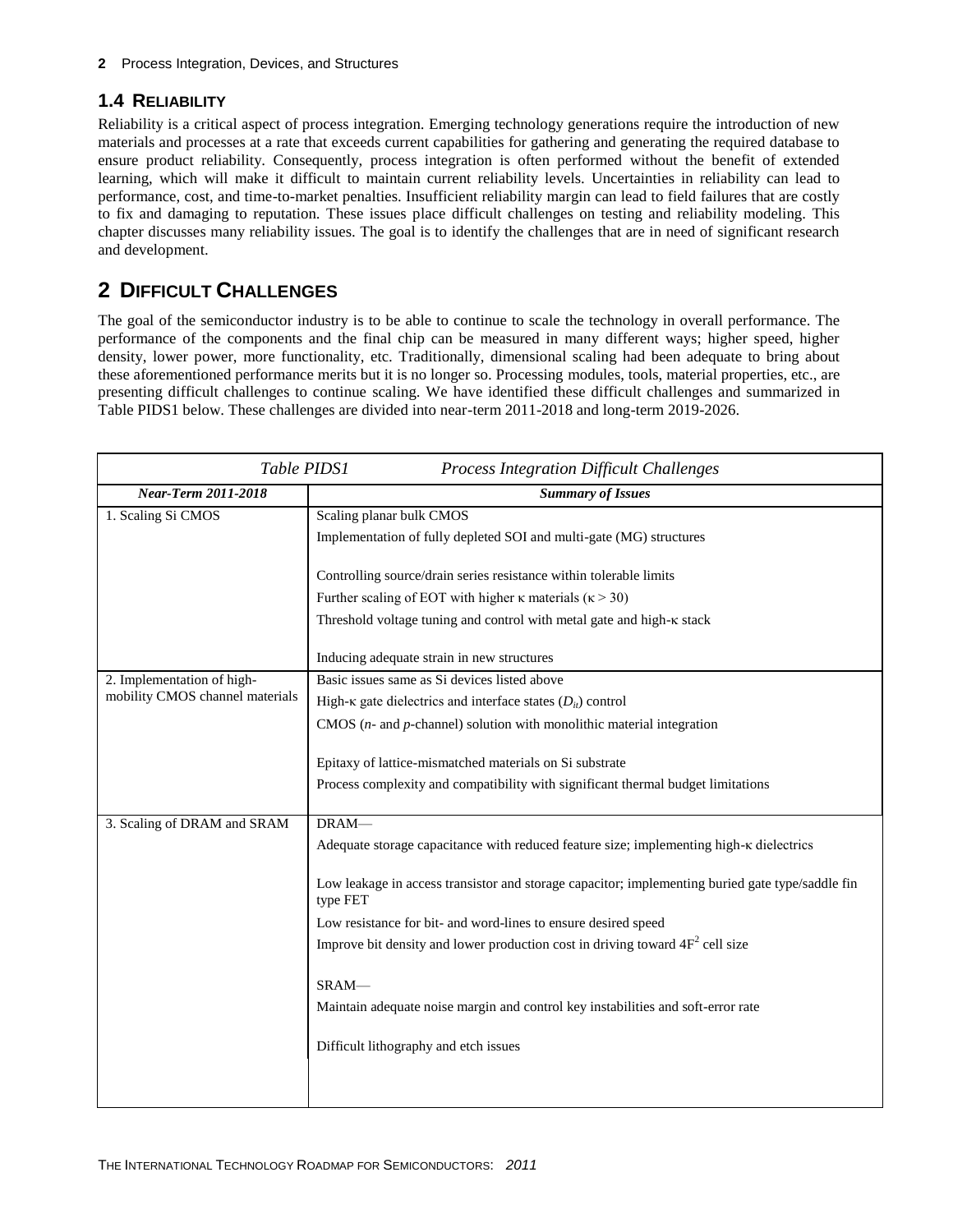|                                                                | Table PIDS1<br><b>Process Integration Difficult Challenges</b>                                                                                                |
|----------------------------------------------------------------|---------------------------------------------------------------------------------------------------------------------------------------------------------------|
| 4. Scaling high-density non-                                   | Endurance, noise margin, and reliability requirements                                                                                                         |
| volatile memory                                                | Multi-level at $<$ 20 nm nodes and 4-bit/cell MLC                                                                                                             |
|                                                                | Non-scalability of tunnel dielectric and interpoly dielectric in flash memory – difficulty of<br>maintaining high gate coupling ratio for floating-gate flash |
|                                                                | Few electron storage and word line breakdown voltage limitations                                                                                              |
|                                                                | Cost of multi-patterning lithography                                                                                                                          |
|                                                                | Implement 3-D NAND flash cost effectively                                                                                                                     |
|                                                                | Solve memory latency gap in systems                                                                                                                           |
| 5. Reliability due to material,                                | TDDB, NBTI, PBTI, HCI, RTN in scaled and non-planar devices                                                                                                   |
| process, and structural changes,<br>and novel applications.    | Electromigration and stress voiding in scaled interconnects                                                                                                   |
|                                                                | Increasing statistical variation of intrinsic failure mechanisms in scaled and non-planar devices                                                             |
|                                                                | 3-D interconnect reliability challenges                                                                                                                       |
|                                                                | Reduced reliability margins drive need for improved understanding of reliability at circuit level                                                             |
|                                                                | Reliability of embedded electronics in extreme or critical environments (medical, automotive,<br>grid)                                                        |
| Long-Term 2019-2026                                            | <b>Summary of Issues</b>                                                                                                                                      |
| 1. Implementation of advanced                                  | Fabrication of advanced non-planar multi-gate MOSFETs to below 10 nm gate length                                                                              |
| multi-gate structures                                          |                                                                                                                                                               |
|                                                                | Control of short-channel effects                                                                                                                              |
|                                                                | Source/drain engineering to control parasitic resistance                                                                                                      |
|                                                                | Strain enhanced thermal velocity and quasi-ballistic transport                                                                                                |
| 2. Identification and                                          | Scaling storage capacitor for DRAM                                                                                                                            |
| implementation of new memory                                   | DRAM and SRAM replacement solutions                                                                                                                           |
| structures                                                     | Cost effective installation of high density 3-D NAND ( $512$ Gb $-4$ Tb)                                                                                      |
|                                                                | Implementing non-charge-storage type of NVM cost effectively                                                                                                  |
|                                                                | Low-cost, high-density, low-power, fast-latency memory for large systems                                                                                      |
|                                                                | Understand and control the failure mechanisms associated with new materials and structures for                                                                |
| 3. Reliability of novel devices,<br>structures, and materials. | both transistor and interconnect                                                                                                                              |
|                                                                | Shift to system level reliability perspective with unreliable devices                                                                                         |
|                                                                | Muon-induced soft error rate                                                                                                                                  |
| 4. Power scaling                                               | $V_{dd}$ scaling                                                                                                                                              |
|                                                                | Controlling subthreshold current or/and subthreshold slope                                                                                                    |
|                                                                | Margin issues for low $V_{dd}$                                                                                                                                |
| 5. Integration for functional<br>diversification               | Integration of multiple functions onto Si CMOS platform                                                                                                       |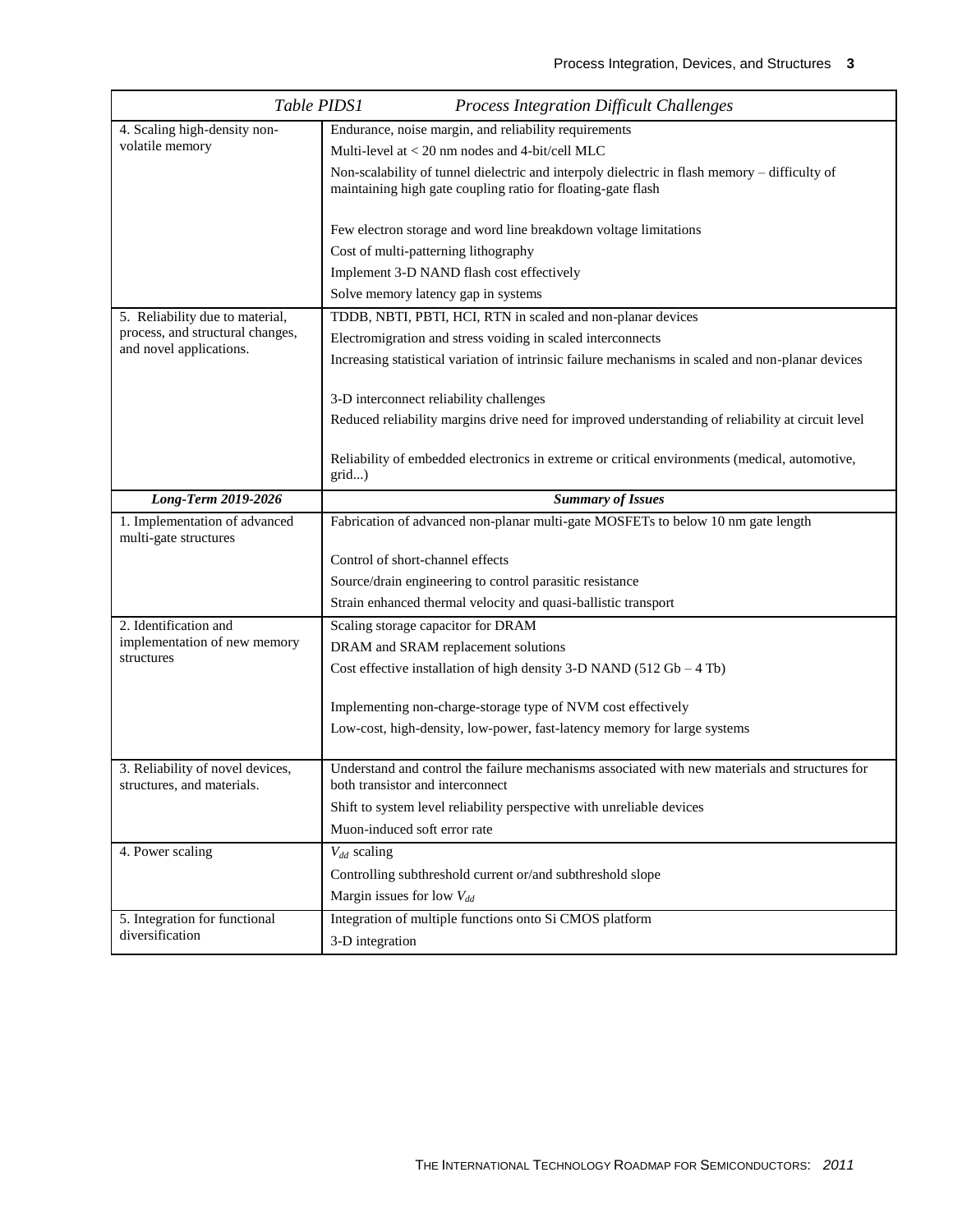# <span id="page-7-0"></span>**2.1 NEAR-TERM 2011-2018**

## *[1] Scaling of Si CMOS—*

Planar bulk CMOS devices compared to SOI and multi-gate structures have more difficulty in adequately controlling short-channel effects. Continued scaling will face significant challenges due to the high channel doping required to control short-channel effects and to set the threshold voltage properly, resulting in band-to-band tunneling across the junction, gate-induced drain leakage (GIDL), and degradation of carrier mobility. Furthermore, threshold voltage variation due to random (stochastic) dopant variation is projected to become more and more severe with short channel lengths.

Implementation of fully depleted SOI and multi-gate will be challenging. Since such devices will typically have lightly doped channels, the threshold voltage will not be controlled by the channel doping. The problems associated with high channel doping and stochastic dopant variation in planar bulk MOSFETs will be alleviated, but numerous new challenges are expected. Among the most critical will be controlling the thickness and its variability for these ultrathin bodies, and establishing a cost-effective method for reliably setting the threshold voltage. Additionally for multigate structures, the channel surface roughness may present problems in carrier transport and reliability.

Controlling source/drain series resistance within tolerable limits will be significant issues. Due to the increase of current density, the demand for lower resistance with smaller dimensions at the same time poses a great challenge. This problem becomes even more severe with thin bodies in SOI and multi-gate structures. It is estimated that in current technologies, series resistance degrades the saturation current by 1/3 from that of ideal case. This proportion will likely to become worst with scaling.

Metal gate/high- $\kappa$  gate stacks have been implemented in the most recent technology generation in order to allow scaling of the EOT, consistent with the overall transistor scaling while keeping gate leakage currents within tolerable limits. Further scaling of EOT with higher-κ materials ( $\kappa > 30$ ) becomes increasingly difficult and has diminishing returns. The reduction or elimination of the  $SiO<sub>2</sub>$  interfacial layer has been shown to cause interface states and degradation of mobility and reliability. Another challenge is growing gate dielectrics on vertical surfaces in multi-gate structures. A fundamental burden placed on the overall gate capacitance is the non-scalable quantum capacitance in series with the gate dielectric capacitance.

Threshold-voltage tuning and control with metal gate/high- $\kappa$  gate stacks has proven to be challenging, especially for low-threshold-voltages as  $V_{dd}$  continues to go down. For planar bulk devices, this is mainly because of the difficulties in cost effectively and reliably setting the gate stack's effective work-function at or near the conduction band edge for *n*-MOSFETs and valence band edge for *p*-MOSFETs. This issue will be even more critical in fully depleted channels such as multi-gate and SOI, where the effective work-function needs to be in the bandgap (although at different values for *p*-MOSFETs and *n*-MOSFETs), and where the work-function is especially critical in setting the threshold voltage because of the lack of channel doping as a variable. Furthermore, since multiple threshold voltages are sometimes required, an ability to cost effectively tune the work-function over the bandgap would be very useful.

Enhanced channel-carrier low-field mobility and high-field velocity due to internally applied strain is a major contributor to meeting the MOSFET performance requirements. In inducing adequate strain some current process techniques tend to be less effective with scaling. Also, to apply known techniques derived from planar structure to non-planar structures will be facing additional difficulty and complexity. Moreover, transport enhancement is projected to saturate with stain at some point. (For more detail, see Logic Potential Solutions section.)

#### *[2] Implementation of high-mobility CMOS channel materials—*

The basic challenges are similar to that of Si CMOS scaling described above. Following presents additional challenges from these new channel materials.

Growing MOSFET quality oxides on III-V materials has long been an industry goal and struggle. Work on the field has been going on for more than 10 years, and success has only started to appear only very recently. Nevertheless, there are still much work to be done in the areas of high- $\kappa$  dielectrics, interface quality, yield, variability, and reliability.

Most III-V materials lack good mobility for *p*-type carriers. In order to provide a CMOS solution, Ge is projected to be a good choice, even though it adds complexity to the whole process (see below). A single channel material for both types of channels would be preferable, and materials other than InGaAs are being researched. Ge CMOS is promising for much higher intrinsic mobility for both *n*- and *p*-type carriers compared to Si, but the *n*-channel implementation has been challenging due to source-drain doping and contact problems.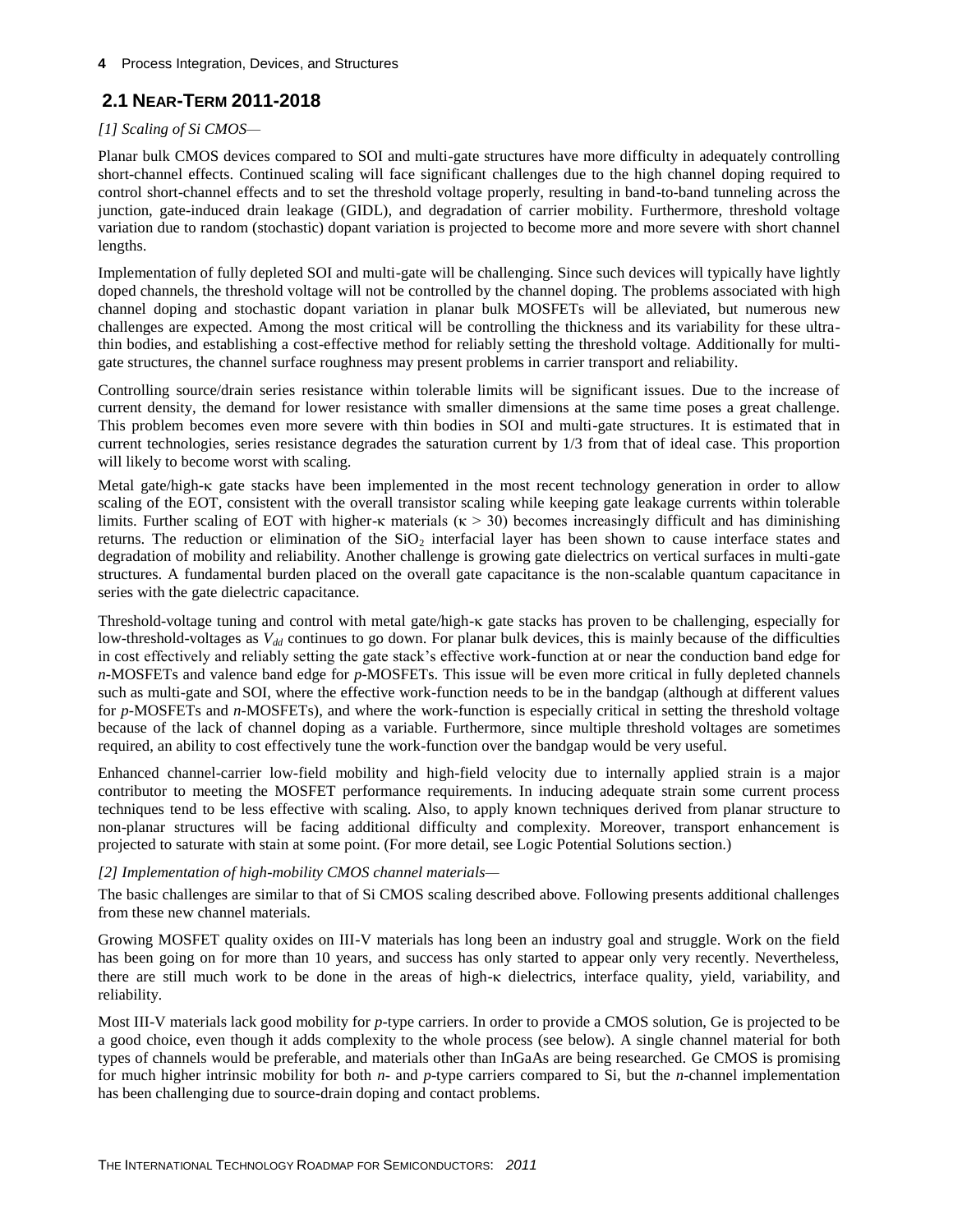In order to take advantage of the well established Si platform, it is anticipated that the new high-mobility materials will be epitaxially grown on Si substrate. The lattice mismatch presents a fundamental challenge in terms of material quality and yield, and a practical challenge in cost.

The reason for the requirement of the high-mobility materials to be grown on Si substrate is not only for the established processing steps, but also for the expectation that Si components will be included in the same chips. Examples of these Si based components are embedded DRAM and non-volatile memories, active analog devices including power devices, analog passives, and large circuit CMOS blocks that do not require high performance but better yield. Integrating these different materials with different process requirements is a huge challenge. Take as an example to integrate Si CMOS with III-V/Ge CMOS. There would be likely three kinds of high- $\kappa$  dielectrics required. Different kinds of metal gates are also required to provide different work functions to yield the necessary threshold voltages. And all processes have to be compatible with one another in terms of thermal budget.

#### *[3] Scaling of DRAM and SRAM—*

For DRAM, a key issue is implementation of high-κ dielectric materials in order to get adequate storage capacitance per cell even as the cell size is shrinking. Also important is controlling the total leakage current, including the dielectric leakage, the storage junction leakage, and the access transistor source/drain subthreshold leakage, in order to preserve adequate retention time. The requirement of low leakage currents causes problems in obtaining the desired access transistor performance. Deploying low sheet resistance materials for word- and bit-lines to ensure acceptable speed for scaled DRAMs and to ensure adequate voltage swing on word-line to maintain margin is critically important**.** The need to increase bit density and to lower production cost is driving toward  $4F<sup>2</sup>$  type cell, which will require high aspect ratio and non-planar FET structures. Revolutionary solution to have a capacitor-less cell would be highly beneficial.

For SRAM scaling, difficulties include maintaining both acceptable noise margins in the presence of increasing random  $V_T$  fluctuations and random telegraph noise, and controlling instability, especially hot-electron instability and negative bias temperature instability (NBTI). There are difficult issues with keeping the leakage current within tolerable targets, as well as difficult lithography and etch process issues with scaling. Solving these SRAM challenges is critical to system performance, since SRAM is typically used for fast, on-chip memory.

#### *[4] Scaling high-density non-volatile memory (NVM)—*

For floating-gate devices there is a fundamental issue of non-scalability of tunnel oxide and interpoly dielectric (IPD), and high (> 0.6) gate coupling ratio (GCR) must be maintained to control the channel and prevent gate electron injection during erasing. For NAND flash, these requirements can be slightly relaxed because of page operation and error code correction (ECC), but IPD < 10 nm seems unachievable. This geometric limitation will severely challenge scaling far below 20 nm half-pitch. In addition, fringing-field effect and floating-gate interference, noise margin, and few-electron statistical fluctuation for *V<sup>t</sup>* all impose deep challenges. Since NAND half-pitch has pulled ahead of DRAM and logic, lithography, etching, and other processing advances are also first tested by NAND technology.

Charge-trapping devices help alleviate the floating-gate interference and GCR issues, and the planar structure relieves lithography and etching challenges slightly. Scaling far below 20 nm is still a difficult challenge, however, because fringing-field effects and few-electron *V<sup>t</sup>* noise margin are still not proven.

Endurance reliability and write/read speed for both devices are still difficult challenges for MLC (multi-level cell) high-density applications.

3-D NAND flash is being developed to build high-density NVM beyond 256 Gb. Cost effective implementation of this new technology with MLC and acceptable reliability performance remains a difficult challenge.

#### *[5] Reliability due to material, process, and structural changes, and novel applications—*

In order to successfully scale ICs to meet performance, leakage current, and other requirements, it is expected that numerous major processes and material innovations, such as high-κ gate dielectrics, metal gate electrodes, elevated source/drain, advanced annealing and doping techniques, low-κ materials, etc., are needed. Also, it is projected that new MOSFET structures, starting with ultra-thin body SOI MOSFETs and moving on to ultra-thin body, multi-gate MOSFETs, will need to be implemented. Understanding and modeling the reliability issues for all these innovations so that their reliability can be ensured in a timely manner is expected to be particularly difficult.

The first near-term reliability challenge concerns failure mechanisms associated with the MOS transistor. The failure could be caused by either breakdown of the gate dielectric or threshold voltage change beyond the acceptable limits. The time to a first breakdown event is decreasing with scaling. This first event is often a "soft" breakdown. However,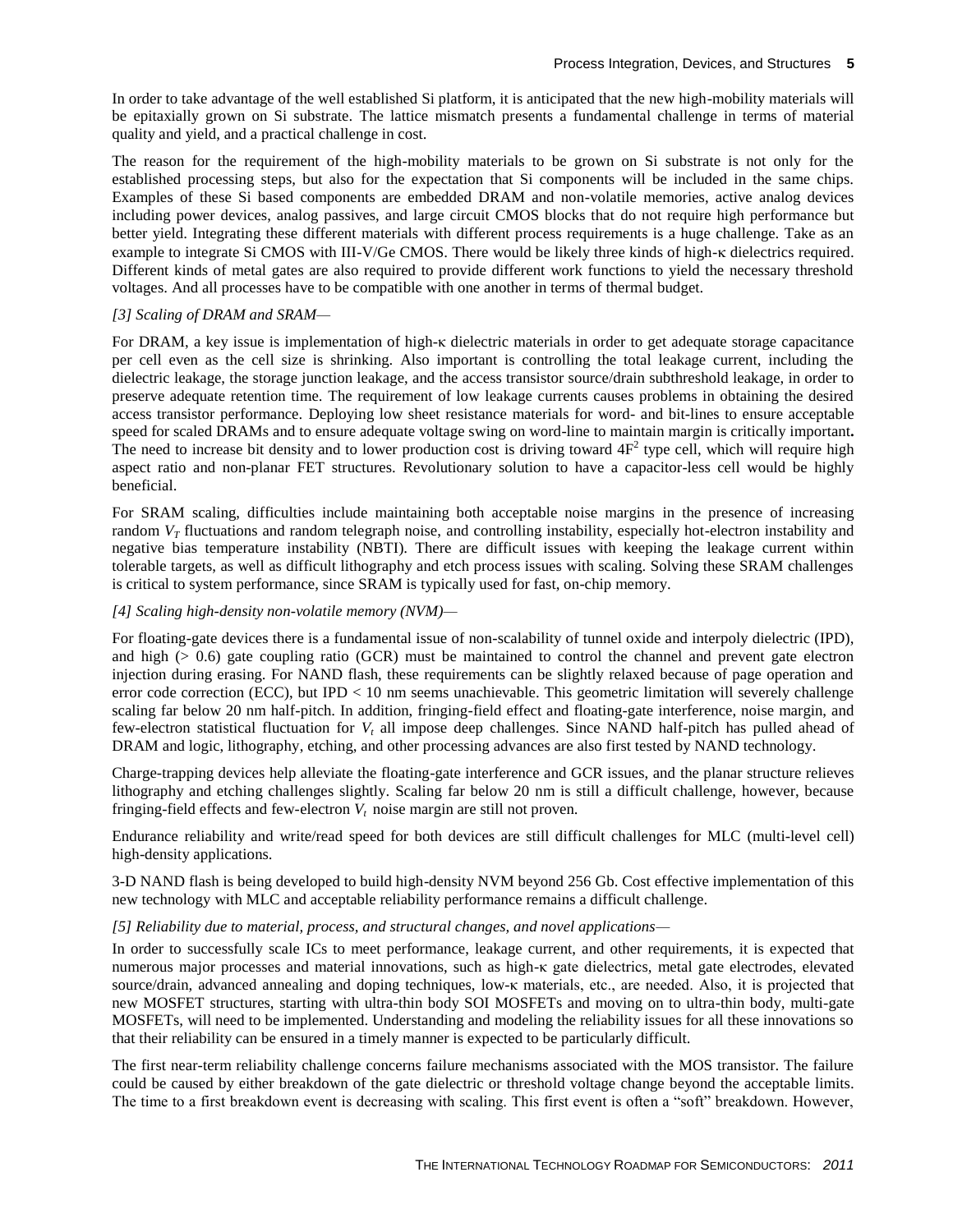depending on the circuit it may take more than one soft breakdown to produce an IC failure, or the circuit may function for longer time until the initial "soft" breakdown spot has progressed to a "hard" failure. Threshold voltage related failure is primarily associated with the negative bias temperature instability (NBTI) observed in *p*-channel transistors in the inversion state. It has grown in importance as threshold voltages have been scaled down. Burn-in options to enhance reliability off end-products may be impacted, as it may accelerate NBTI shifts. Introduction of high-κ gate dielectric may impact both the insulator failure modes (e.g., breakdown and instability) as well as the transistor failure modes such as hot carrier effects, positive and negative bias temperature instability. The replacement of polysilicon with metal gates also impacts insulator reliability and raises new thermo-mechanical issues. The simultaneous introduction of high-κ and metal gate makes it even more difficult to determine and model reliability mechanisms. To put this change into perspective, even after decades of study, there are still issues with silicon dioxide reliability that need to be resolved.

As mentioned above, the move to copper and low- $\kappa$  dielectrics has raised issues with electromigration, stress voiding, poorer mechanical strength, interface adhesion, and thermal conductivity and the porosity of low-κ dielectrics. The change from Al to Cu has changed electromigration (from grain boundary to surface diffusion) and stress voiding (from thin lines to vias over wide lines). Reliability in the Cu/low-κ system is very sensitive to interface issues. The poorer mechanical properties of low-κ dielectrics also impact wafer probing and packaging. The poorer thermal conductivity of low-κ dielectrics leads to higher on-chip temperatures and higher localized thermal gradients, which impact reliability. The porosity of low-κ dielectrics can trap and transport process chemicals and moisture, leading to corrosion and other failure mechanisms.

There are additional reliability challenges associated with advanced packaging for higher performance, higher power integrated circuits. Increasing power, increasing pin count, and increasing environmental regulations (e.g., lead-free) all impact package reliability. The interaction between the package and die will increase, especially with the introduction of low-κ intermetal dielectrics. The move to multi-chip packaging and/or heterogeneous integration makes reliability even more challenging. As currents increase and the size of balls/bumps decreases, there is an increased risk of failures due to electromigration. Cost cutting forces companies to replace gold bond wires to materials like copper, which poses additional requirements in order to make this as reliable as gold.

ICs are used in a variety of different applications. There are some special applications for which reliability is especially challenging. First, there are the applications in which the environment subjects the ICs to stresses much greater than found in typical consumer or office applications. For example, automotive, military, and aerospace applications subject ICs to extremes in temperature and shock. In addition, aviation and space-based applications also have a more severe radiation environment. Furthermore, applications like base stations require ICs to be continuously on for tens of years at elevated temperatures, which makes accelerated testing of limited use. Second, there are important applications (e.g., implantable electronics, safety systems) for which the consequences of an IC failure are much greater than in mainstream IC applications.

At the heart of reliability engineering is the fact that there is a distribution of lifetimes for each failure mechanism. With increasing low failure rate requirements we are more and more interested in the early-time range of the failure time distributions. There has been an increase in process variability with scaling (e.g., distribution of dopant atoms, CMP variations, line-edge roughness). At the same time the size of a critical defect decreases with scaling. These trends will translate into an increased time spread of the failure distributions and, thus, a decreasing time to first failure. We need to develop reliability engineering software tools (e.g., screens, qualification, reliability-aware design) that can handle the increase in variability of the device physical properties, and to implement rigorous statistical data analysis to quantify the uncertainties in reliability projections. The use of Weibull and log-normal statistics for analysis of breakdown and electromigration reliability data is well established. However, the shrinking reliability margins require more careful attention to statistical confidence bounds in order to quantify risks. This is complicated by the fact that new failure physics may lead to significant and important deviations from the traditional statistical distributions, making error analysis non-straightforward. Statistical analysis of other reliability data such as BTI and hot carrier degradation is not currently standardized in practice, but may be needed for accurate modeling of circuit failure rate.

# **2.2 LONG-TERM 2019-2026**

#### *[1] Implementation of advanced multi-gate structures—*

For the long-term years till the end of current roadmap when the transistor gate length is projected to scale below 10 nm, ultra-thin body multi-gate MOSFETs with lightly doped channels are expected to be utilized to effectively scale the device and control short-channel effects. All other material and process requirements mentioned above, such as high-κ gate dielectrics, metal gate electrodes, strained silicon channels, elevated source/drain, etc., are expected to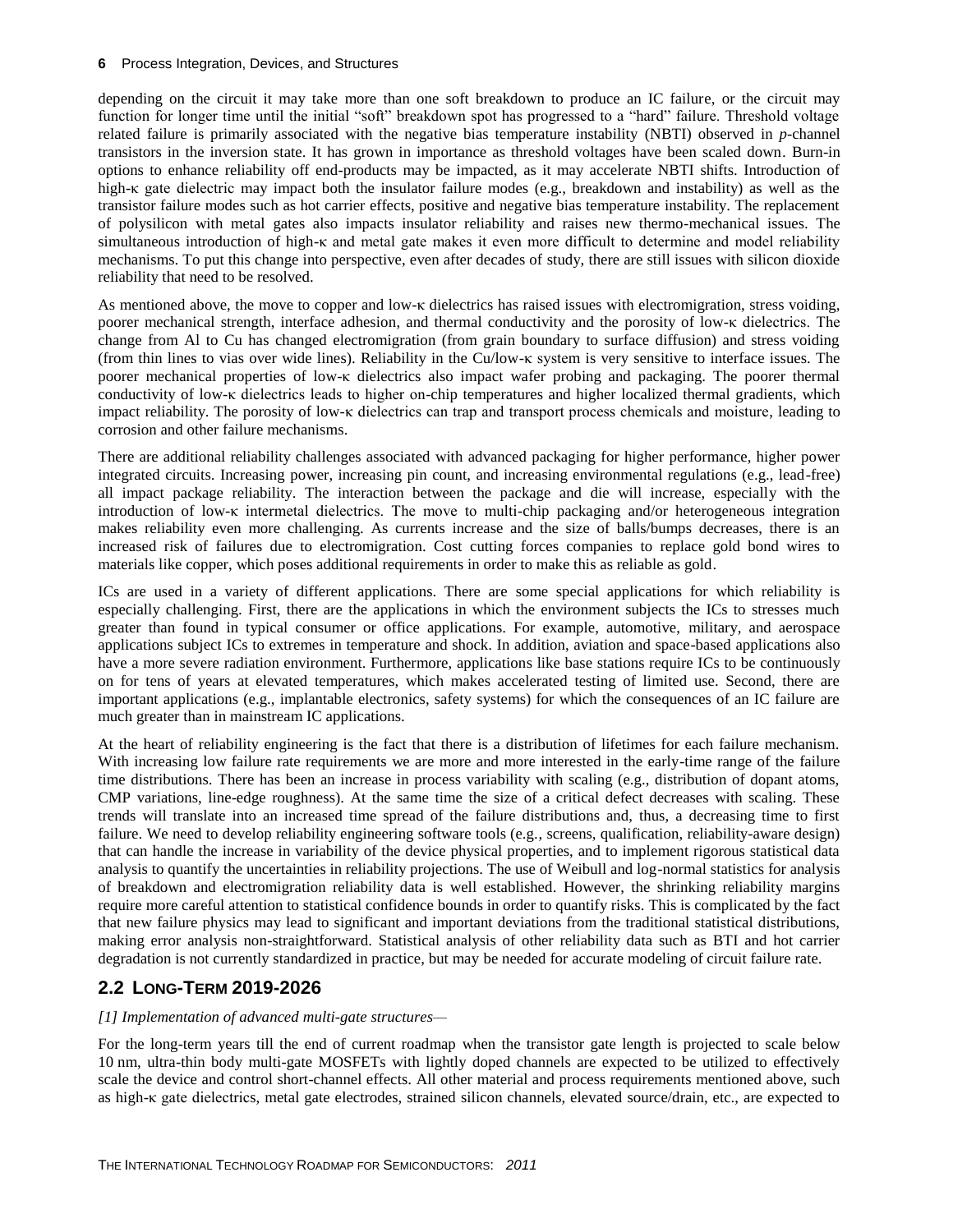be incorporated. Body (fin) thicknesses below 5 nm are projected, and the impact of quantum confinement and surface scattering effects on such thin devices are not well understood. The ultra-thin body also adds additional constraint on meeting the source/drain parasitic resistance requirements. Finally, for these advanced, highly scaled MOSFETs, quasi-ballistic operation with enhanced thermal carrier velocity and injection at the source end appears to be necessary for high current drive. But strain enhancement on these non-planar devices is more difficult.

#### *[2] Identification and implementation of new memory structures—*

Increasing difficulty is expected in scaling DRAMs, especially in continued demand of scaling down the foot-print of the storage capacitor. Thinner dielectric EOT utilizing ultra-high- $\kappa$  materials and attaining the very low leakage currents and power dissipation will be required. A DRAM replacement solution getting rid of the capacitor all together would be a great benefit. The current 6-transistor SRAM structure is area-consuming, and a challenge is to seek a revolutionary replacement solution which would be highly rewarding.

Dense, fast, and low-power non-volatile memory will become highly desirable. Ultimate density scaling may require 3-D architecture, such as vertically stackable cell arrays in monolithic integration, with acceptable yield and performance. 3-D NAND flash may develop into more than 100 layers of stacked devices and cost effective implementation is challenging. Cost effective implementation of non-charge-storage type of NVM is a difficult challenge, and its success may hinge on finding an effective isolation (selection) device. Non-charge-storage NVM may also need to be stacked into 3-D structures to reach Tb density. Without a built-in isolation device as flash memory, the stacking of these two-terminal devices is both costly and difficult. Much innovation is needed to continue increasing storage density to 1 Tb and beyond.

See Emerging Research Devices section for more detail.

#### *[3] Reliability of novel devices, structures, and materials—*

The long-term reliability difficult challenge concerns novel, disruptive changes in devices, structures, materials, and applications. For example, at some point there will be a need to implement non-copper interconnect (e.g., optical or, carbon nanotube based interconnects), or tunnel-based FETs instead of classical MOSFETs. For such disruptive solutions there is at this moment little, if any, reliability knowledge (as least as far as their application in ICs is concerned). This will require significant efforts to investigate, model (both a statistical model of lifetime distributions and a physical model of how lifetime depends on stress, geometries, and materials), and apply the acquired knowledge (new built-in reliability, designed-in reliability, screens, and tests). It also seems likely that there will be less-thanhistoric amounts of time and money to develop these new reliability capabilities. Disruptive materials or devices therefore lead to disruption in reliability capabilities and it will take considerable resources to develop those capabilities.

#### *[4] Power Scaling—*

It is well known that *Vdd* is more difficult to scale than other parameters, mainly because of the fundamental limit of the subthreshold slope of ~60 mV/decade. This trend will continue and become more severe when it approaches the regime of 0.6 V. This fact along with the continuing increase of current density (per area) causes the dynamic power density (proportional to  $V_{dd}^2$ ) to climb with scaling (although power per transistor is dropping), soon to an unacceptable level. Alternate high-mobility channel materials can provide some relief in this area by allowing more aggressive  $V_{dd}$  scaling. On the other hand, for supply voltages lower than  $\sim 0.6$  V, the circuit margin due to process variability on the threshold voltage needs to be considered. LOP technology is specifically designed to minimize the dynamic power.

For high-performance logic, in the trend of increasing chip complexity and increasing transistor on-current with scaling, chip static power dissipation is expected to become particularly difficult to control while at the same time meeting aggressive targets for performance scaling. Innovations in circuit design and architecture for performance and power management (e.g., utilization of parallelism as an approach to improve circuit/system performance, aggressive use of power down of inactive transistors, etc.), as well as utilization of multiple types of transistors (high performance with high leakage and low performance with low leakage) on chip, are needed to design chips with both the desired performance and power dissipation. A trade-off of speed performance for low off-current, or low standby power, is the goal of LSTP technology.

#### *[5] Integration for functional diversification—*

The performance of a chip or technology not only can be measured in speed, density, power, noise, reliability, etc, but also in functionality. There has been an industry trend to include more and more functions on the same chip. Examples are; sensors, MEMS, photophovoltaic, energy scavenging, RF and mm-wave devices, etc. Naturally to integrate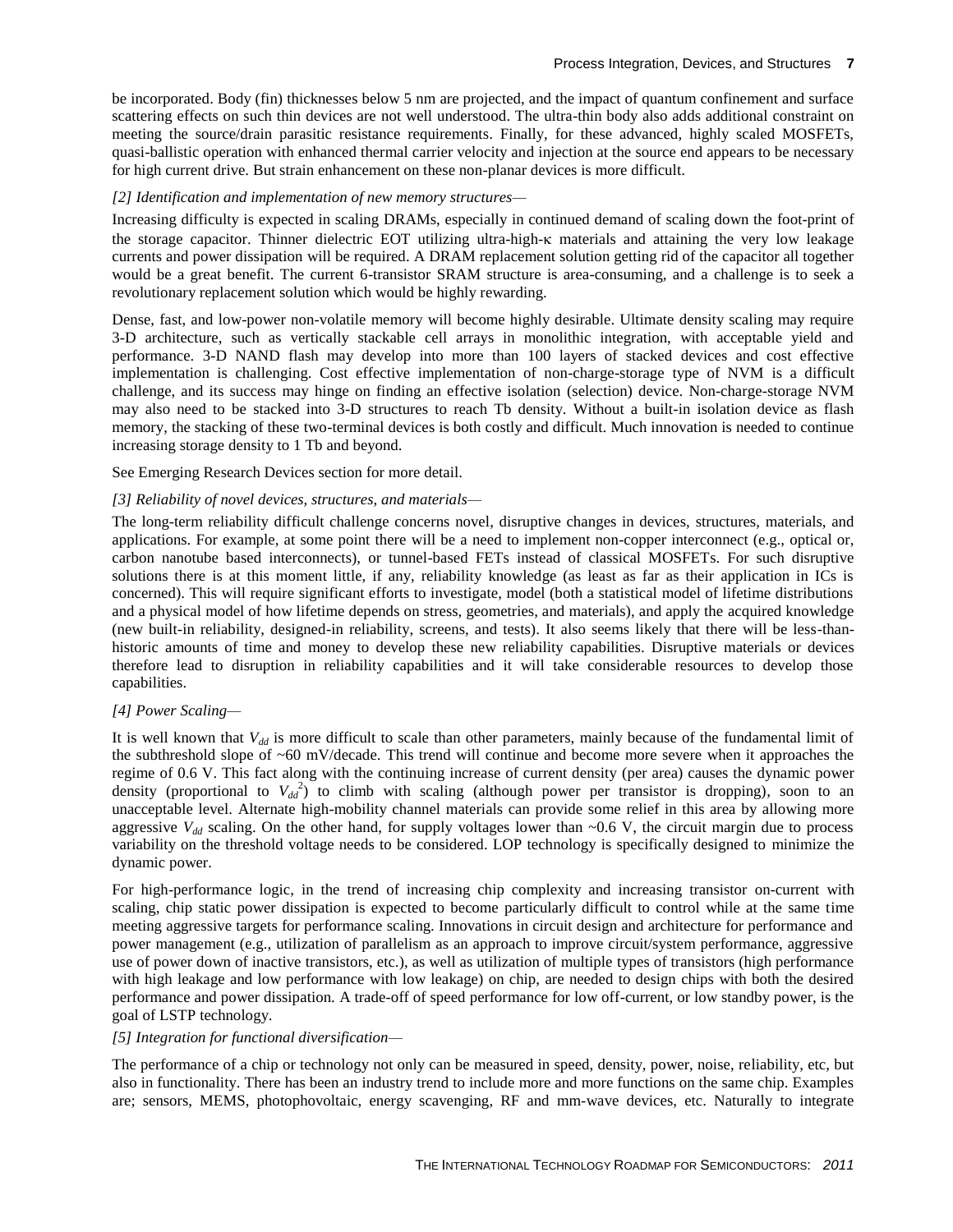variety of different materials is a huge challenge. Similarly, integration of high-mobility channel CMOS on Si-based CMOS logic and memories present many challenges as mentioned before.

To improve density on the chip, the trend of the industry is 3-D integration. The impacts within PIDS' scope are induced stress, higher temperature of operation, parasitic capacitances, interference, isolation requirement, process requirements and their compatibility with one another, and device reliability.

# <span id="page-11-0"></span>**3 LOGIC**

## <span id="page-11-1"></span>**3.1 LOGIC TECHNOLOGY REQUIREMENTS**

The technology requirements reflect the MOSFET requirements of both high-performance (HP) and low-power digital ICs. High-performance logic refers to chips of high complexity, high speed, and relatively high power dissipation, such as microprocessor unit (MPU) chips for desktop PCs, servers, etc. Low-power logic refers to chips for mobile systems, where the allowable power dissipation and hence the allowable off-currents are limited by battery life. There are two major categories within low-power; low operating (dynamic) power (LOP) and low standby (static) power (LSTP) logics. LOP chips are typically for relatively high-performance mobile applications, such as laptop computers, where the battery is likely to be of high capacity and the focus is on reduced operating power dissipation. LSTP chips are typically for lower-performance, lower-cost consumer type applications, such as consumer cellular telephones, with lower battery capacity and an emphasis on the lowest possible static power dissipation, i.e., the lowest possible leakage or off-current.

The transistors for high-performance ICs have both the highest performance and the highest leakage current of the three, and hence the physical gate length and all the other transistor dimensions are most aggressively scaled. This transistor typically constitutes a small minority of the transistors on a chip; it is used mainly in critical paths, while most of the transistors on the chip have higher threshold voltage and lower leakage current. This high-speed, highleakage transistor tends to drive the technology. The transistors for LOP technology have the lowest  $V_{dd}$ , somewhat lower performance and off-current, while the transistors for LSTP chips have both the lowest speed performance and off-current (highest threshold voltage *Vt*) of the three.

The main indicator for low standby power is off-current, or source/drain leakage current *Isd,leak*. It should be mentioned that other leakage currents coming through the gate and from the drain junction are assumed smaller so they do not add to this value significantly, although their impact on reliability is another limitation. The main indicator for low dynamic power is  $CV^2$ . For this reason  $V_{dd}$  for LOP is the lowest. Starting from this year,  $CV^2$  is added to the tables to monitor this quantity.

Eventually scaling of MOSFETs is likely to require alternate channel materials in order to continue to improve speed but with low power at the same time. To attain higher drive currents, materials with light effective masses are greatly beneficial in quasi-ballistic transport with enhanced thermal velocity and injection at the source end. In current view the materials of choice seem to be InGaAs for *n*-channel and germanium for *p*-channel. The higher performance will likely focus on delivering lower power for similar speed (*I/CV*) compared to the Si counterpart.

In generating the roadmap projection for logic technology, the guiding metric has been the transistor intrinsic speed, the inverse of *CV/I*. (It should be noted that another transistor delay metric, *CV/Ieff*, where *Ieff* is a modified drain current derived from a linear superposition of currents,[1] has been developed and appears to be somewhat more accurate than the *CV/Id,sat* metric. We are continuing to use the original metric because it is sufficiently accurate to follow the key scaling trends, and for consistency with previous roadmaps.). Logic scaling is characterized by this *CV/I* scaling, with certain percentage increase per year. This yearly increase is accomplished with a combination of increase of on-current (while fixing the off-current constant), decrease of capacitance by shortening the gate length, and decrease of supply voltage *Vdd*. For many years, this slope had been 17%/year. Recent surveys and literature indicate that the gate-length scaling has been less aggressive than the past. Similar trend of less rapid increase in circuit clock frequency had been observed at the same time. Realignment for this effect was the major change in the ITRS 2008 edition. Reiterating the change in 2008 in comparison to that in 2007, the physical gate length  $L<sub>g</sub>$  scaling for HP logic is slowed down by 3-5 years, with a change of slope. The *I*/*CV* speed metric has a slope of ~13% increase per year instead of 17%.

The IC industry has begun to deploy architectural techniques such as multiple cores and multiple threads that exploit parallelism to improve the overall chip performance, and to enhance the chip functionality while maintaining chip power density and total chip power dissipation at a manageable level. With more than one central processing unit (CPU) core on chip, the cores can be clocked at a lower frequency while still getting better overall chip performance.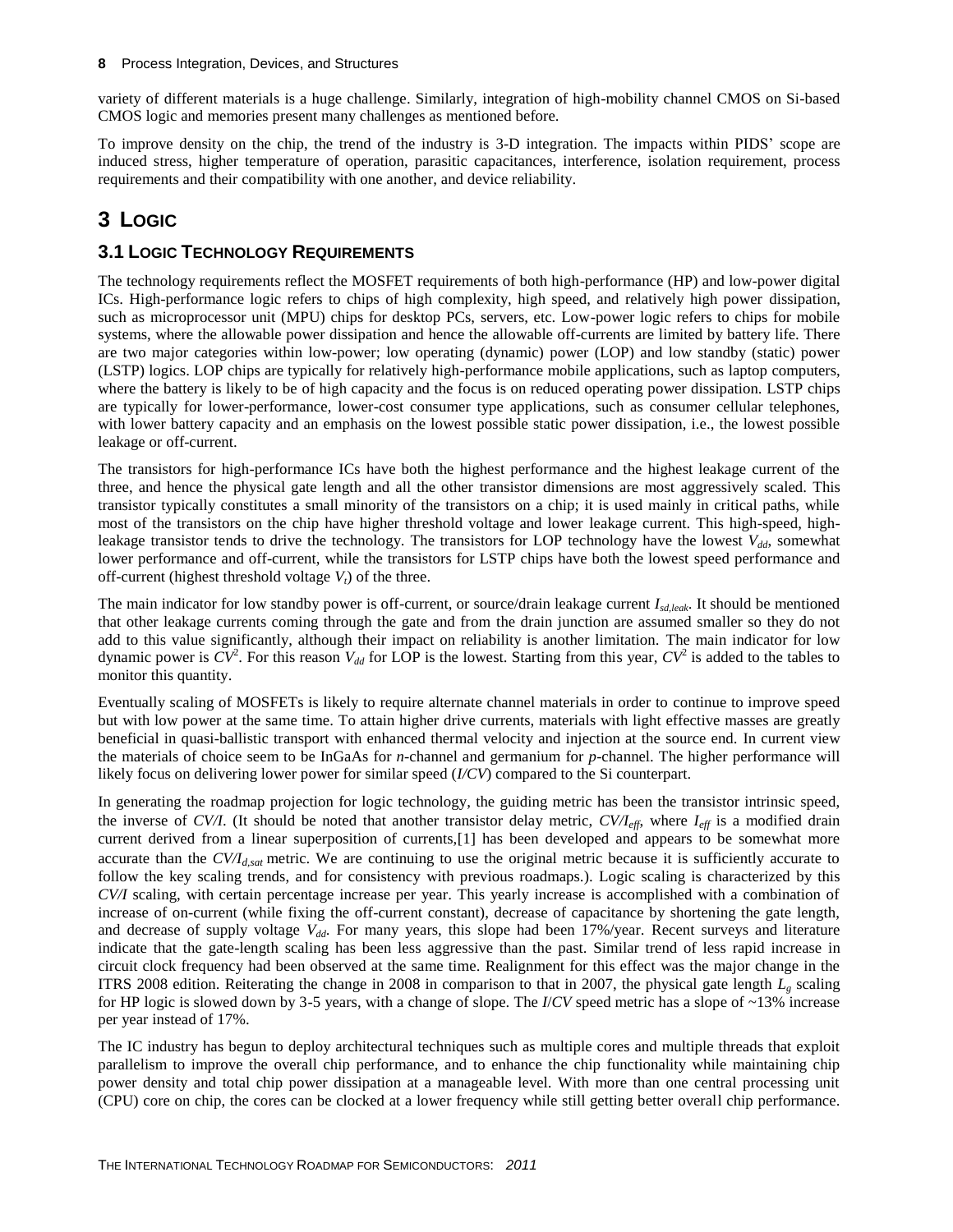Thus, there is a trend for system designers to emphasize integration level, which enables multi-cores to be put on a chip, instead of raw transistor speed in optimizing system-level performance. In addition, system designers are sweeping ever more cache memory onto the processor chip in order to minimize the system performance penalty associated with finite-cache effects. As DRAM cells are significantly smaller than SRAM cells, another highperformance system technology trend is to integrate DRAM cells onto a processor chip for use in higher-level cache memory. With scaling, it is expected that these techniques will be more and more heavily exploited. In subsequent editions of the Roadmap, the Design and PIDS Working Groups will consider the impact of these architectural techniques, and in particular whether improved architectural parallelism may allow a slackening in the 13%/year transistor performance scaling target. Even though the same 13%/year slope is maintained for this 2011 edition, it is likely to be further reduced to 8% per year in the near future.

For generating the entries in the logic technology requirements tables, an MOSFET modeling software MASTAR was used.[2-4] The software contains detailed analytical MOSFET models that have been verified against literature data. It is well suited to efficiently analyzing technology tradeoffs for generating these tables, and has been used for the PIDS calculations for many years. For a given *CV/I* target, all input parameters are tentatively chosen based on scaling rules, engineering judgment, and physical device principles. These input parameters are iteratively varied until the target is met, and the final set of values for the input parameters is entered into the tables. *[The MASTAR program and the](#page-40-0)  specific MASTAR input and output files [are available to the public to be downloaded from the ITRS website, with the](#page-40-0)  [goal that readers can reproduce the results on their own.](#page-40-0)*

MASTAR is an analytical-based software, different than numerical-based TCAD programs. While it has the advantages of simplicity, the inputs are less fundamental compared to that of TCAD. Transport parameters are assigned as inputs to control the values of mobility and saturation velocity, and the degree of ballistic transport. In electrostatic control, for bulk devices the subtheshold slope is generated as output from MASTAR, but for fully depleted SOI and multi-gate structures, the subthreshold slope is assigned as another input parameter. To match the off-current as a pre-determined requirement, the gate work-function is varied until such off-current is met. The source/drain series resistance is another input parameter. In assigning its value, the ideal case without parasitic resistance is first calculated. The amount of resistance is then varied until the saturation current is reduced by 33-40%, depending on the year (linearly increasing over the range of 15 years).

The specific set of projected parameter values in each of the tables reflects a particular scaling scenario in which the targeted values for the key outputs are achieved. However, since there are numerous input parameters that can be varied, and the output parameters are complicated functions of these input parameters, other sets of projected parameter values (i.e., different scaling scenarios) may be found that achieve the same target. For example, one technology would scale the EOT more aggressively by introducing high- $\kappa$  dielectric, while another would achieve equivalent results by optimizing doping or/and strain enhancement. Hence, the scaling scenarios in these tables only constitute a good guide for the industry but are not meant to be unique solutions, and there will be considerable variance in the actual paths that the various companies will take.

To reflect more accurately the transistor speed metric, added since the 2009 edition is the ring-oscillator speed, in delay per stage, for fan-outs of one and four. Ring-oscillator speed is slower than the intrinsic transistor speed, but is considered the fastest circuit speed that can be realized, and is a measurable parameter, so we feel it is a more suitable parameter to monitor a more realistic speed performance of a CMOS technology. For a CMOS inverter, the *p*-channel performance is also important but not captured in the past. In order to avoid having to double the table size from adding the *p*-channel MOSFET, only one parameter is entered*—*the ratio of *Id,sat* between the two types of channels. This is a reasonable compromise by assuming the capacitances associated with *p*-channel are similar, along with all other parameters such as threshold voltage and off-current. The inverter chain or ring-oscillator simulation is also conveniently performed by [MASTAR.](http://www.itrs.net/Links/2007ITRS/LinkedFiles/PIDS/MASTAR5/MASTARDownload.htm) The *CV/I* metric is kept for continuity and comparison.

In each of these logic devices, multiple parallel paths in structures are sometimes followed. Planar bulk CMOS is extended as long as possible, while advanced CMOS technologies*—*ultra-thin body fully depleted (FD) silicon-oninsulator (SOI) MOSFETs and multi-gate (MG) MOSFETs (FinFETs) are implemented in later years, and run in parallel with the planar bulk CMOS for some period (for details see the logic tables). There is always a question for the multi-gate structures, whether they will be on bulk wafers or SOI wafers. It is assumed that their intrinsic DC and AC performances are similar in these two difference substrates, so they do not affect the outcome of the performance prediction.[5] The issues there have to do with trade-offs in cost, process complexity, variability, and design layout complexity. Hopefully that choice will become clear in the near future. With scaling, difficulties arise with planar bulk MOSFETs because of high channel doping, inability to adequately control short-channel effects, and other issues (for more detail see Difficult Challenges section, Item 1). The advanced CMOS structures can be scaled more effectively,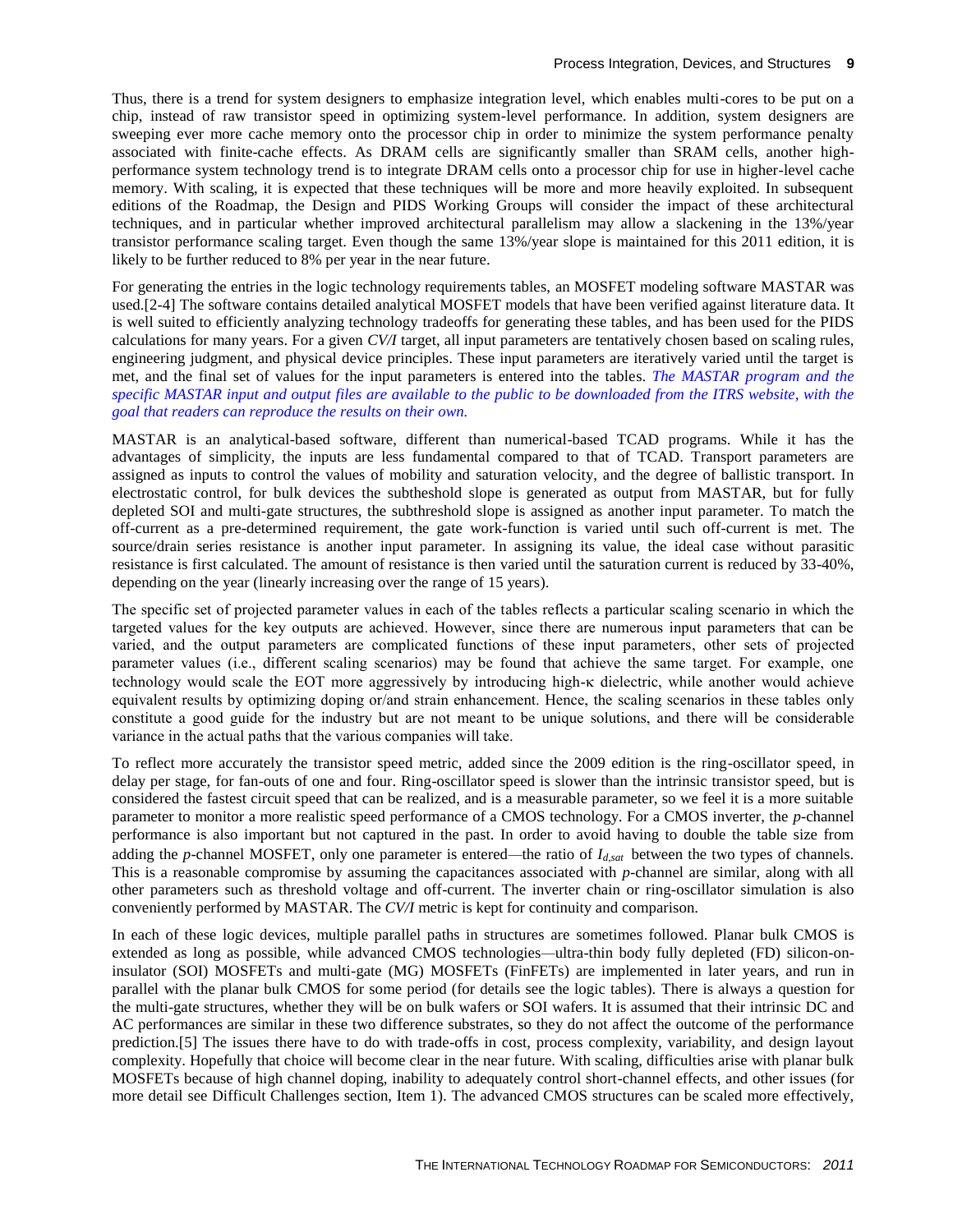and hence are utilized later in the Roadmap. In fact, multi-gate MOSFET scaling is superior to FD SOI MOSFET scaling, and hence the ultimate MOSFET is projected to be the multi-gate device till the end of this roadmap period. For the industry as a whole, multiple paths are likely, as different companies choose different timing in extending planar bulk and then switching to the advanced CMOS technologies, depending on their needs, plans, and technological strengths. The multiple parallel paths in overlapped years are meant to reflect this.

For the high-performance logic technology, as shown in Table PIDS2, the driver is the MOSFET intrinsic speed metric,  $1/\tau$  or *I/CV*, although there is plan to switch to ring-oscillator speed eventually. Specifically, the target is an average 13% increase per year, which matches the rate of improvement in recent years. Meeting this target is an important enabler for the desired rate of improvement in the chip clock frequency. All the other parameter values in the table are chosen iteratively to meet this target, as explained above. Several important consequences of meeting this target are clear from the table. The *n*-MOSFET saturation drive current, *Id,sat*, increases steadily over the course of the roadmap. The subthreshold source/drain leakage current, *Isd,leak*, is fixed at a value of 100 nA/µm for all years, which has important consequences for the chip power dissipation (to be discussed below). Figure PIDS1 depicts the scaling of *I/CV* for high-performance logic. Overall, the 13%/year target is met. For planar bulk structure, the curve slopes increasingly downward from the 13%/year curve, mainly because of the scaling difficulties discussed in the Difficult Challenges section, Item 1. The scaling difficulties are also encountered in the MASTAR simulations, where the required channel doping increases sharply with year, to a very high value of  $9x10^{18}$  cm<sup>-3</sup> in 2017. For FD SOI, even though the pace is kept up with the 13% slope, the thin-body thickness requirement becomes extremely demanding, in the range of 3.5 nm in year 2019. This thin-body requirement is relaxed with the MG structure and scaling could continue until the end of this roadmap 2026.

*Table PIDS2 High-performance (HP) Logic Technology Requirements*

<span id="page-13-0"></span>Figure PIDS1 also includes ring-oscillator speed which is defined as the reciprocal of the delay per stage, for both cases of fan-out of 1 and fan-out of 4. It is shown here that these frequencies are much slower than the transistor intrinsic frequency, as expected. For fan-out of one, the frequency ratio to intrinsic speed is about 5, whereas for fanout of 4, the ratio is about 10. The slopes for both cases are also found to be much lower than that of *I/CV*, around 8%/year.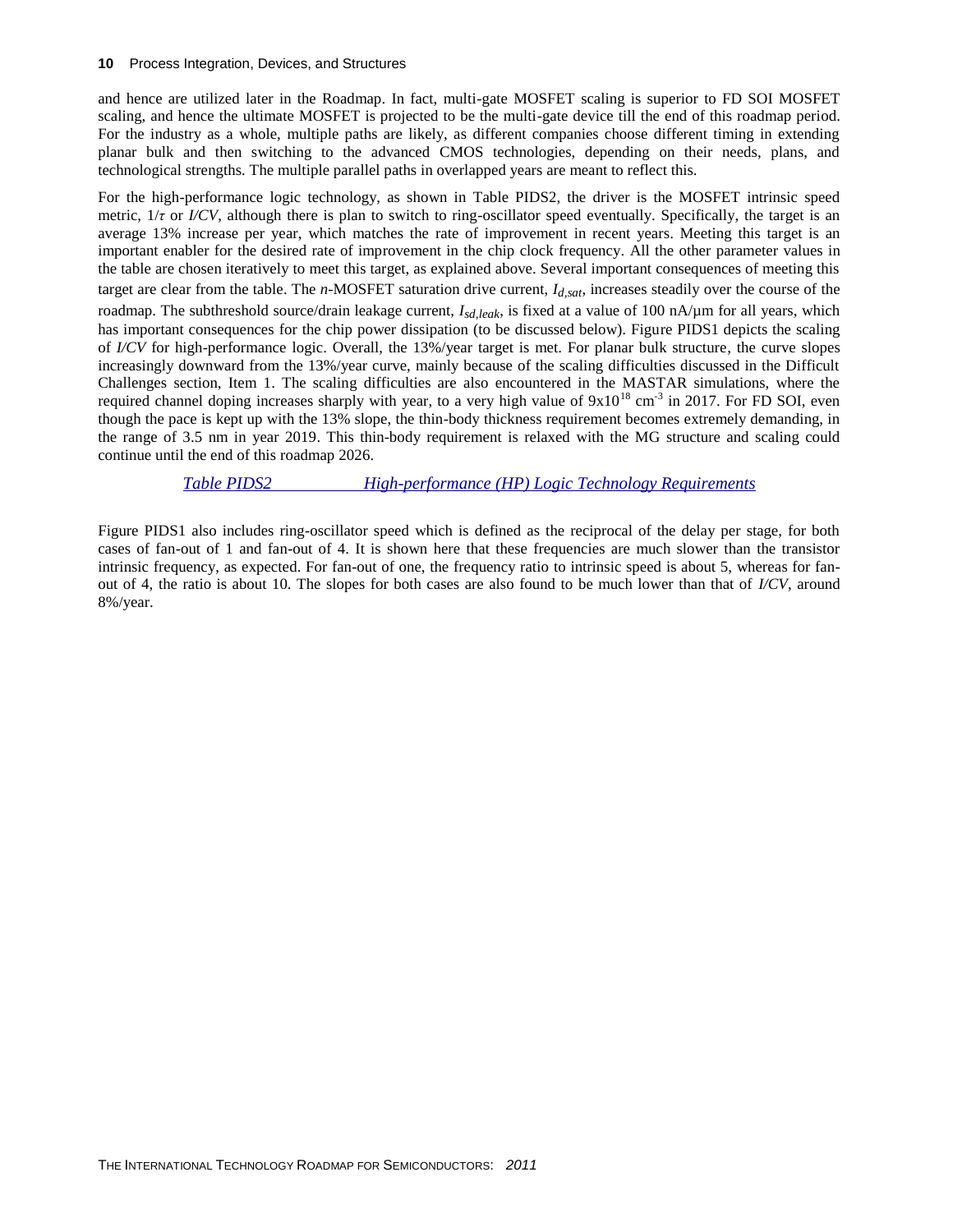

<span id="page-14-0"></span>*Figure PIDS1 (a) Scaling of Intrinsic Transistor Speed (I/CV) and Ring-Oscillator Speed for HP Technology. (b) Only the Highest Speed of Structures for Each Year is Shown.*

For low-power chips, the important factor is the source/drain subthreshold leakage current, *Isd,leak* or off-current. For LOP logic (Table PIDS3), *Isd,leak* is set at 5 nA/µm, while it is 10 pA/µm for LSTP devices (Table PIDS4). All the other parameter values in the tables are chosen iteratively to meet the *Isd,leak* targets, while optimizing *I/CV*. A comparison of all logic technologies are presented in Figure PIDS2. The resultant speed improvement in the device performance metric, *I/CV*, is also around 13% improvement per year for both LOP and LSTP devices. Note that to meet the leakage current requirements, the gate length scaling of low-power logic lags behind that of highperformance logic. One key issue for LSTP logic is the slower scaling of *Vdd*. This is a result of the relatively slow scaling of the threshold voltage  $V_t$  required to meet the very low subthreshold leakage current targets.  $V_{dd}$  must follow  $V_t$  in scaling slowly because to obtain reasonable device performance, the gate overdrive,  $(V_{dd} - V_t)$  must remain at a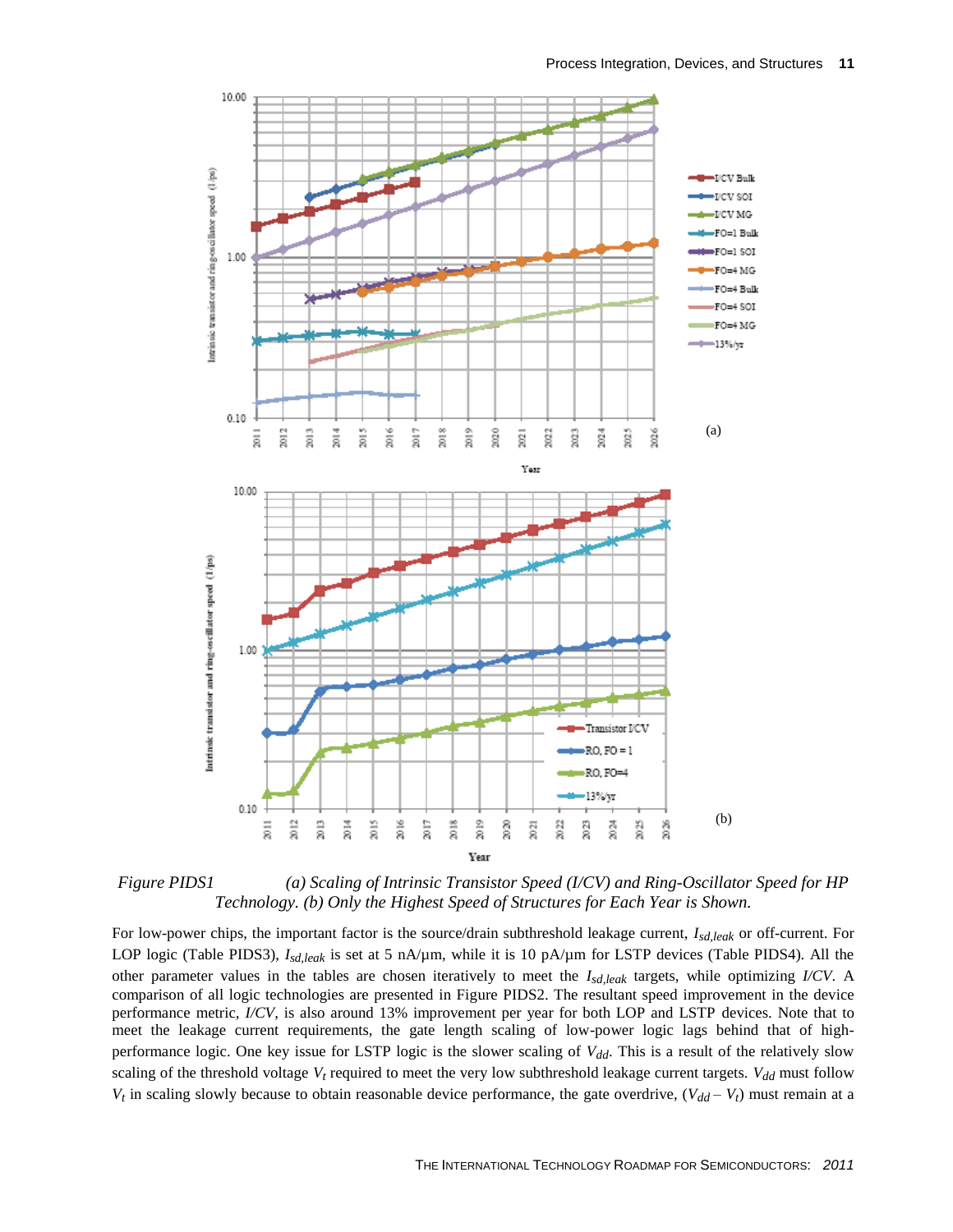reasonable level. Since dynamic power dissipation is proportional to *Vdd* 2 , the dynamic power dissipation for the LSTP logic is not very different from that of HP. But since the activity factor for this type of logic is expected to be relatively small, the low static power dissipation more than compensates for the dynamic power. In contrast to LSTP logic, *Vdd* scales relatively quickly for LOP logic, where the focus is on minimizing the operating power (i.e., the dynamic power, proportional to  $V_{dd}^2$ ).

<span id="page-15-1"></span><span id="page-15-0"></span>

| <b>Table PIDS3</b> | Low Operating Power (LOP) Technology Requirements |  |  |
|--------------------|---------------------------------------------------|--|--|
| <i>Table PIDS4</i> | Low Standby Power (LSTP) Technology Requirements  |  |  |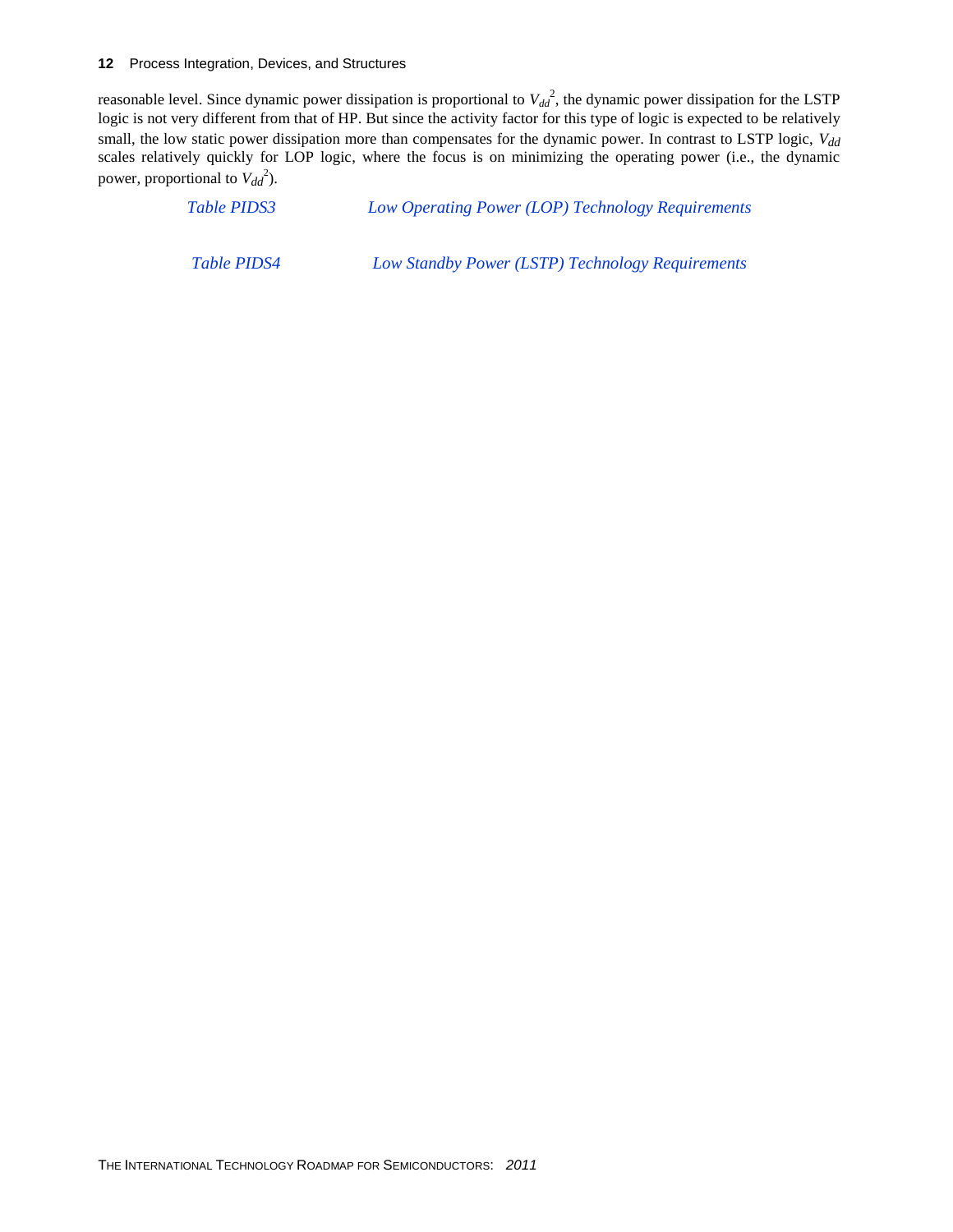

<span id="page-16-0"></span>*Figure PIDS2 Scaling Trend of Logic Technologies with Year; (A) Gate Length, (B) Supply Voltage, (C) Off-Current, (D) Saturation On-Current, (E) Intrinsic Speed (I/CV) Of Transistor, (F) Dynamic Power CV<sup>2</sup> .*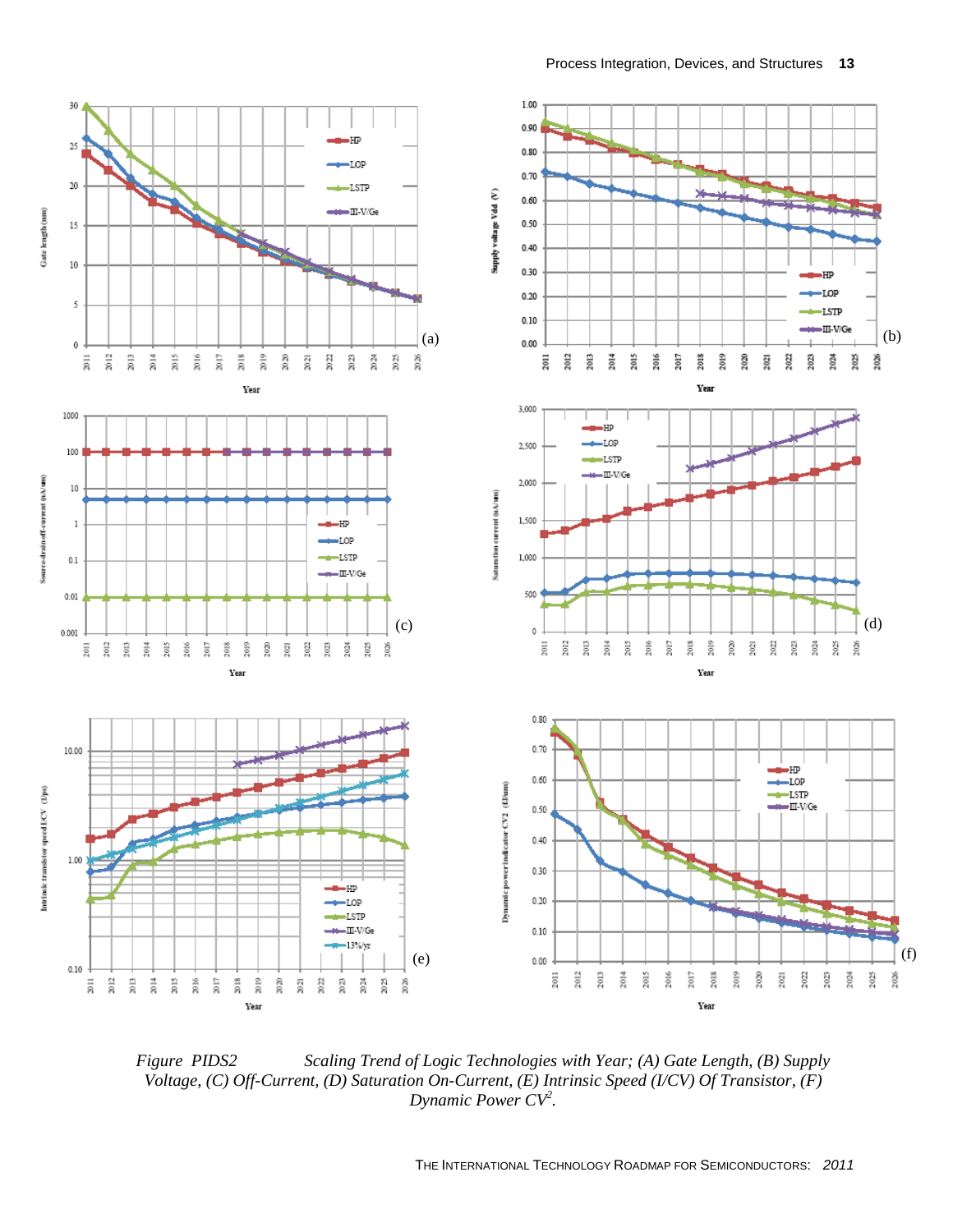Starting from this year, we have included high-mobility channel III-V/Ge as a technology for both high speed and low dynamic power simultaneously (Table PIDS5). Such technology is anticipated to be in production in year 2018. The gate length is estimated to be lagging from that of HP by 1 year, since it involves a completely new set of materials. The main features are better seen also in Fig. PIDS2. Not only this technology offers higher speed than HP, but does so with the same low dynamic power as LOP.

### <span id="page-17-1"></span>*Table PIDS5 III-V/Ge High-performance Logic Technology Requirements*

<span id="page-17-2"></span>

*Table PIDS6 Comparison of HP, LOP, LSTP, and III-V/Ge Technologies*

|                          | HP | LOP         | LSTP        | $III-V/Ge$ |
|--------------------------|----|-------------|-------------|------------|
| Speed $(I/CV)$           |    |             | 0.25        |            |
| Dynamic power $(CV^2)$   |    | J.6         |             | 0.6        |
| Static power $(I_{off})$ |    | $5x10^{-2}$ | $1x10^{-4}$ |            |

Ultimately the trade-off between different logic technologies is speed vs. power, which is consisted of static power and dynamic power. A summary of all logic technologies for these metrics is captured in Table PIDS6. Here we only list the ratio in relation to the values in HP. It can be seen that between HP, LOP, and LSTP, there is trade-off of speed, static power, and dynamic because they are all Si-based technologies. Whereas for III-V/Ge, there is a net improvement since it is a completely different material system.

# <span id="page-17-0"></span>**3.2 LOGIC POTENTIAL SOLUTIONS**

There is a strong correlation between the challenges indicated by the colors in the technology requirements tables and the potential solutions (see Figure PIDS3). In many cases, red coloring (manufacturable solutions are not known) in the technology requirements tables corresponds to the projected year of introduction for a potential solution to the challenge. Another important general point is that each potential solution involves significant technological innovation. The qualification/pre-production interval has been set to around two years in order to understand and deal with any new and different reliability, yield, and process integration issue associated with these innovative solutions. Many of the potential solutions may be required first for high-performance logic, followed by the low-power options. Finally, the industry faces a major overall challenge due to the sheer number of major technological innovations required over the next five years: enhanced mobility [6] and high-field transport, high-κ/metal gate stack (which are already implemented but requiring continuous improvement with scaling), ultra-thin body fully depleted SOI, and multi-gate MOSFETs, with quasi-ballistic transport.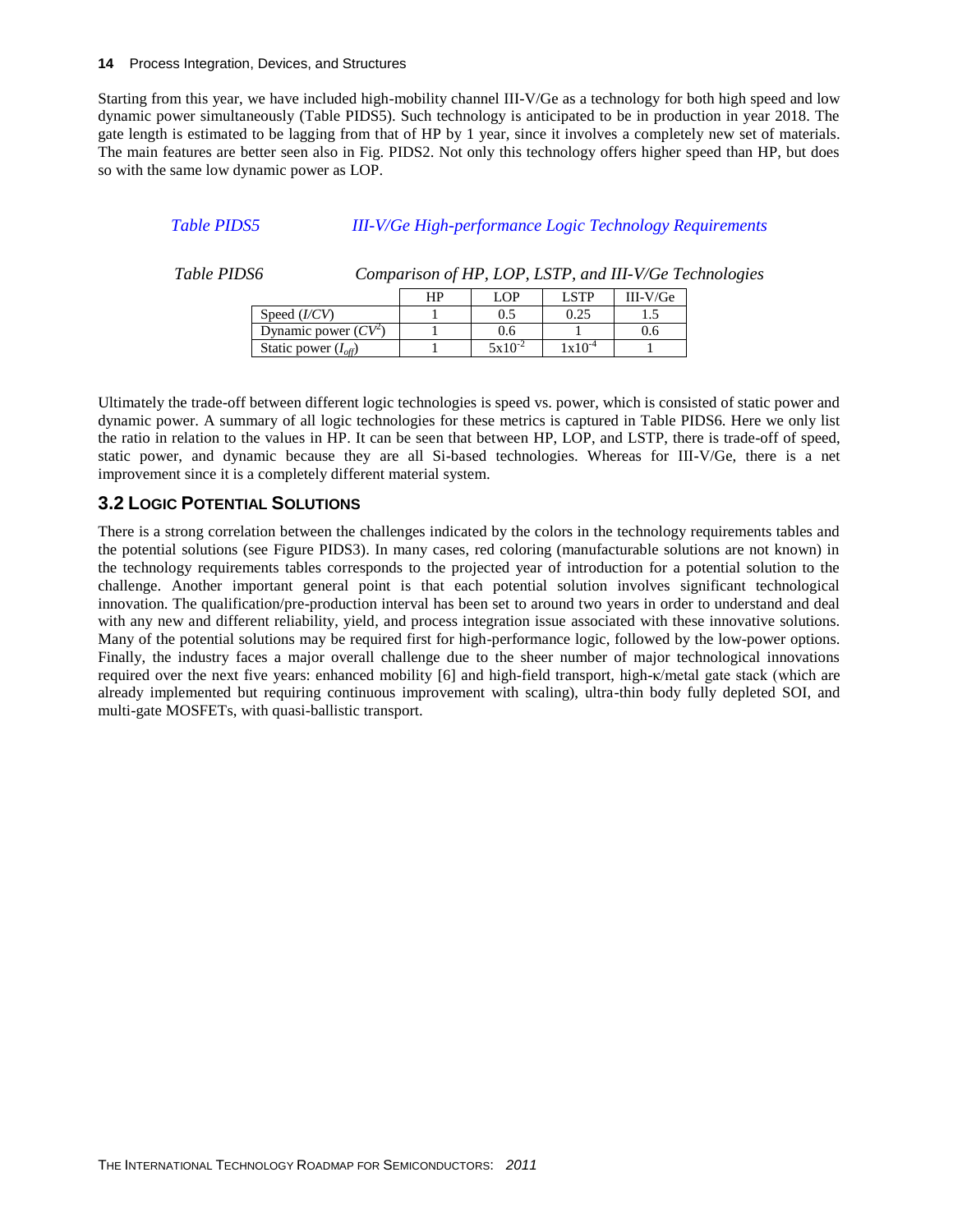

This legend indicates the time during which research, development, and qualification/pre-production should be taking place for the solution.

*Research Required Development Underway Qualification / Pre-Production Continuous Improvement*



#### *Figure PIDS3 Logic Potential Solutions*

<span id="page-18-0"></span>The first potential solution, enhanced mobility and high-field transport due to strain, is needed to enhance the saturation current drive to meet transistor performance targets. (Note that, in the Logic Technology Requirements tables, significantly enhanced mobility is assumed in the projections.) There are numerous techniques to implement enhanced mobility, including various types of process-induced local strain (such as heterojunction source/drain and strained liner layer) or by globally induced strain in a thin strained silicon layer, either on relaxed SiGe layers with controlled percentages of Ge or in SOI substrates. Other approaches include use of hybrid orientations (e.g., *p*-MOSFET mobility is highest for the (110) substrate orientation) or use of strained SiGe or (eventually) strained Ge channels. The potential solutions figure indicates that continuous improvement will be needed here, to increase the mobility enhancement to the maximum extent possible for both *n*-MOSFET and *p*-MOSFET, to integrate mobility enhancement optimally with the overall process flow, and eventually to utilize mobility enhancement for advanced MOSFETs such as FD SOI and multi-gate MOSFETs. In addition, continuous improvement will be needed to deal with the reduced effectiveness of process-induced strain techniques with scaling: as the spacing between transistors is reduced, techniques such as embedded SiGe or Si:C in the source/drain and the addition of stressed thin film silicon nitride liner layers over the top of the transistor tend to becomes less effective at inducing stress in the channel. Overall, continue to increase the strain is getting more difficult, and the improvement of mobility and high-field transport saturates at some high strain level.

As the gate length is scaled well below 20 nm, the fully depleted, lightly doped MOSFETs are likely to require enhanced quasi-ballistic transport to meet the performance requirements (see Effective Ballistic Enhancement Factor in the Logic Technology Requirements tables for detailed numbers). These enhancements will be obtained through reduced scattering in short channel length, through improved injection at the source, and through reduction of effective mass by strain.

In order to scale the basic MOSFET structure, one of the key technology issues is the device gate stack which consists of the gate dielectric and the gate electrode. As the physical gate length is scaled, ideally the gate dielectric thickness is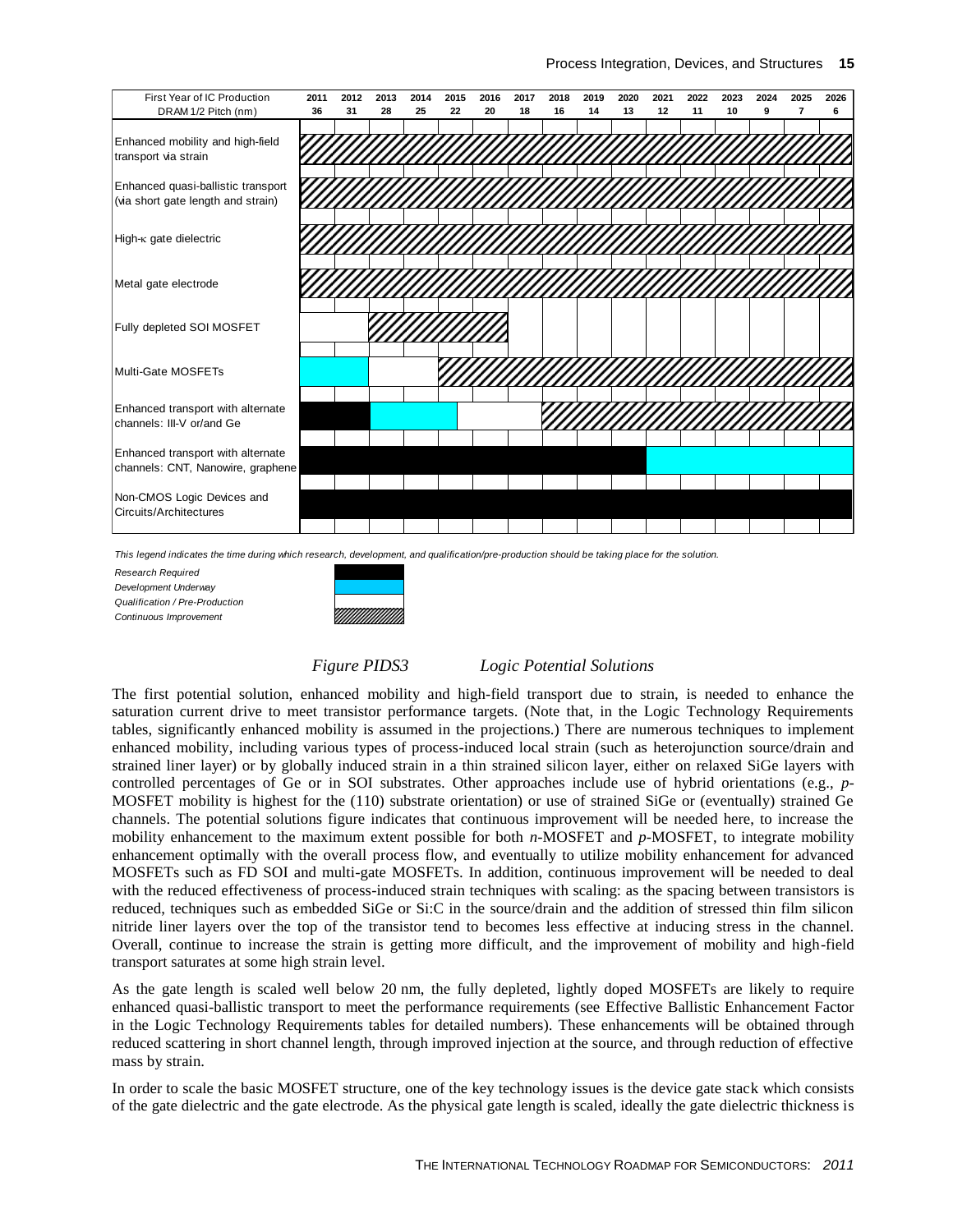scaled correspondingly to control short-channel effects, to increase the inversion charge and saturation current drive. But the effectiveness of continued thickness reduction becomes limited due to the tunnel current leakage through the gate. High-κ gate dielectric material has been a solution to solve the problem of high gate leakage current, since the gate leakage current density corresponding to a given equivalent oxide thickness (EOT) is much smaller for high-κ materials than for oxy-nitride gate dielectric. New dielectric options such as  $TiO<sub>2</sub>$  can continue to increase the  $\kappa$  value.

Use of metal gate to replace poly-Si gate is effective in eliminating the poly-depletion phenomenon. Additionally, to set the right threshold voltage, metal gate electrode provides much more flexibility in varying the work-function due to more choices of metals. The gate work-function needs to be near the silicon valence band edge for *p*-MOSFETs and near the conduction band edge for *n*-MOSFETs. Hence, different metals used for the *p*-MOSFET and *n*-MOSFET provide flexibility that poly-Si gate does not have.

As scaling proceeds, it will become increasingly difficult to effectively scale planar bulk CMOS devices. In particular, adequately controlling short-channel effects is projected to become especially problematical for such short-channel devices. Furthermore, the channel doping will need to be increased to exceedingly high values, which will tend to reduce the mobility and to cause high leakage current due to band-to-band tunneling between the drain and the body. Finally, the total number of dopants in the channel for such small MOSFETs becomes relatively small, which results in large random fluctuations in the dopant placement and number, and hence unacceptably large statistical variation of the threshold voltage. A potential solution is to utilize ultra-thin body, fully depleted (FD) SOI MOSFETs. The channel doping is relatively light, and for such devices, the threshold voltage can be set by adjusting the work-function of the gate electrode, rather than by the doping level in the channel as in planar bulk MOSFETs. Metal gate electrodes with near-midgap work-functions will be needed to set the threshold voltage to the desired values. Because of the different work-functions in this case, the electrode material will presumably be different than those utilized for planar bulk MOSFETs. In fact, one electrode material with work-function tunable within several hundred meV on either side of midgap may be possible. Due to the lightly doped and fully depleted channel, the threshold voltage control by the work-function of the gate electrode, and the ultra-thin body, these SOI MOSFETs are considerably more scalable and can deliver higher saturation drive current than comparable planar bulk MOSFETs. Single-gate SOI MOSFETs are projected for 2013 for high-performance logic. Multi-gate MOSFETs, being also ultra-thin body and fully depleted, are both more complex and even more scalable, and are projected to be implemented in 2015 for high-performance logic.

Eventually later in the roadmap, more forward-looking solutions in utilization of alternate channel materials to further enhance the transport will be adopted. It is anticipated the first solutions would be III-V (for n-channel) and Ge (for pchannel) combination, still based on MOSFET operation. It is projected the first product will be introduced in 2018. Other possibilities beyond these semiconductors are semiconductor nanowire, carbon nanotube, and graphene nanoribbon, also based on MOSFET operation.

Finally, beyond the roadmap range of this edition (2026), MOSFET scaling will likely become ineffective and/or very costly. Completely new, non-CMOS type of logic devices and maybe even new circuit architecture are potential solutions (see Emerging Research Devices section for detailed discussions). Such solutions ideally can be integrated onto Si-based platform to take advantage of the established processing infrastructure, as well as being able to include Si devices such as memories onto the same chip.

# <span id="page-19-0"></span>**4 DRAM**

# <span id="page-19-1"></span>**4.1 DRAM TECHNOLOGY REQUIREMENTS**

In general, technical requirements for DRAMs become more difficult with scaling (see Table PIDS7). In the past two years (ITRS 2009-2011), half-pitch (HP) scaling is relatively accelerated compare to the ITRS 2007-2009 terms. Because new technologies (e.g. 193 nm argon fluoride (ArF) immersion high-NA lithography with double patterning technology, improved cell FET technology include fin type transistor [7-9], buried word line/cell FET technology [10] and so on) are launched and these technology innovations lead to half-pitch acceleration. Result of that is the DRAM technology can be feasible to produce under 30 nm half-pitch.

# *Table PIDS7 DRAM Technology Requirements*

<span id="page-19-2"></span>Of course, there are still plenty of technical challenges and also the issue of process step increase to sustain the cost scaling. Fundamentally, there exist several significant process flow issues from a production standpoint, such as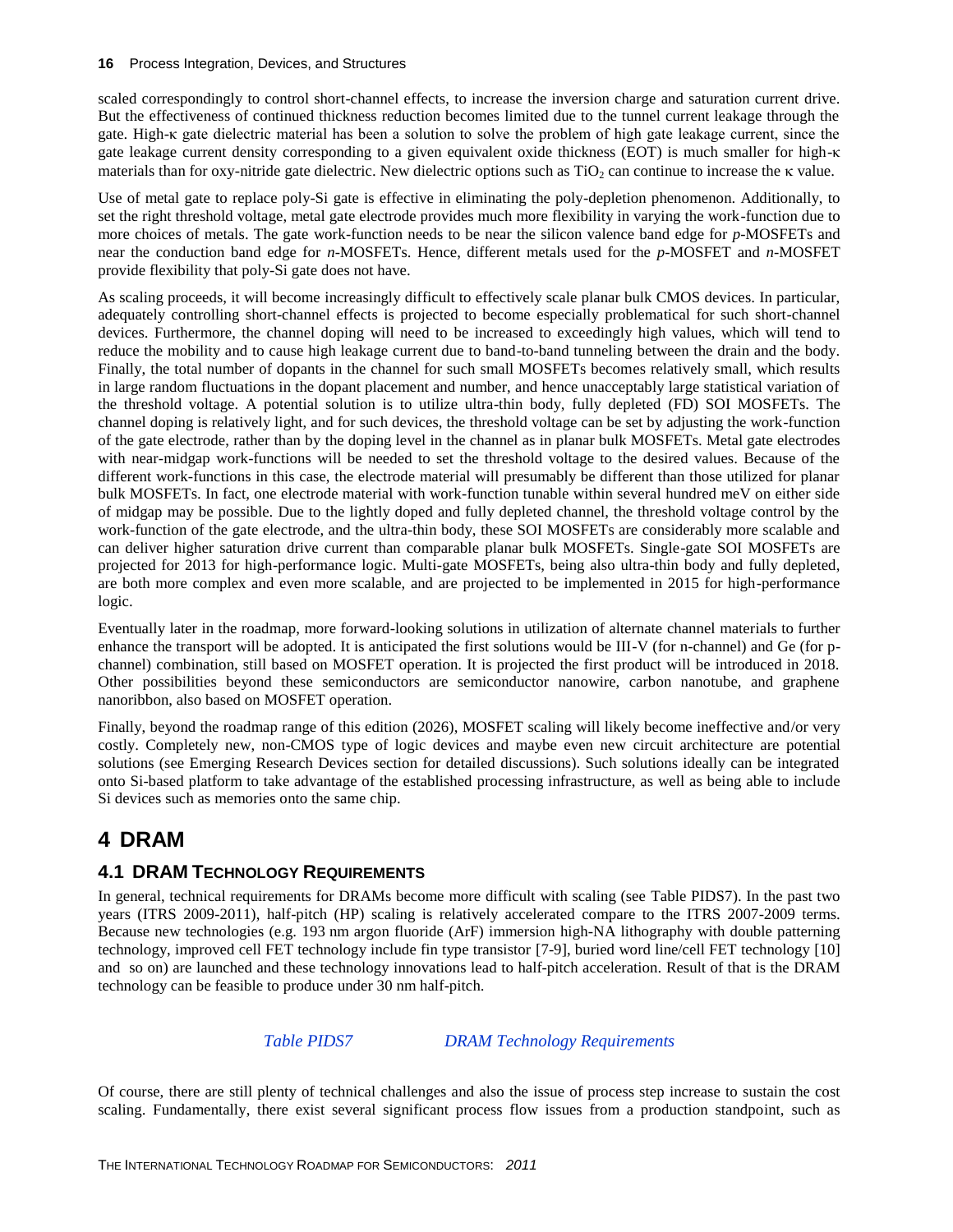process steps of capacitor formation, or high aspect ratio contact etches requiring photoresists with hard mask pattern transferring layer that can stand up for a prolonged etch time. Furthermore, continuous improvements in lithography/hard mask and etch will be needed. Also lower WL/BL resistance is necessary for getting the same or better performance.

Although 3-D type cell FETs like saddle-fin FETs are introduced and have revolutionized the one transistor-one capacitor (1T-1C) cell, it is getting more difficult to design due to the need to maintain a low level of both subthreshold leakage and junction leakage current to meet the retention time requirements. To optimize these operation windows in future devices, fully depleted type FET device (like a surrounded gate) will be needed to reduce the BL capacitance to get the sense margin. Another challenge is a highly reliable gate insulator. A highly boosted gate voltage is required to drive higher drain current with the relatively high threshold voltage adopted for the cell FET to suppress the subthreshold leakage current. The scaling of the DRAM cell FET dielectric, maximum word-line (WL) level, and the electric field in the cell FET dielectric are critical points for gate insulator reliability concern. To keep the electric field to a sustainable level in the dielectric with scaling, process requirements for DRAMs such as frontend isolation, recess-FET formation, conformal oxidation process, gate filling process, and damageless recess process are all needed for future high-density DRAMs.

# <span id="page-20-0"></span>**4.2 DRAM POTENTIAL SOLUTIONS**

Since the DRAM storage capacitor gets physically smaller with scaling, the EOT must scale down sharply to maintain adequate storage capacitance. To scale the EOT, dielectric materials having high relative dielectric constant (κ) will be needed. Therefore MIM (metal-insulator-metal) capacitors have been adopted using high  $\kappa$  (ZrO2/Al<sub>2</sub>O/ZrO2) [11] as the capacitor of 40-30's nm half-pitch DRAM. And this material evolution will be continued and ultra high- (perovskite  $\kappa > 50 \sim 100$ ) material will be released in 2013. Also, the physical thickness of the high- $\kappa$  insulator should be scaled down to fit the minimum feature size. Due to that, capacitor 3-D structure will be changed from cylinder to pillar shape.

On the other hand, with the scaling of peripheral CMOS devices, a low-temperature process flow is required for process steps after formation of these devices. This is a challenge for DRAM cell processes which are typically constructed after the CMOS devices are formed, and therefore are limited to low-temperature processing. DRAM peripheral device requirement can relax  $I_{off}$  but demands more  $I_{on}$  of LSTP device. But, in the future, high- $\kappa$  metal gate will be needed for sustaining the performance.

The other big topic is  $4F^2$  cell migration. As the half-pitch scaling become very difficult, it is impossible to sustain the cost trend. The most promising way to keep the cost trend and increasing the total bit output by generation is changing the cell size factor (*a*) scaling (where  $a = [DRAM$  cell size]/[DRAM half pitch]<sup>2</sup>). Currently  $6F^2$  ( $a = 6$ ) is the majority. To migrate  $6F^2$  to  $4F^2$  cell is very challenging. For example, vertical cell transistor must be needed but still a couple of challenges are remaining.

All in all, maintaining sufficient storage capacitance and adequate cell transistor performance are required to keep the retention time characteristic in the future. And their difficult requirements are increasing to continue the scaling of DRAM devices and to obtain the bigger product size (i.e.  $> 16$  Gb). In Figure PIDS4, the potential solutions are listed, but many future technologies will be necessary for 30 nm half-pitch or less. And these future technologies are still unknown.

# <span id="page-20-1"></span>**5 NON-VOLATILE MEMORY**

# <span id="page-20-2"></span>**5.1 NON-VOLATILE MEMORY TECHNOLOGY REQUIREMENTS**

Non-volatile memory consists of several intersecting technologies that share one common trait–non-volatility. The requirements and challenges differ according to the applications, ranging from RFIDs that only require Kb of storage to high-density storage of tens of Gb in a chip. The requirements tables are divided into two large categories—flash memories (NAND flash and NOR flash), and non-charge-storage memories. Flash memories are based on 1T cells, where a transistor serves both as the isolation (or access) device and the storage node. Several non-conventional nonvolatile memories that are not based on charge storage (ferroelectric or FeRAM, magnetic or MRAM, and phasechange or PCRAM) form the category of often called "emerging" memories. These memory elements (the storage node) usually have a two-terminal structure (e.g. resistor or capacitor) thus do not serve as the isolation (selection) device. The memory cell must include a separate access device in the form of 1T-1C, 1T-1R, or 1D-1R. A technology may be realized by more than one approach. For example, NOR flash memories are fabricated using both floating gate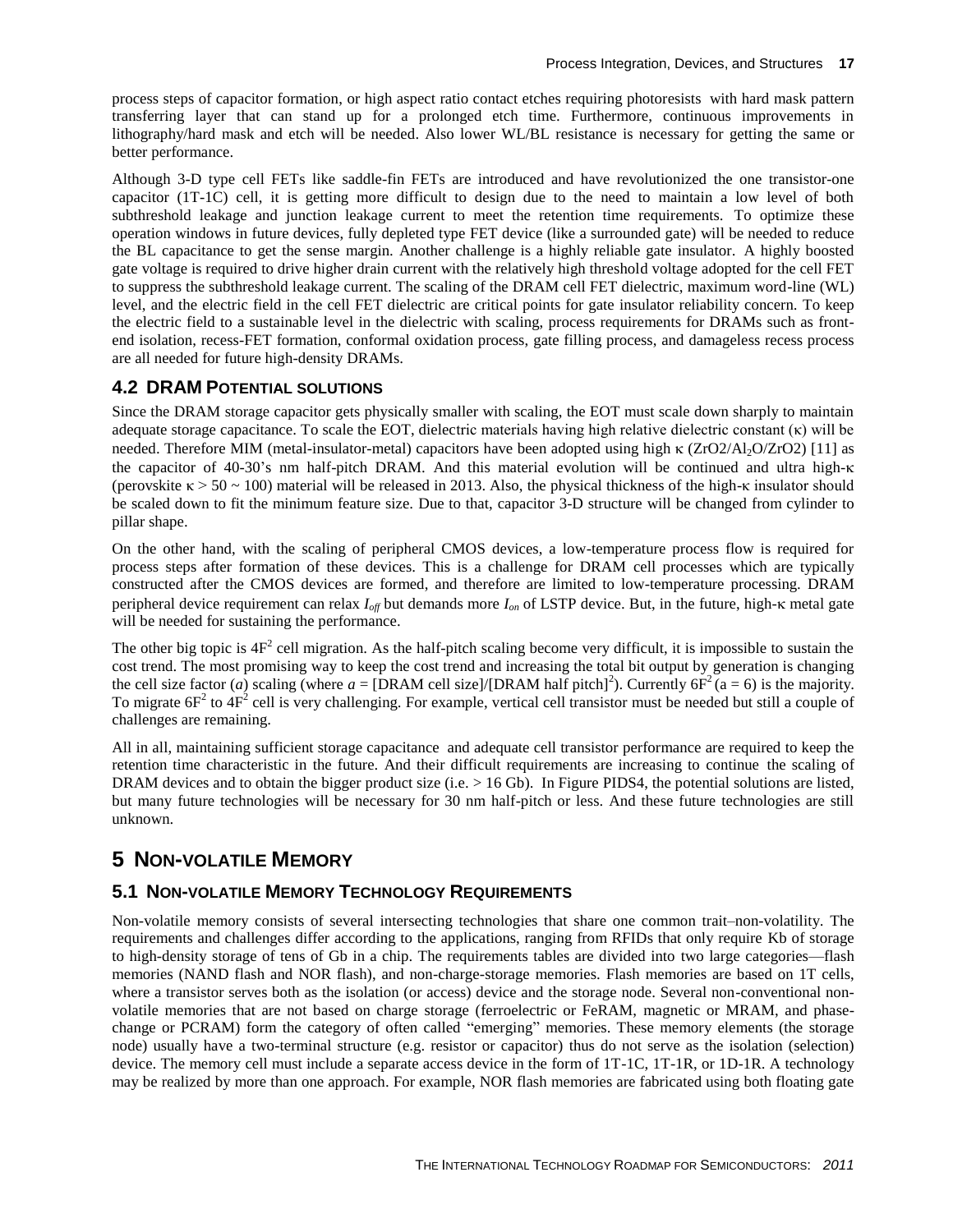device and nitride charge trapping device. Although each may follow its own scaling trend, however, because they serve the same application market their scaling naturally converges.



<span id="page-21-0"></span>*Work-in-Progress--Do Not Publish*

*Figure PIDS4 DRAM Potential Solutions*

Information on each technology is organized into three categories. The requirements tabulation for each technology first treats the issue of packing density. The applicable feature size "F" is identified and the expected area factor "a" is given (cell size in terms of the number of  $F^2$  units required). Second, the tabulation presents a number of parameters important to each specific technology such as gate lengths, write-erase voltage maxima, key material parameters, etc. These parameters have significance because they are important to the scaling model and/or identify key challenge areas. Third, the endurance (erase-write cycle or read-write cycle) ratings and the retention ratings are presented. Endurance and retention are requirements unique to NVM technologies and they determine whether the device has adequate utility to be of interest to an end customer.

Table PIDS8a shows technology requirements for NAND flash and NOR flash, and PIDS8b non-charge-storage memories for 2011 through 2026. The tables identify both the current CMOS half-pitch and the feature size actually used to form the NVM cells (i.e., the NVM technology "F" in nanometers). Rapid progress in NAND technology in recent years resulted in tighter half-pitches (uncontacted poly half-pitch) for NAND than those for DRAM and CMOS logic devices. This trend has not spread to other NVM applications.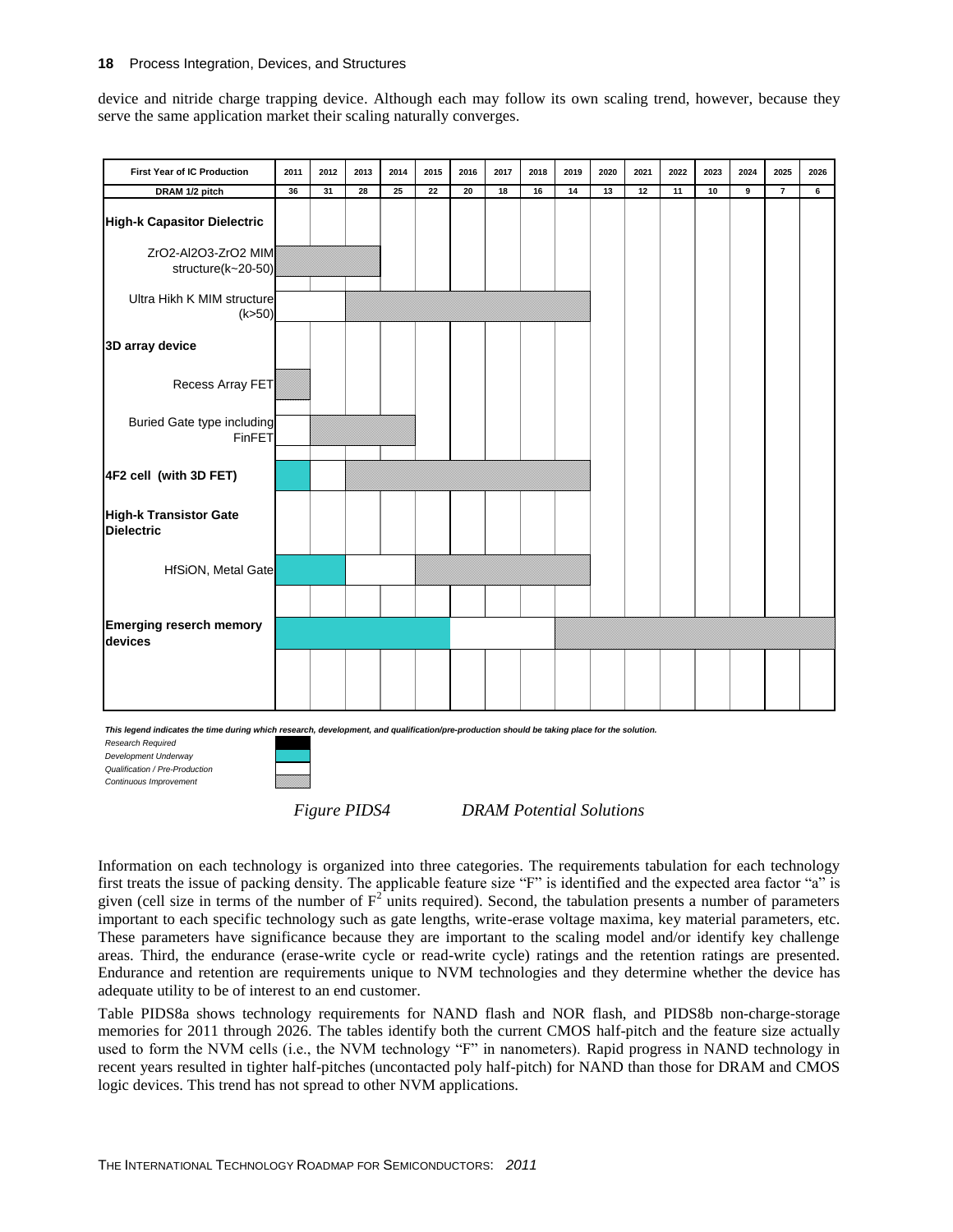*Table PIDS8a Flash Memory Technology Requirements*

<span id="page-22-2"></span><span id="page-22-1"></span>*Table PIDS8b Non-charge-based Non-Volatile Memory Technology Requirements*

#### <span id="page-22-0"></span>**5.2 NON-VOLATILE MEMORY POTENTIAL SOLUTIONS**

Nonvolatile memory (NVM) technologies combine CMOS peripheral circuitry with a memory array. The memory array generally requires additional, but CMOS compatible, processes to implement the non-volatility. Non-volatile memories are used in a wide range of applications, some standalone and some embedded, with varying requirements that depend on the application. The memory array architecture and signal sensing method also differ for different applications. The technical challenges are difficult, and in some cases fundamental physics limitations may be reached before the end of the current roadmap. For charge storage devices, the number of electrons in the storage node, whether for single level logic cells (SLC) or multi-level logic cells (MLC), needs to be sufficiently high to maintain stable threshold voltage against statistical fluctuation, and cross talk between neighboring bits must be reduced while the spacing between neighbors decreases. Meanwhile, data retention and cycling endurance requirements must be maintained, and in some cases even increased for new applications. Non-charge-storage devices also may face fundamental limitations when the storage volume becomes small such that random thermal noise starts to interfere with signal. The scaling issues and potential solutions for various non-volatile memory approaches are explained in the next several sections, and a summary is shown in the potential solution figure (Fig. PIDS10) at the end of this section  $(5.2)$ .

#### *5.2.1 NAND FLASH MEMORY*

#### *5.2.1.1 FLOATING GATE NAND FLASH*

Floating gate flash devices achieve non-volatility by storing and sensing the charge stored "in" (on the surface of) a floating gate. The conventional memory transistor vertical stack consists of a refractory polycide control gate, an interpoly dielectric (IPD) that usually consists of triple oxide-nitride-oxide (ONO) layers, a polysilicon floating gate, a tunnel dielectric, and the silicon substrate. The tunnel dielectric must be thin enough to allow charge transfer to the floating gate at reasonable voltage levels and thick enough to avoid charge loss when in read or off modes. The gate coupling ratio (GCR), defined as the capacitance ratio of the control gate to floating gate capacitor to the total floating gate capacitance (control gate to floating gate + floating gate to substrate), is a critical parameter for proper function (to ensure sufficient percent of voltage drops across the tunnel oxide during program and erase operations) of the device, and must be  $\geq 0.6$ . In most structures, to achieve a GCR  $\geq 0.6$ , the control gate (word line) needs to wrap around the sidewall of the floating gate to provide extra capacitance.

The interpoly dielectric thickness must scale with the tunnel dielectric to maintain adequate coupling of applied erase or write pulses to the tunnel dielectric. Because of data retention requirement, both tunnel dielectric and IPD scale slowly. In 2010, the most advanced NAND technology (24 nm 1/2 pitch) uses an IPD around 11 nm. It is difficult to achieve the wrap around structure when the bit line spacing becomes 20 nm or less. Therefore, maintaining the GCR is a major challenge for floating gate flash device scaling.

A NAND flash cell consists of a single MOS transistor, serving mainly as the storage device. The NAND array consists of bit line strings of 32 devices or more with a selection device at each end. This architecture requires no direct bit line contact to the cell, thus allows the smallest cell size. During programming or reading, the unselected cells in the selected bit line string must be turned on and serve as "pass" devices, thus the data stored in each device cannot be accessed randomly. Data input/output are structured in "page" mode where a page (on the word line) is of several KB in size. Both programming and erasing are by Fowler-Nordheim tunneling of electrons into and out of the floating gate through the tunneling oxide. The low Fowler-Nordheim tunneling current allows the simultaneous programming of many bits (page), thus gives high programming throughput. Since devices in the same bit line string serve as pass transistors their leakage current does not seriously affect programming or reading operation (up to a limit), and without the need for hot electrons junctions can be shallow. Thus the scaling of NAND flash is not limited by device punch-through and junction breakdown as NOR flash. Designed to provide storage and access to large quantities of data but not to instantly execute program codes, NAND flash generally employs error correction code (ECC) algorithms, and is thus more fault tolerant than NOR flash. Because of fault tolerance thinner tunnel oxide may be used for NAND (than NOR flash) and this helps both scaling and more importantly reducing the operation voltage, which is another scaling limiter.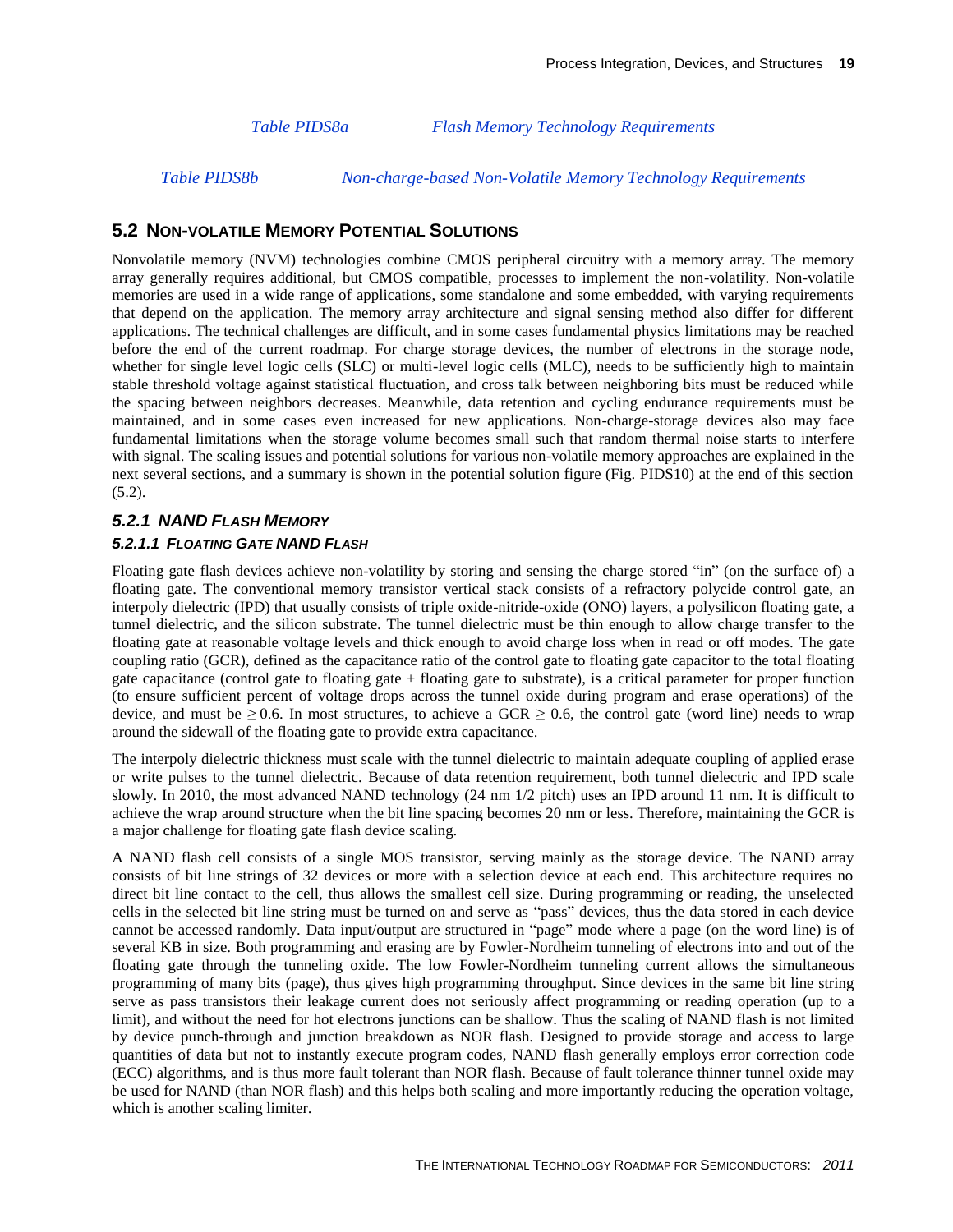To maintain a  $GCR > 0.6$  and to avoid floating gate to floating gate cross talk are two difficult challenges when scaling below 20 nm. In addition, if new innovations (such as high- $\kappa$  IPD) are not implemented and the voltages for write and erase are not reduced then word-line to word-line breakdown may limit the scaling into 1X-nm and below. Eventually, the number of storage electrons will be too low and will cause unacceptable retention time distribution and severe random (telegraph) noise, for which there is no solution currently recognized.

Despite the difficult challenges, FG NAND is expected to scale at least into 1X-nm nodes. After that, transition to charge-trapping and 3-D structures to further increase the packing density is forecasted.

#### *5.2.1.2 CHARGE TRAPPING NAND FLASH*

Currently all NAND products are fabricated with floating gate devices. The difficult challenges of maintaining or increasing the GCR and reducing the neighboring cell cross talk may be reduced by using charge trapping devices. Charge trapping devices has only one single gate that controls the MOS device channel directly and thus there is no GCR issue, and the cross talk between thin nitride storage layers is either insignificant or at least much reduced. Nitride trapping devices may be implemented in a number of variations of a basic SONOS type device. SONOS using a simple tunnel oxide, however, is not suitable for NAND application—once electrons are trapped in deep SiN trap levels they are difficult to detrap even under high electric field. In order to erase the device quickly holes in the substrate must be injected into the SiN to neutralize the electron charge. Since the hole barrier for  $SiO<sub>2</sub>$  is high ( $\sim$ 4.1) eV), hole injection efficiency is poor and sufficient hole current is only achievable by using very thin tunnel oxide ( $\sim$  2) nm). Such thin tunnel oxide, however, results in poor data retention because direct hole tunneling from the substrate under the weak retention built-in field cannot be stopped. (The rate of direct tunneling is a strong function of the barrier thickness but only weakly depends on the electric field, thus the weak built-in field by charge storage is sufficient to cause direct hole tunneling from the substrate and ruin the data retention.)

Several variations of SONOS have been proposed recently. Tunnel dielectric engineering concepts are used to modify the tunneling barrier properties to create "variable thickness" tunnel dielectric. For example, triple ultra-thin (1–2 nm) layers of ONO are introduced to replace the single oxide (BE-SONOS) [12]. Under high electric field, the upper two layers of oxide and nitride are offset above the Si valence band, and substrate holes readily tunnel through the bottom thin oxide and inject into the thick SiN trapping layer above. In data storage mode, the weak electric field does not offset the triple layer and both electrons in the SiN and holes in the substrate are blocked by the total thickness of the triple layer. In MANOS (metal-Al<sub>2</sub>O<sub>3</sub>-nitride-oxide-Si) [13], a high- $\kappa$  blocking dielectric and a high work function metal gate are combined to both prevent gate injection during erase operation, and to boost the electric field at tunnel oxide. A thicker (3–4 nm) tunnel oxide may be used to prevent substrate hole direct tunneling during retention mode.

Although charge trapping NAND can help the GCR and FG cross talk issues and thus promises scaling below 20 nm it does not help the fundamental limitations such as word line breakdown and too few electrons. Therefore, in the roadmap trend it occupies a transition role between planar FG and 3-D NAND. However, most 3-D NAND proposals use charge trapping devices because of its relatively simple structure and tolerance to tunnel oxide imperfection.

#### *5.2.1.3 NON-PLANAR AND MULTI-GATE DEVICES FOR NAND*

Non-planar and multi-gate devices such as FinFET and surround-gate devices provide better channel control and allow further scaling of both floating gate and nitride trapping devices. However, the vertical structure also presents new challenges. For example, the space between fins must be sufficiently wide to allow room for tunnel oxide, floating gate and IPD (for floating gate device) and may forbid scaling beyond 20 nm if innovative solutions are not found. These are not included in the requirement tables.

#### *5.2.1.4 3-D NAND ARRAYS*

When the number of stored electrons reaches statistical limits, even if devices can be further scaled and smaller cells achieved, the threshold voltage distribution of all devices in the memory array will become uncontrollable and logic states unpredictable. Thus memory density cannot be increased indefinitely by continued scaling of charge-based devices. However, density increase may continue by stacking memory layers vertically. Successful stacking of memory arrays vertically has been demonstrated in recent years. One approach uses single crystal Si by lateral epitaxial growth [14]. Another uses polycrystalline Si thin-film transistor (TFT) device [15]. The processing temperature and thermal budget must be such that the layers fabricated earlier are not degraded by the additional thermal processes. This imposes a significant challenge to either achieve identical devices in different layers that experience different thermal processes, or design circuits that can handle devices that are slightly different in each layer. Technical challenges aside, the economy of stacking complete devices is also questionable. As depicted in Fig. PIDS5, the cost per bit starts to rise after stacking several layers of devices. Furthermore, the decrease in array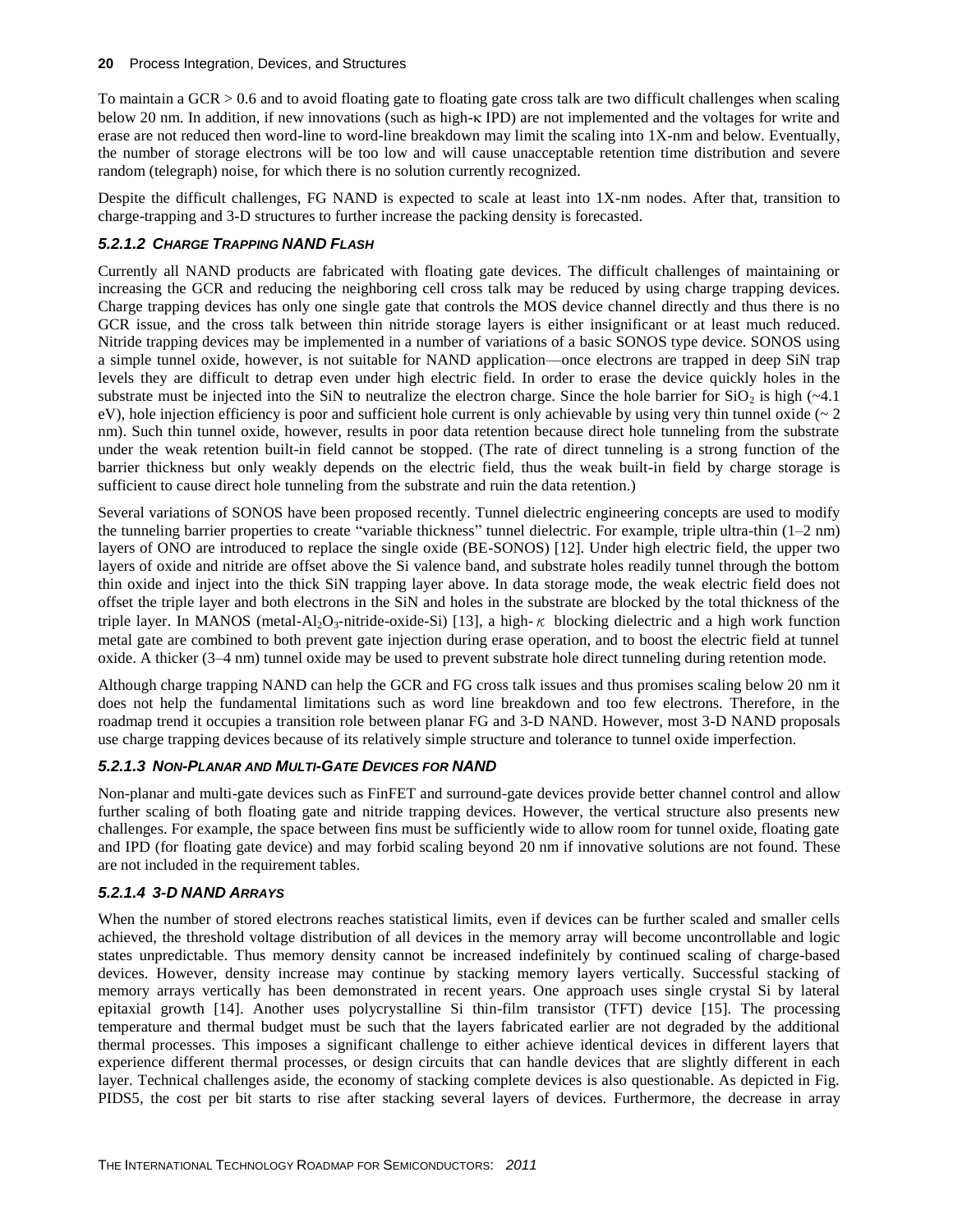efficiency due to increased interconnection and yield loss from complex processing may further reduce the cost-per-bit benefit of this type of 3-D stacking.



<span id="page-24-0"></span>*Figure PIDS5 Comparison of Bit Cost between Stacking of Layers of Completed NAND Devices and Making All Devices in Every Layer At Once (From Ref. [16])*

Recently, a "punch and plug" approach is proposed to fabricate the bit line string vertically to simplify the processing steps dramatically [16,17]. This approach makes 3-D stacked devices in a few steps and not through repetitive processing, thus promises a new low cost scaling path to NAND flash. Figures PIDS6a and PIDS6b illustrate one such approach. Originally coined BiCS, or Bit Cost Scalable, this architecture turns the NAND string by 90 degrees from a horizontal position to vertical. The word line (WL) remains in the horizontal planes. As depicted in Fig. PIDS5, this type of 3-D approach is much more economical than the stacking of complete devices, and the cost benefit does not saturate up to a quite high number of layers.

Various architectures for low-cost 3-D NAND have been proposed since BiCS, all employing the same principle of making all devices in a few simple operations [18-21]. These approaches may be put into three large categories: vertical channel, vertical gate, and floating gate, and are depicted in Figs. PIDS6, PIDS7 and PIDS8, respectively.



<span id="page-24-1"></span>*Figure PIDS6a A 3-D NAND Array Based on a Vertical Channel Architecture (From Ref. [16])*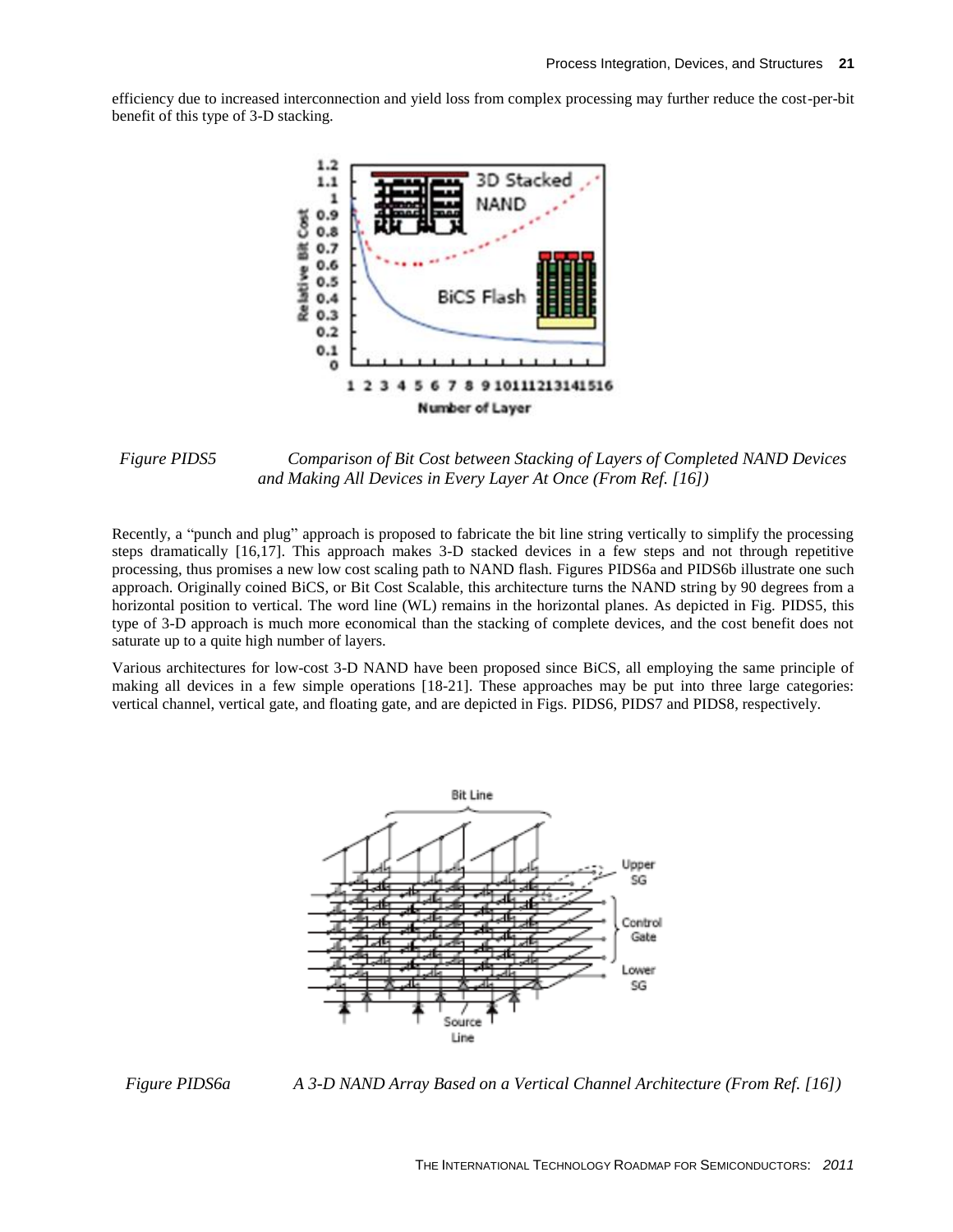

<span id="page-25-0"></span>*Figure PIDS6b BiCS (Bit Cost Scalable)*—*A 3-D NAND Structure using a Punch and Plug Process (From Ref. [16])*



<span id="page-25-1"></span>

*Figure PIDS6c P-BiCS (Pipe-shaped BiCS)*—*An Advanced Form of BiCS 3-D NAND Array (From Ref. [17])*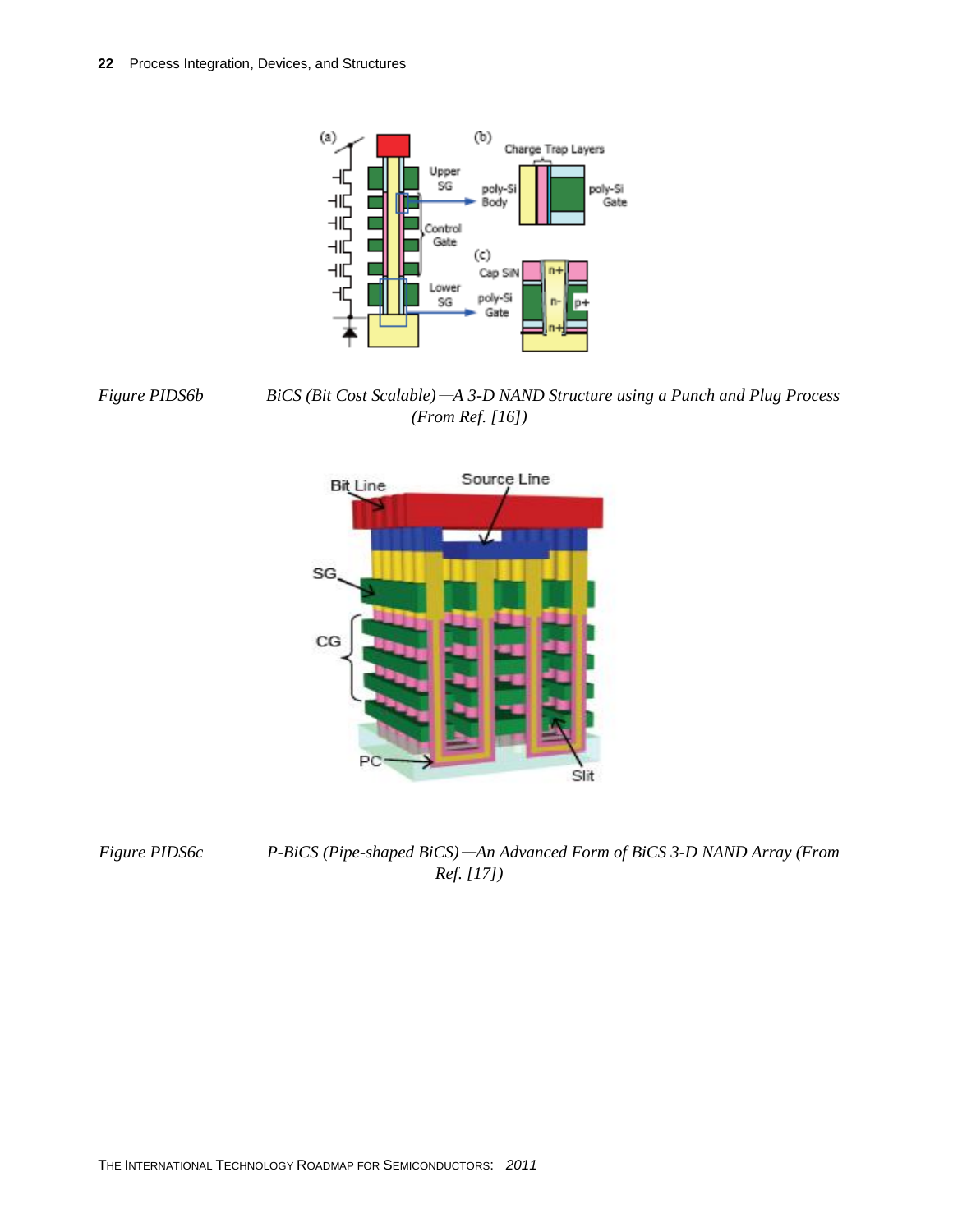

<span id="page-26-0"></span>



<span id="page-26-1"></span>*Figure PIDS6e VSAT (Vertical Stacking of Array Transistors)*—*Equivalent to Folding up the Horizontal Bitline String Vertically (From Ref. [18])*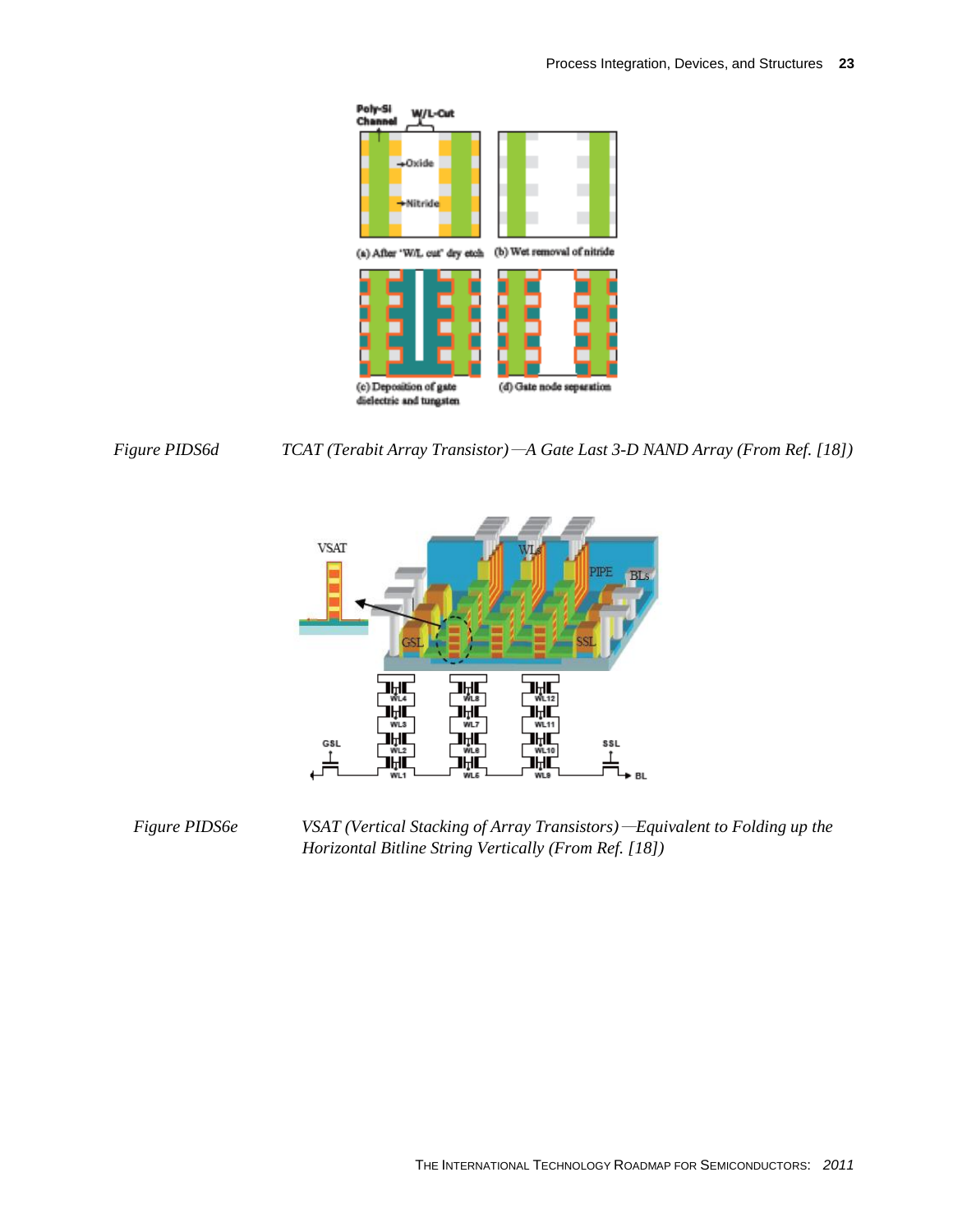The basic architecture for vertical channel approaches is shown in Fig. PIDS6a, and may be achieved by a number of different structures – BiCS (Bit Cost Scalable, Fig. PIDS6b, Ref. [16]), P-BiCS (Pipe-shaped BiCS, Fig. PIDS6c, Ref. [17]), and TCAT (Terabit Cell Array Transistor, Fig. PIDS6d, Ref. [18]). BiCS is the original punch-and-plug proposal. Because of the difficulty in preserving the tunneling oxide integration when opening the channel contact, an improved version called piped-shaped BiCS is introduced, which eliminates the need for such etching. TCAT adopts a gate-last approach and thus is more suitable for devices using high- $\kappa$ /metal-gate for faster program/erase. VSAT (Vertical Stacking Array Transistor, Fig. PIDS6e, Ref. [19]) has a different architecture. It resembles a folded-up 2-D NAND string, as shown in Fig. PIDS6e. All structures share a common feature that the transistor channels in the array are in the vertical direction. Their detailed working mechanisms can be found in the cited references.

The vertical gate architecture is shown in Fig. PIDS7a. The structure resembles the staking of 2-D NAND arrays side by side. The two VG approaches shown in Figs. PIDS7b and PIDS7c differ in decoding method, which is also a difficult challenge for vertical gate 3-D NAND.



*Figure PIDS7a Vertical Gate 3-D NAND Architecture*

<span id="page-27-0"></span>*The bit-line strings are in the horizontal direction as in the conventional 2-D NAND. Each vertical "plane" of NAND devices is reminiscent to a 2- D array. (From Ref. [20])*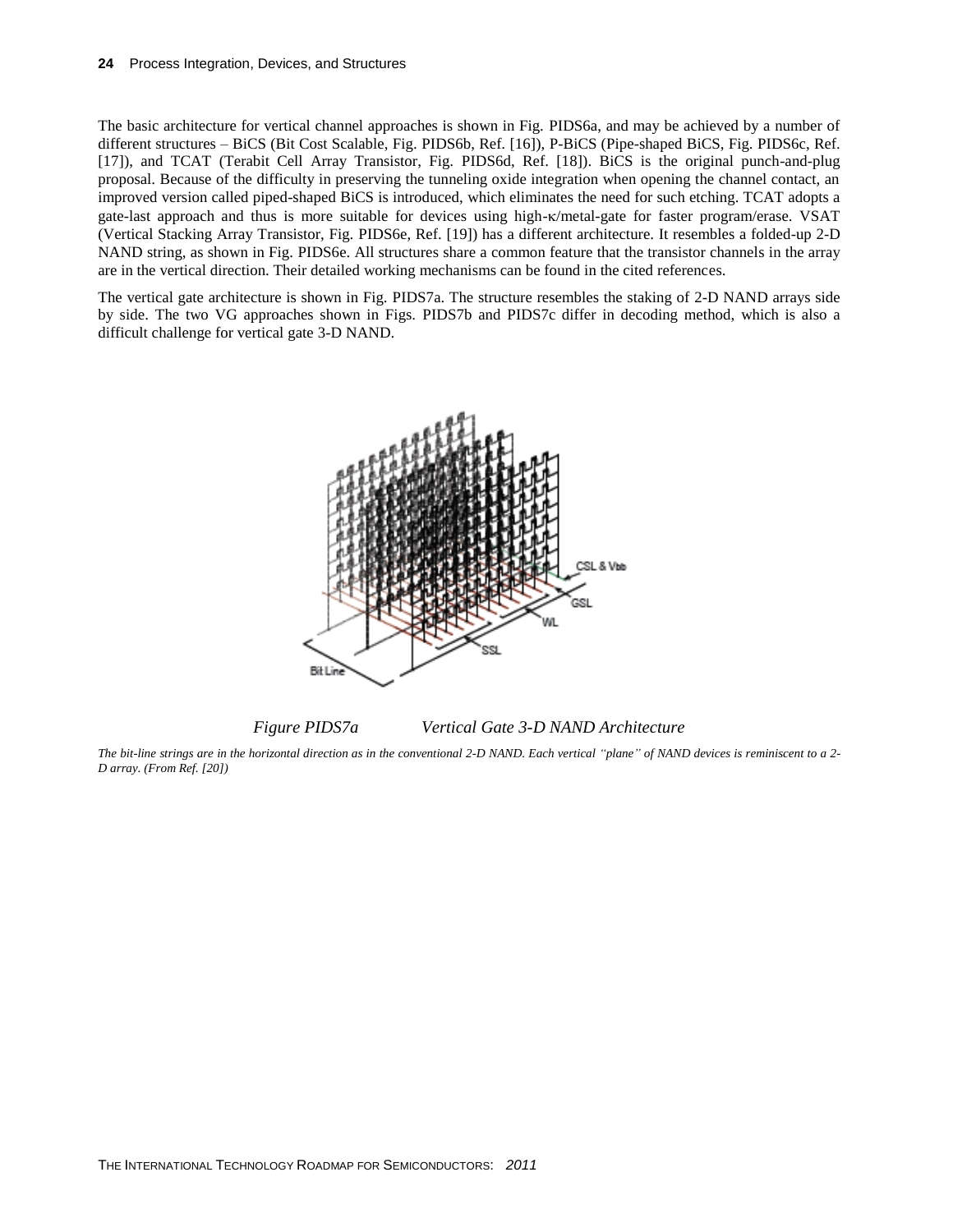

<span id="page-28-0"></span>

*Figure PIDS7b A Vertical Gate 3-D NAND Array with Decoding Method (From Ref. [20])*



## <span id="page-28-1"></span>*Figure PIDS7c Schematic Diagram of the PN Diode Decoded Vertical Gate (VG) 3-D NAND Architecture*

*PN diodes are formed self-aligned at the source side of the VG NAND. Source lines (SL) of each memory layer are separately decoded, while WL, Bit line (BL), SSL and GSL are common vertically for the multi-layer stacks. Note that there is only one SSL and one GSL in one block. (From Ref. [21])*

Although most 3-D NAND structures use charge trapping (CT) devices, it is possible to construct a 3-D NAND array using a floating gate device. Figure PIDS8 shows such a structure using a surround gate floating gate device [22]. Please refer to the cited reference for the construction process and other details.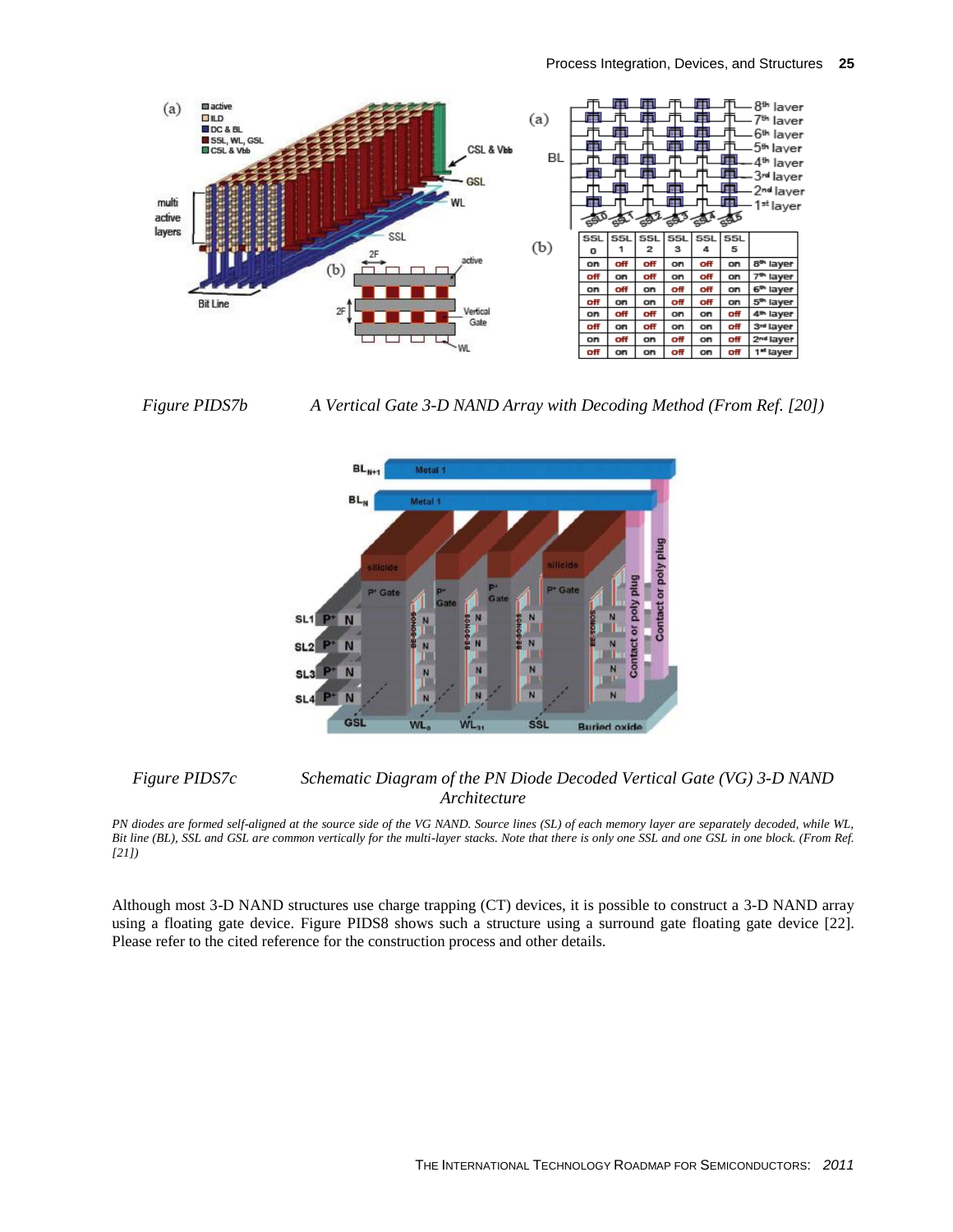

<span id="page-29-0"></span>*Figure PIDS8 A Surround Gate Floating Gate 3-D NAND Structure (From Ref. [22])*

Even though charge trapping devices do not need the gate coupling ratio to operate and thus may be planar, but once put in a 3-D structure the geometric limitation that floating gate devices suffer from (filling IPD and poly WL between adjacent devices) now also applies. Instead of FG to FG cross talk, 3-D NAND is subject to Z-direction interference [23]. The implication to cell size and scalability vary depending on the various 3-D architectures. In general, vertical channel architectures have stronger geometric limitations, thus need more layers to achieve high density than the horizontal channel approaches, but are easier to fabricate. Therefore, the requirement table does not forecast a unique "node" or 1/2 pitch for all 3-D structures. Various 3-D approaches may be fabricated at different 1/2 pitches and with different layer numbers to achieve the same packing density. Thus the requirement table allows the choice of 1/2 pitch/layer-number that is suitable to a particular architecture.

3-D structures achieve high density by increasing the layers and thus circumvent the few-electrons and word line breakdown limitations, thus the 1/2 pitch is not aggressively scaled. However, 3-D structures have unique overhead costs that affect the array efficiency and in addition each layer may need to be contacted separately and that may incur additional processing cost. These may add substantially to the bit cost. Figure PIDS9 shows two schemes that may reduce the number of masks to make contacts [16,18]. Even in the best case, however, there is a considerable overhead cost for making the 3-D structure. If the 1/2 pitch for 3-D is substantially relaxed compared to 2-D NAND then the number of layers must be high enough to ensure high density and low bit cost. This is a trade off that each 3-D architecture will differ.



<span id="page-29-1"></span>

*Figure PIDS9a Scheme to Make Staircase Landing Pads for all Layers by Trimming One Single Layer of Photoresist (From Ref. [16])*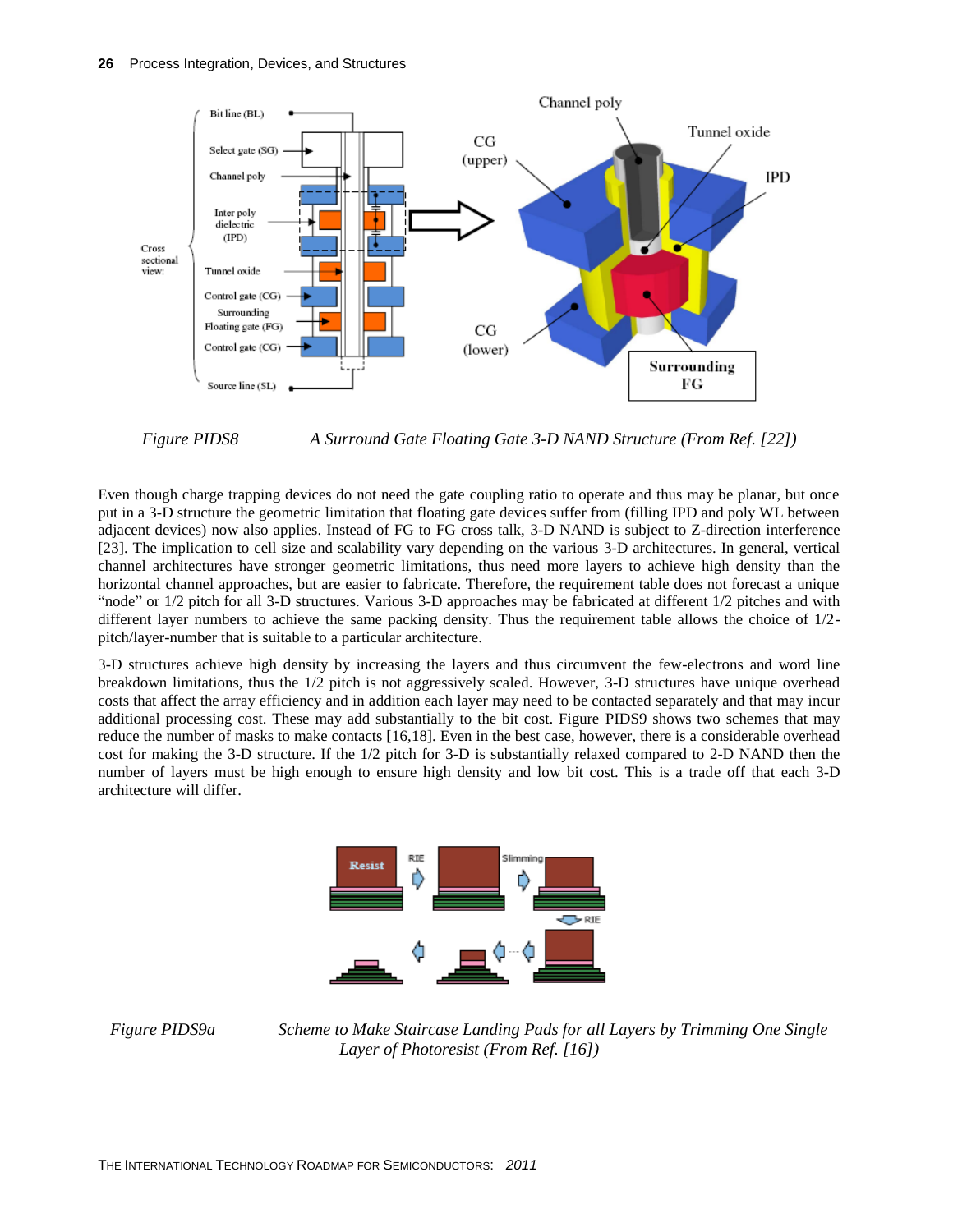

<span id="page-30-0"></span>*Figure PIDS9b A Scheme to Make Contacts using Tapered Deposition and Surface Contact (Left: surface contacts are made in one operation. Right: conventional staircase contacts.) (From Ref. [19])*

Finally, it is important to clarify that 3-D NAND is different from the often mentioned 3-D integration of different chips using through silicon vias (TSV). 3-D NAND uses innovative structures and processes to make all layers of NAND devices at once, using few steps of lithography and etching. The stacking of NAND devices in 3-D NAND is a description of the final structure, not to be confused with an action of stacking actual devices.

## *5.2.2 NOR FLASH MEMORY*

## *5.2.2.1 FLOATING GATE NOR FLASH*

A NOR flash cell consists of a single MOS transistor serving both as the cell isolation (selection) device and the storage node. The threshold voltage of the transistor is modulated by charge stored in the floating gate and is used as an indication of the storage status. The storage cell may store single level logic (SLC, actually means bi-level logic 1 and 0) or multiple logic levels (MLC, e.g.,  $(11)$ ,  $(10)$ ,  $(00)$ , and  $(01)$ ). The memory array is an X-Y cross wire structure, thus allowing random access of data. Programming is by channel hot electron or other variations of hot electron generation, and erasing is by Fowler-Nordheim tunneling of electrons out of the floating gate. The generation of hot electrons requires high lateral electric field under the device and is provided by a steep junction profile. This in turn causes short channel effect and leakage current that produce program disturb. Halo implants are used to control device leakage, and this subsequently reduces the junction breakdown voltage and limits the scaling capability.

The tunnel oxide thickness for the floating gate device poses a great scaling challenge because leakage through oxide thinner than about 8 nm destroys retention, and there is no currently recognized solution. The short channel effect caused by thick tunnel oxide and the conflict between hot carrier generation and junction breakdown severely limit the outlook of NOR flash scaling below 32 nm half-pitch.

High density applications for NOR flash, especially in the 3G and beyond cell phone market, have also been steadily eroded by increasing popularity of other solutions such as DRAM/NAND SiP, that provide better performance. However, NOR flash of all densities are widely used in numerous applications and thus even with the erosion in high end cell phone application the total NOR flash market seems stable, and may even expand. Therefore, the requirement table has projected a slow but steady scaling down to about 32 nm. Beyond that the technology challenges are steep, but more importantly alternative, more scalable NVM technologies (e.g. phase change memory) may prove to be more attractive.

#### *5.2.2.2 CHARGE TRAPPING (CT) NOR FLASH*

The threshold voltage of a device may also be affected by charges stored in a charge trapping layer, such as SiN. Charge trapping devices using a SiN as the trapping layer are usually called SONOS, since the device has a SONOS stack—a Si (polycide) gate, a blocking oxide, a nitride storage layer, and a tunnel oxide. The prevailing SONOS device using a relatively thick tunnel oxide in a NOR architecture is commonly known as NROM [24]. NROM uses channel hot electron for programming, and band-to-band tunneling of hot hole for erasing. Since charges injected into the nitride storage layer are well localized near the junctions two bits of information can be stored in the same device. The threshold voltage of the device can be read out by shielding the drain side bit with a drain bias and "reverse read" the source side information.

NROM NOR array can be implemented in a virtual ground architecture for which buried diffusion serves as the bit line and the device channel lies along the word line (polycide) direction. This structure requires neither bit line contact nor STI in the cell, thus offering a substantially smaller cell than the conventional floating gate NOR array. The cross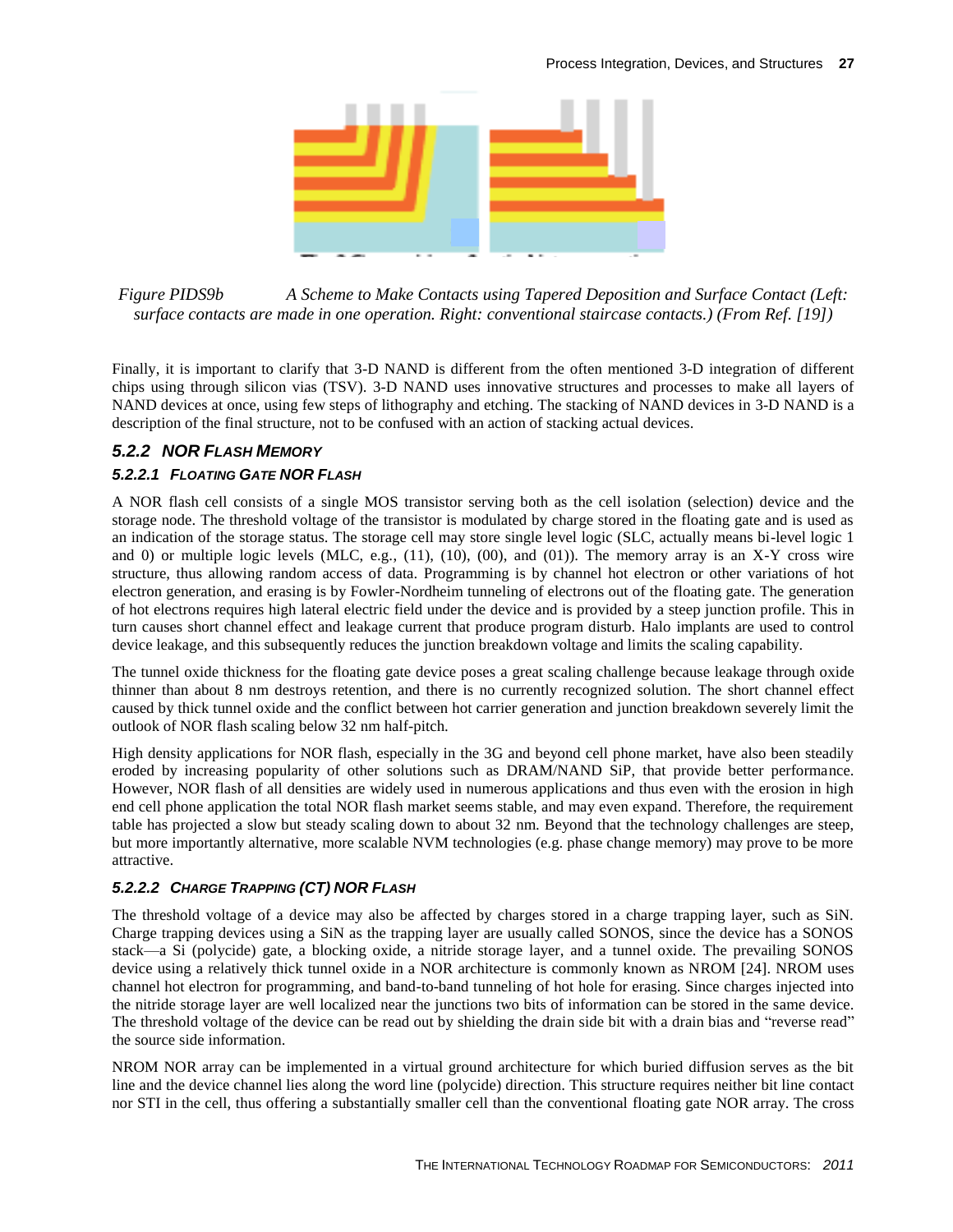talk between the two storage nodes in the same device cannot be completely eliminated. This so-called "second bit effect" restricts the threshold voltage window each storage node can carry, and the implementation of MLC in NROM poses a higher level of challenge than for floating gate devices. However, NROM is intrinsically 2-bit/cell and a 4 level MLC implementation results in 4-bit/cell, compared to 16-level MLC required for floating gate device for the same density. The virtual ground array offers a factor of 1.5x to 2x density advantage over conventional NOR architecture using the same design rules, and the single poly process reduces the mask layers.

Charge trapping devices do not have the gate coupling ratio issue floating gate devices face; however, the scaling challenges are otherwise quite similar. The virtual ground array and 2-bit/cell operation are sensitive to device leakage and the use of hot carriers for programming and especially the hot hole erasing increases the vulnerability to reliability failures. The scaling limitation is similar to floating gate NOR - leakage from short channel effect and junction breakdown. Without the severe limitation of tunnel oxide thickness its intrinsic scalability may be better, but the hot hole damage and the difficulty in virtual ground array largely offset this advantage. Therefore, the scaling trend in the requirement table stays the same as floating gate NOR flash.

## *5.2.3 NON-CHARGE-BASED NON-VOLATILE MEMORY*

Since the ultimate scaling limitation for charge storage devices is too few electrons, devices that provide memory states without electric charges are promising to scale further. Several non-charge-storage memories have been extensively studied and some commercialized, and each has its own merits and unique challenges. Some of these are uniquely suited for special applications and may follow a scaling path independent of NOR and NAND flash. Some may eventually replace NOR or NAND flash. Logic states that do not depend on charge storage eventually also run into fundamental physics limits. For example, small storage volume may be vulnerable to random thermal noise, such as the case of superparamagnetism limitation for MRAM.

One disadvantage of this category of devices is that the storage element itself cannot also serve as the memory selection (access) device because they are mostly two-terminal devices. Even if the on/off ratio is high two terminal devices still lacks a separate control (e.g. gate) that can turn the device off in normal state. Therefore, these devices use 1T-1C (FeRAM), 1T-1R (MRAM and PCRAM) or 1D-1R (PCRAM) structures. It is thus challenging to achieve small  $(4F<sup>2</sup>)$  cell size without innovative access device. In addition, because of the more complex cell structure that must include a separate access (selection) device, it is more difficult to design 3-D arrays that can be fabricated using just a few additional masks like those proposed for 3-D NAND.

## *5.2.3.1 FERAM*

FeRAM devices achieve non-volatility by switching and sensing the polarization state of a ferroelectric capacitor. To read the memory state the hysteresis loop of the ferroelectric capacitor must be traced and the data must be written back after reading. Because of this "destructive read," it is a challenge to find ferroelectric and electrode materials that provide both adequate change in polarization and the necessary stability over extended operating cycles. The ferroelectric materials are foreign to the normal complement of CMOS fabrication materials, and can be degraded by conventional CMOS processing conditions. Thus the ferroelectric materials, buffer materials, and process conditions are still being refined. So far the most advanced FeRAM [25] is substantially less dense than NOR and NAND flash, fabricated at least one technology generation behind NOR and NAND flash, and not capable of MLC. Thus the hope for near term replacement of NOR or NAND flash has faded. However, FeRAM is fast, low power, and low voltage and thus is suitable for RFID, smart card, ID card, and other embedded applications. In order to achieve density goals with further scaling, the basic geometry of the cell must be modified while maintaining the desired isolation. Recent progress in electrode materials shows promise to thin down the ferroelectric capacitor and extends the viability of 2-D stacked capacitor through most of the near-term years. Beyond this the need for 3-D capacitor still poses steep challenges.

## *5.2.3.2 MRAM*

MRAM devices employ a magnetic tunnel junction (MTJ) as the memory element. An MTJ cell consists of two ferromagnetic materials separated by a thin insulating layer that acts as a tunnel barrier. When the magnetic moment of one layer is switched to align with the other layer (or to oppose the direction of the other layer) the effective resistance to current flow through the MTJ changes. The magnitude of the tunneling current can be read to indicate whether a ONE or a ZERO is stored. Field switching MRAM probably is the closest to an ideal "universal memory" since it is non-volatile and fast and can be cycled indefinitely, thus may be used as NVM as well as SRAM and DRAM. However, producing magnetic field in an IC circuit is both difficult and inefficient. Nevertheless, field switching MTJ MRAM has successfully been made into products. In the near term, the challenge will be the achievement of adequate magnetic intensity H fields to accomplish switching in scaled cells, where electromigration limits the current density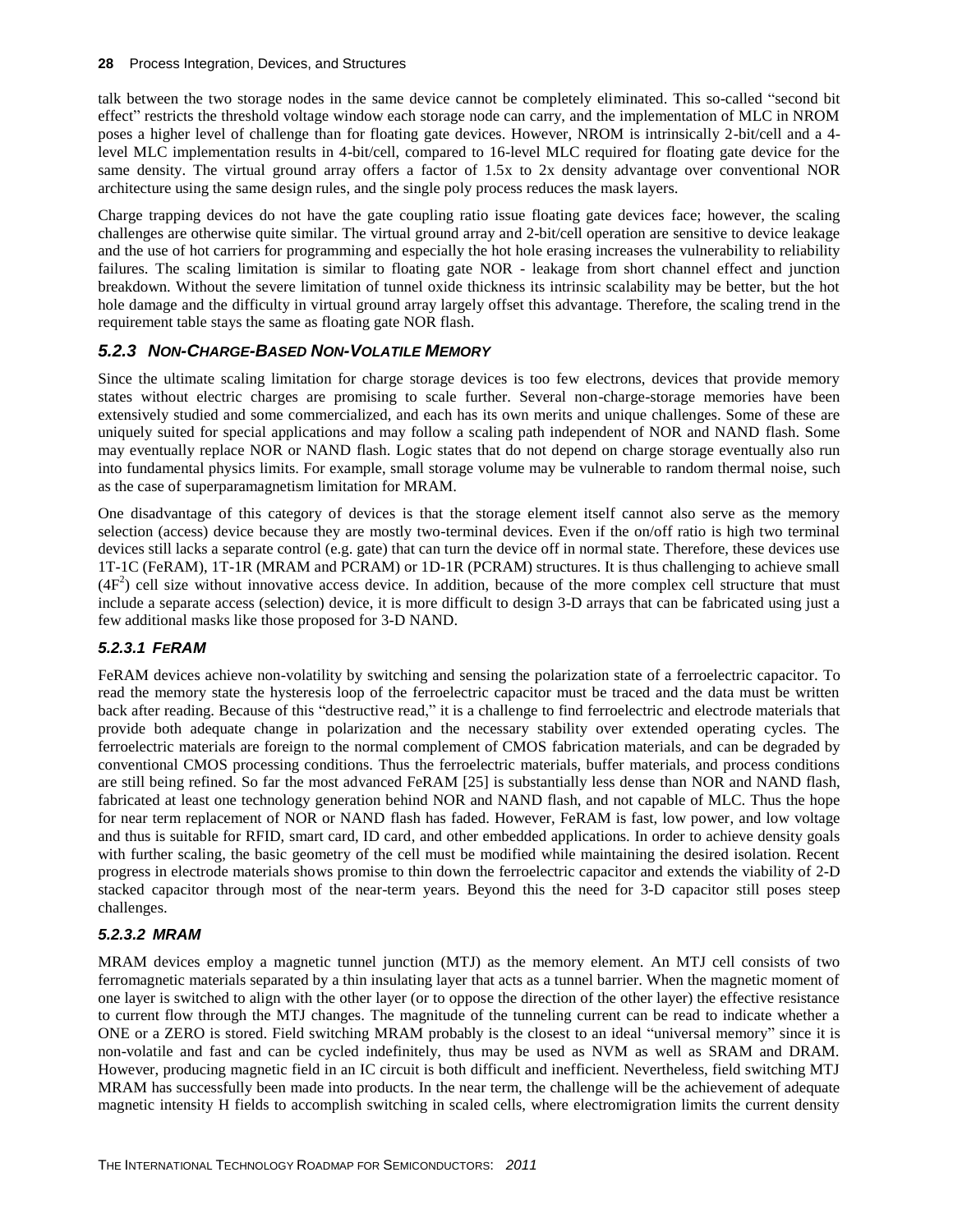that can be used. Therefore, it is expected that field switch MTJ MRAM is unlikely to scale beyond 65 nm node, and this is reflected in the requirement table (Table PIDS8b).

Recent advances in "spin-torque transfer (STT)" approach where a spin-polarized current transfers its angular momentum to the free magnetic layer and thus reverses its polarity without resorting to an external magnetic field offer a new potential solution [26]. For details of STT MRAM please see the ERD/ERM chapters. Although STT MRAM is still under development and both device and materials study continues but because of the closeness of product introduction, it is now included in the requirement table. During the spin transfer process, substantial current passes through the MTJ tunnel layer and this stress may reduce the writing endurance. Upon further scaling the stability of the storage element is subject to thermal noise, thus perpendicular magnetization materials are projected to be needed at 32 nm and below. New materials for perpendicular magnetization are still being researched, and are discussed in the ERM chapter.

#### *5.2.3.3 PCRAM*

PCRAM devices use the resistivity difference between the amorphous and the crystalline states of chalcogenide glass (the most commonly used compound is  $Ge_2Sb_2Te_5$ , or GST) to store the logic ONE and logic ZERO levels. The device consists of a top electrode, the chalcogenide phase change layer, and a bottom electrode. The leakage path is cut off by an access (selection) transistor (or diode) in series with the phase change element. The phase change write operation consists of: (1) RESET, for which the chalcogenide glass is momentarily melted by a short electric pulse and then quickly quenched into amorphous solid with high resistivity, and (2) SET, for which a lower amplitude but longer pulse (usually >100 ns) anneals the amorphous phase into low resistance crystalline state. The 1T-1R (or 1D-1R) cell is larger or smaller than NOR flash, depending on whether MOSFET or BJT (or diode) is used, and the device may be programmed to any final state without erasing the previous state, thus provides substantially faster programming throughput. The simple resistor structure and the low voltage operation also make PCRAM attractive for embedded NVM applications. The major challenges for PCRAM are the high current (fraction of mA) required to reset the phase change element, and the relatively long set time. Since the volume of phase change material decreases rapidly with each technology generation, there is hope both above issues become easier with scaling. Interaction of phase change material with electrodes may pose long-term reliability issues and limit the cycling endurance and is a major challenge for DRAM-like applications. Because PCRAM does not need to operate in page mode (no need to erase) it is a true random access, bit alterable memory like DRAM.

The scalability of PCRAM device to < 5 nm has been recently demonstrated using carbon nanotubes as electrodes [27,28], and the reset current followed the extrapolation line from larger devices. In at least one case, cycling endurance of  $1x10^{11}$  was demonstrated [29].

#### *5.2.3.4 BEYOND FERAM, MRAM AND PCRAM*

Beyond FeRAM, MRAM and PCRAM a large category of two-terminal resistive devices are being studied for memory applications. These resistive memories are still in research stage and are discussed in the ERD/ERM chapters.

The above potential solutions are summarized in Figure PIDS10 for easy comparison.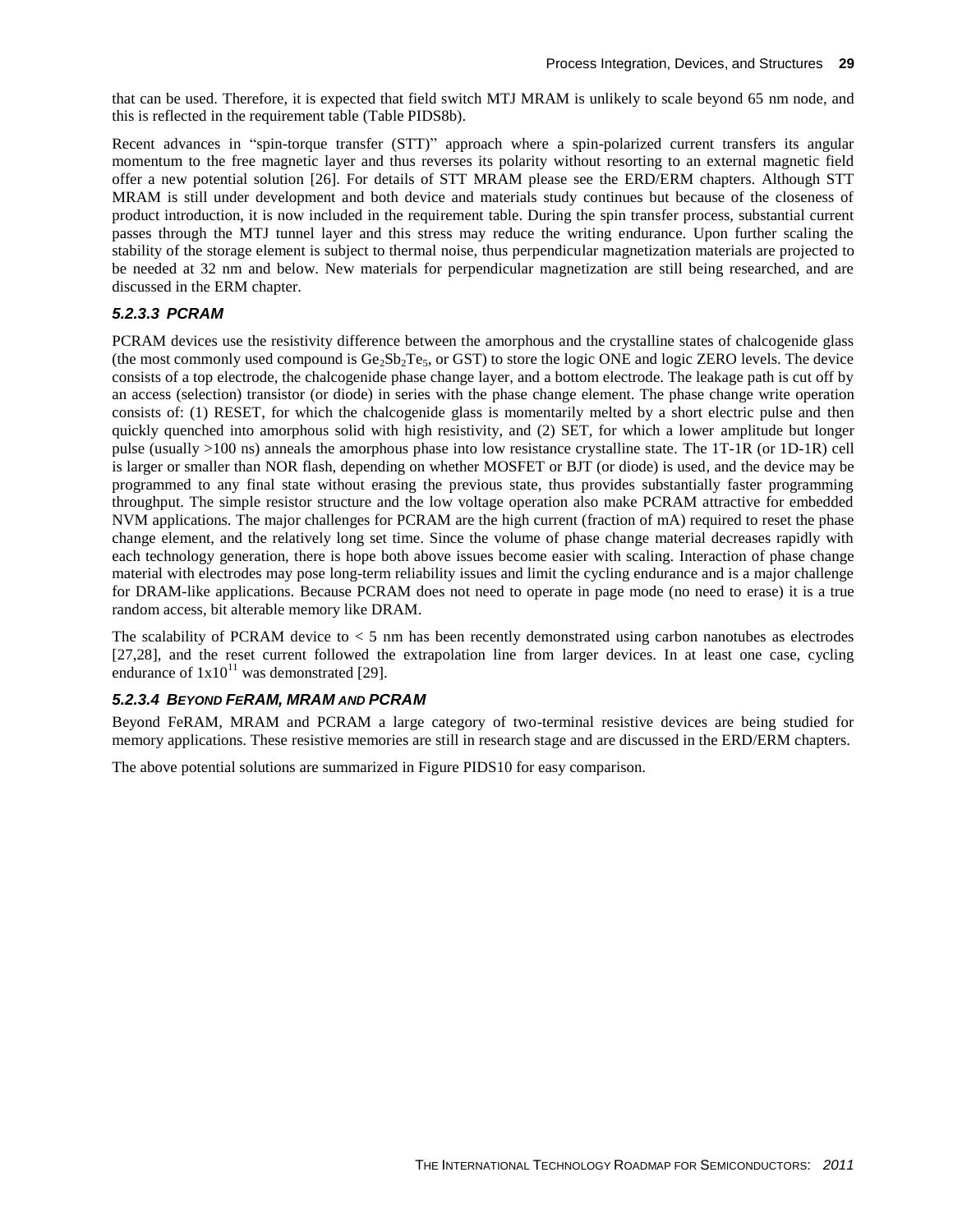

*This legend represents the time during which research, development and qualification/pre-production should be taking place for the solution*

*Research Required Development Underway Qualification / Pre-production Continuous Improvement*



*Figure PIDS10 Non-Volatile Memory Potential Solutions*

# <span id="page-33-1"></span><span id="page-33-0"></span>**6 RELIABILITY**

Reliability is an important requirement for almost all users of integrated circuits. The challenge of realizing the required levels of reliability is increasing due to (1) scaling, (2) the introduction of new materials and devices, (3) more demanding mission profiles (higher temperatures, extreme lifetimes, high currents), and (4) increasing constraints of time and money.

1. Scaling produces ICs with more transistors and more interconnections, both on-chip and in the package. This leads to an increasing number of potential failure sites. Failure mechanisms are also impacted by scaling. For example, the time dependent dielectric breakdown (TDDB) of silicon oxy-nitride gate insulators has changed from electric-field-driven to voltage-driven as the insulator thickness has been scaled below 5 nm. In addition, negative bias temperature instability (NBTI) in *p*-channel devices, which used to be a minor effect when threshold voltages were larger, is now a great concern at the smaller threshold voltages of state-of-the-art devices. When the size of the transistor becomes comparable to or smaller than the values of the fundamental parameters such as mean-free-path of phonons and electrons, and de Broglie wavelength, familiar degradation mechanism may change and new ones may appear. For example, simulation suggests, a hot spot much smaller than the phonon mean-free-path exist around the drain junction of a MOSFET transistor. The temperature of such a hot spot may be hundreds of degree higher than predicted by heat diffusion, and can significantly affect the transistor reliability. Another new reliability issue due to the smallness of the transistor has already been reported to be a more severe issue than NBTI, namely random telegraph noise (RTN).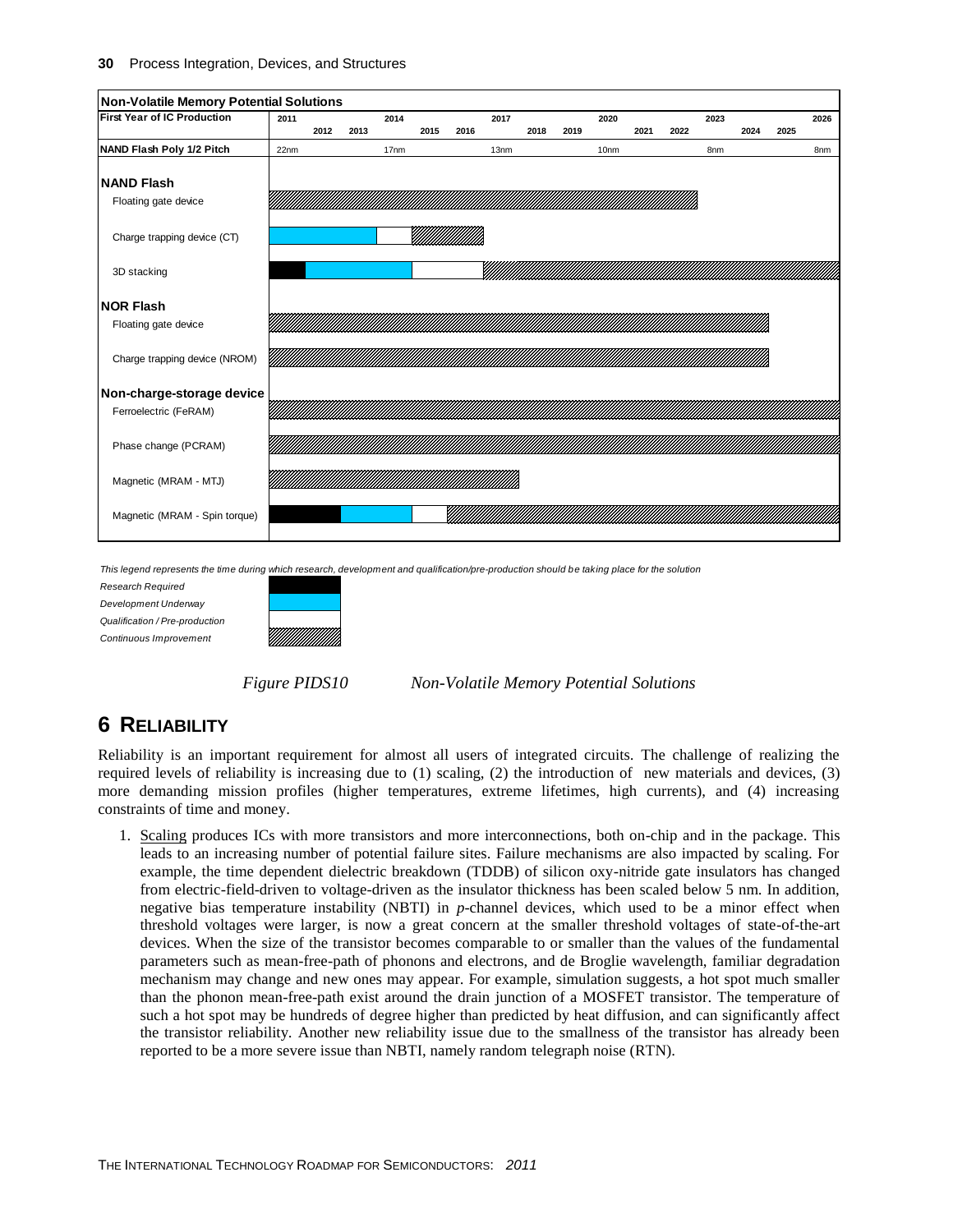Increase in variability is expected as a result of scaling. Reliability mechanisms that are sensitive to device parameters will couple with the variability and be magnified, making reliability projection with limited number of measurements extremely difficult.

Scaling may also lead to an effective increase of the stress factors. First, the current density is increasing and this increase impacts interconnect reliability. Second, voltages are often scaled down more slowly than dimensions, leading to increased electric fields that impact insulator reliability. Third, scaling has led to increasing power dissipation that result in higher chip temperatures, larger temperature cycles, and increased thermal gradients, all of which impact multiple failure mechanisms. The temperature effects are further aggravated by the reduced thermal conductivity that accompanies the reduction in the dielectric constant of the dielectrics between metal lines.

2. There are even more profound reliability challenges associated with revolutionary changes associated with new materials and new devices. Recognized failure mechanisms can change. For example, aluminum is stable after being deposited and the preferred path for electromigration is along grain boundaries. In contrast, there is grain boundary growth in copper after electroplating that can lead to stress voiding failures when a single via is connected to a wide metal line. In addition, in copper the preferred electromigration path is along the surface, making copper electromigration and stress voiding much more sensitive to the properties of the intermetal dielectric. This makes the reliability of copper lines much more sensitive to interfaces compared to aluminum. The electromigration in copper will also become worse as the cross section of the copper lines is reduced with scaling. New materials, such as high- $\kappa$  and low- $\kappa$  dielectrics or metal gates, and new device architectures, such as multiple gate or FinFETs, can introduce new failure mechanisms or change the behavior of well-known failure mechanisms such as TDDB or BTI. Reliability evaluation is further complicated by the interaction between the materials in the gate stack strongly affected by the process details (deposition techniques, thermal budget, etc.). Such complex multi-component gate stack structures may give rise to novel process-specific degradation mechanisms, both intrinsic and extrinsic. For example, with the transition from oxynitride/poly-Si gates to highκ/metal gates, positive bias temperature instability (PBTI) in *n*-channel devices appears presenting a more serious problem to the device stability. In addition, the nature of TDDB changes from progressive or multiple breakdowns, observed in poly-Si gate MOSFETs, to a more abrupt breakdown. The poor mechanical and thermal properties of low-κ intermetal dielectrics can lead to mechanical failure mechanisms not seen in silicon dioxide intermetal dielectrics.

One of the routes to continue to the increase functionality of an IC is to integrate sensors and actuators on top of the CMOS platform. This kind of "more than Moore" approach will greatly increase the complexity of reliability assurance. It is highly likely that such technology will come on line before the end of the roadmap and we must prepare for it. The likelihood that each sensor/actuator brings along a unique set of reliability problem is high and will present a whole new challenge to the reliability community.

- 3. Mission profiles tend to be stretched further. For instance in sensor applications in automotive where temperatures exceeding  $200^{\circ}$ C will be required, and in applications like base stations and solar cells, where (almost) continuous use during tens of years is required
- 4. Almost needless to say, but the ever increasing constraints of time and money in combination with possible major technology changes poses a real challenge for reliability engineering to keep in sync. Moreover the speed of introduction of these new materials and devices challenges our capability to build up learning on new failure mechanisms and physics, whereas the failure rate requirements are become more and more demanding. The impact of an unrecognized failure mechanism that make it into end products would be significant.

These reliability challenges will be exacerbated by the need to introduce multiple major technology changes in a brief period of time. Interactions between changes can increase the difficulty of understanding and controlling failure modes. Furthermore, having to deal simultaneously with several major issues will tax limited reliability resources.

# <span id="page-34-0"></span>**6.1 RELIABILITY REQUIREMENTS**

Reliability requirements are highly application dependent. For most customers, current overall chip reliability levels (including packaging reliability) need to be maintained over the next fifteen years in spite of the reliability risk inherent in massive technology changes. However, there are also markets that require overall chip reliability levels to improve continuously. Applications that require higher reliability levels, harsher environments, and/or longer lifetimes are more difficult than the mainstream office and mobile applications. Note that even with constant overall chip reliability levels, there must be continuous improvement in the reliability per transistor and the reliability per meter of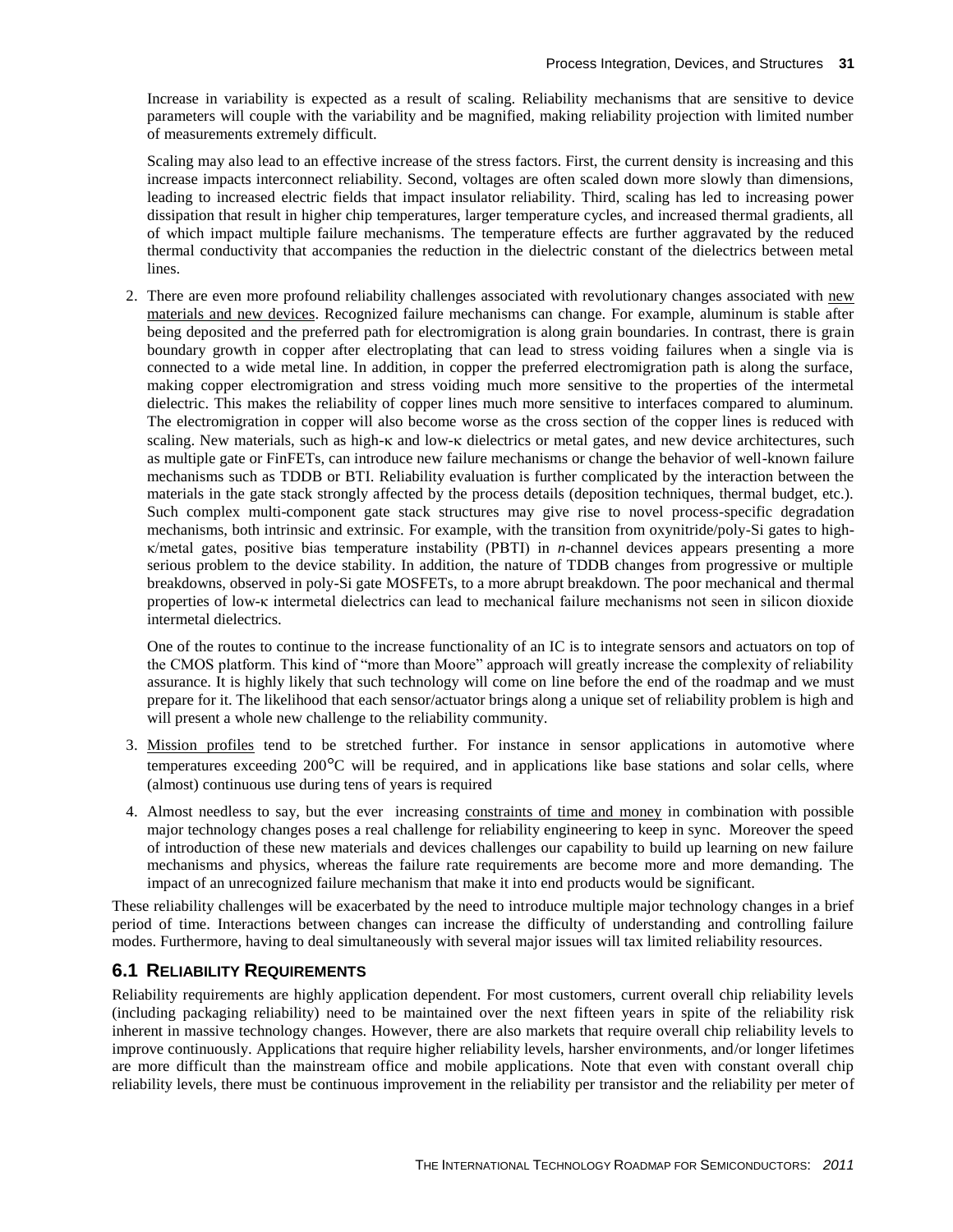interconnect because of scaling. Meeting reliability specifications is a critical customer requirement and failure to meet reliability requirements can be catastrophic.

These customer requirements flow down into requirements for manufacturers that rely on an in-depth knowledge of the physics of all the relevant failure modes and a powerful reliability engineering capability in design-for-reliability, building-in-reliability, reliability qualification, defect screening and safe-launch methodologies to meet them. There are some significant gaps in these capabilities today. Furthermore, these gaps will become even larger with the introduction of new materials and new device structures. Inadequate reliability tools lead to unnecessary performance penalties and/or unnecessary risks.

Reliability qualification always involves some risk. There is a risk of qualifying a technology that does not, in fact, meet reliability requirements or a risk of rejecting a technology that does, in fact, meet requirements. At any point in time a qualification can be attempted on a new technology. However, the risk associated with that qualification can be large. The level of risk is directly related to the quality of the reliability physics and reliability engineering knowledge base and capabilities. To mitigate this risk, the concept of robustness validation need to be exploited further. The combination of thorough failure mode knowledge, modeling and mission profile assessment is meant to minimize the probability of releasing technologies that have inherent wear-out issues. When properly employed it will lead to shorter qualification times, and lower risks.

The other challenge is that already in the product development and qualification phase, a low PPM level in the early part of the bathtub curve needs to be guaranteed. Samples sizes typically used for qualifications will never be able to supply enough statistic to support such guarantee.

The color-coding of the Reliability technology requirements in Table PIDS9 is meant to represent the reliability risk associated with incomplete knowledge and tools for new materials and devices. The progression from yellow to striped indicates a growing reliability risk. The requirements first turn to yellow (Manufacturing Solutions are Known) in 2011 indicating a relative smaller risk associated with scaling, increased power. It is expected more manufacturers will introduce high-κ/metal-gate transistor stacks during the time frame of now to 2012, which will present a considerable reliability risk. The risk assessment is, naturally, not very reliable for there are a number of known reliability issues that are still poorly understood. A case in point is the strong acceleration of NBTI in the presence of a drain bias, particularly for highly scaled devices. The assessment of moderate risk is a reflection of the awareness level of the problems. Solving these problems requires considerable effort and resources.

The requirements then turn to striped (Interim Solutions Known) in 2013. This date is approximate. It is meant to represent the point in time where novel devices or materials are introduced (e.g., optical interconnect or a non-CMOS transistor or memory). As mentioned above these changes present a considerable reliability risk and require a considerable lead time to develop the needed capabilities in reliability physics and reliability engineering. Since we do not know exactly what these disruptive technologies will be and when they will be introduced, we have no way of knowing in advance the reliability risk. Solid red reflects the combination of increase variability, unknown reliability behavior from new materials and new structures, and the interaction between them. It signifies the greatly increased unknown rather than known issues that do not have known solution. The poorer the quality of our reliability knowledge is, the greater the reliability risks.

#### *Table PIDS9 Reliability Technology Requirements*

# <span id="page-35-1"></span><span id="page-35-0"></span>**6.2 RELIABILITY POTENTIAL SOLUTIONS**

The most effective way to meet requirements is to have complete built-in-reliability and design-for-reliability solutions available at the start of the development of each new technology generation. This would enable finding the optimum reliability/performance/power choice and would enable designing a manufacturing process that can consistently have adequate reliability. Unfortunately, there are serious gaps in these capabilities today and these gaps are likely to grow even larger in the future. The penalty will be an increasing risk of reliability problems and a reduced ability to push performance, cost and time-to-market.

It is commonly thought that the ultimate nanoscale device will have high degree of variation and high percentage of non-functional devices right from the start. This is viewed as an intrinsic nature of devices at the molecular scale. As a result it will not be possible any longer for designer to take into account a 'worst case' design window, because this would jeopardize the performance of the circuits too much. To deal with it, a complete paradigm change in circuit and system design will therefore be needed. While we are not there yet, the increase in variability is clearly already a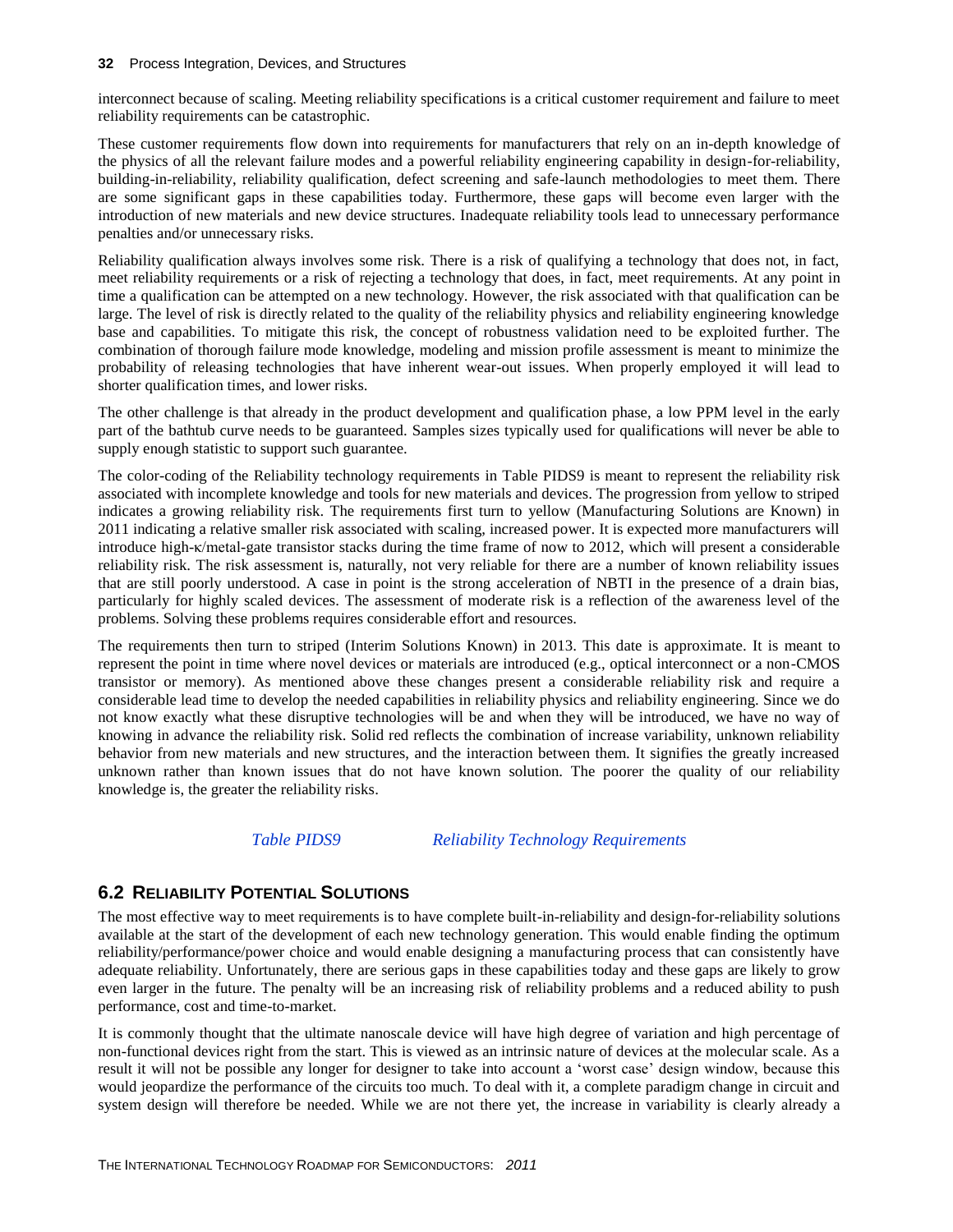reliability problem that is taxing the ability of most manufacturers. This is because variability degrades the accuracy of lifetime projection, forcing a dramatic increase in the number of devices tested. The coupling between variability and reliability is squeezing out the benefit of scaling. At some point, perhaps before the end of the roadmap, the cost of ensuring each and every one of the transistors in a large integrated circuit to function within specification may become too high to be practical. As a result, the fundamental philosophy of how to achieve product reliability may need to be changed. This concept is known as resilience, the ability to cope with stress and catastrophe. One potential solution would be to integrate so-called knobs and monitors in the circuits that are sensing circuit parts that are running out of performance and then during runtime can change the biasing of the circuits. Such solutions needs to be further explored and developed. Ultimately, circuits that can dynamically reconfigure itself to avoid failing and failed devices (or to change/improve functionality) will be needed.

Growing complexity of a reliability assessment due to proliferation of new materials, gate stack compositions tuned to a variety of specific applications, as well as shorter cycle for process development, may be alleviated to some degree by greater use of the physics-based atomistic reliability models, which are linked to material structure simulations and consider degradation processes on atomic level. Such models, a need for which is slowly getting wider recognition, will reduce our reliance on statistical approach, which is both expensive and time consuming, as discussed above. These models can provide additional advantage due to the fact that they can be incorporated in compact modeling tools with a relative ease and required only a limited calibration prior to being applied to a specific product.

Some small changes may already be underway quietly. A first step may be simply to fine-tune the reliability requirements to trim out the excess margin. Perhaps even have product specific reliability specifications. More sophisticated approaches involve fault-tolerant design, fault-tolerant architecture, and fault-tolerant systems. Research in this direction has increased substantially. However, the gap between device reliability and system reliability is very large. There is a strong need for device reliability investigation to address the impact on circuits. Recent increase in using circuits such as SRAM and ring oscillator to look at many of the known device reliability issue is a good sign, as it addresses both the issues of circuit sensitivity as well as variability. More device reliability research is needed to address the circuit and perhaps system aspects. For example, most of the device reliability studies are based on quasi-DC measurements. There is no substantial research on the impact of degradation on devices at circuit operation speed. This gap in measurement speed make modeling the impact of device degradation on circuit performance difficult and risky.

In the mean time, we must meet the conventional reliability requirements. That means an in-depth understanding of the physics of each failure mechanism and the development of powerful and practical reliability engineering tools. Historically, it has taken many years (typically a decade) before the start of production for a new technology generation to develop the needed capabilities (R&D is conducted on characterizing failure modes, deriving validated, predictive models and developing design for reliability and reliability TCAD tools.) The ability to qualify technologies has improved, but there still are significant gaps.

There is a limit to how fast reliability capabilities can be developed, especially for major technology discontinuities such as alternate gate insulators or non-traditional devices including MEMS. An eleventh-hour "sprint" to try and qualify major technology shifts will be highly problematical without the pre-existing and adequate reliability knowledge base.

For the reliability capabilities to catch up requires a substantial increase in reliability research-development-application and cleverness in acquiring the needed capabilities in much less than the historic time scales. Work is needed on rapid characterization techniques, validated models, and design tools for each failure mechanism. The impact of new materials like Cu, low-κ dielectric and alternate gate dielectrics needs particular attention. Breakthroughs may be needed to develop design for reliability tools that can provide a high fidelity simulation of a large fraction of an IC in a reasonable time. As mentioned above, increased reliability resources also will be needed to handle the introduction of a large number of major technology changes in a brief period of time.

The needs are clearly many, but a specific one is the optimal reliability evaluation methodology, which would deliver relevant long-term degradation assessment while preventing excessive accelerated testing which may produce misleading results. The decreasing process margin and increasing variability, which greatly degrades the accuracy of lifetime projection from a standard sample size, drive this need. The ability to stress a large number of devices simultaneously is highly desirable, particularly for long term reliability characterization. Doing it at manageable cost is a challenge that is very difficult to meet and becoming more so as we migrate to more advanced technology nodes. A breakthrough in testing technology is badly needed to address this problem.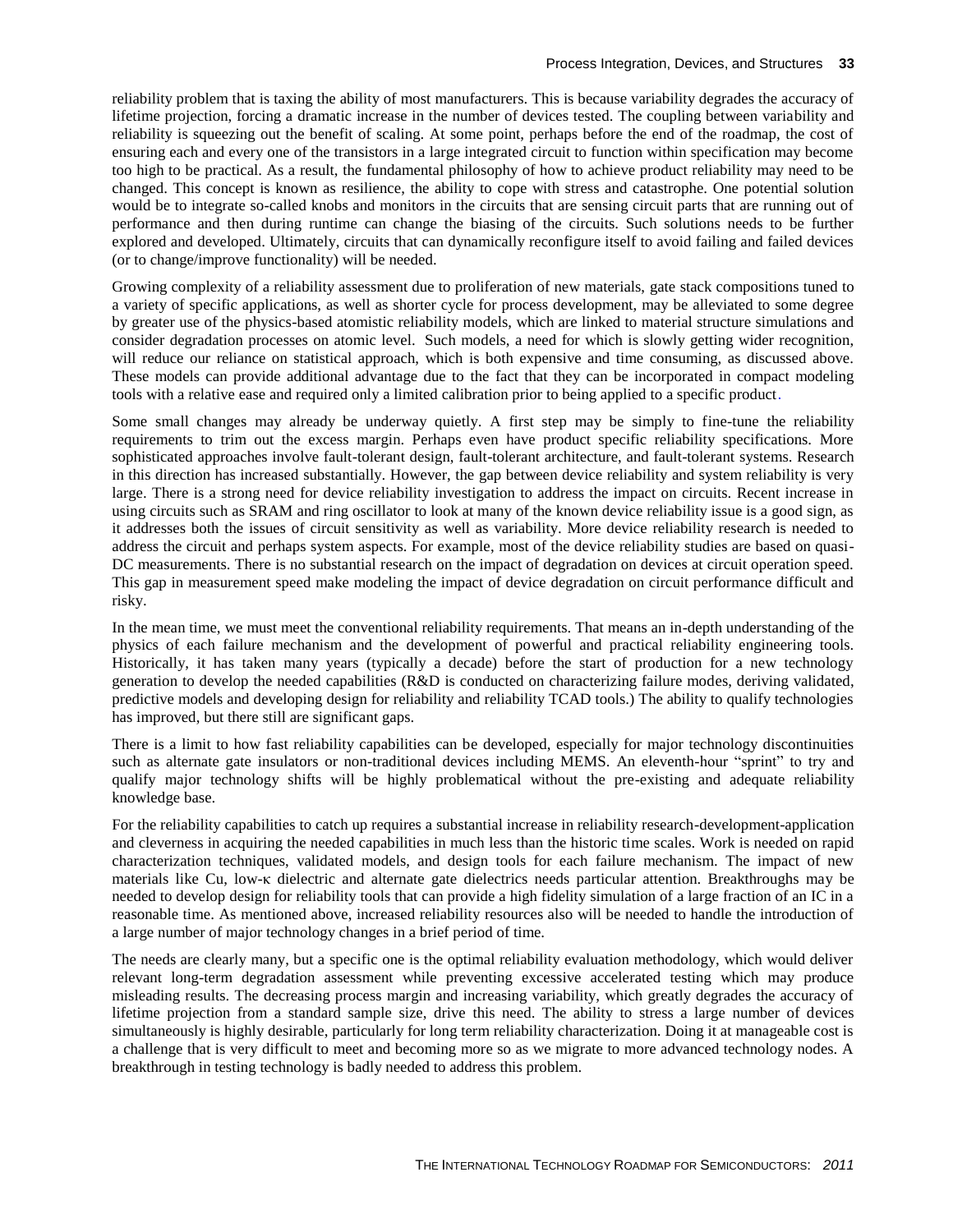# <span id="page-37-0"></span>**7 CROSS-TWG ISSUES**

# <span id="page-37-1"></span>**7.1 FRONT END PROCESSES**

There is strong linkage between the [Front End Processes \(FEP\)](file://io/Ng$/DATA/ITRS/2011/2011-Writing/2009_FEP.pdf) and the PIDS chapters. Key areas of joint concerns include predicting introduction years of FD SOI and multi-gate structures. There are many parameters determined by process module capability that have significant influence on device characteristics. For example, for bulk devices, we face the difficult trade-offs of very high channel doping required to control short-channel effects. For fully depleted SOI and multi-gate MOSFETs, the key issue is controlling the required ultra-thin silicon body. All devices face the stringent requirement of source/drain series resistance, especially challenging with ultra-thin bodies. Another concern is *V<sub>dd</sub>* scaling which affects almost all parameters, especially current drive, speed, EOT, and power density. For DRAMs, key areas of joint concern include implementation of metal-insulator-metal (MIM) storage capacitors with high-κ dielectric to scale the equivalent oxide thickness aggressively, as well as keeping the leakage of the access transistor ultra-low as the DRAM is scaled. For non-volatile memory, a key issue of joint concern involves the difficult trade-offs in scaling the interpoly and the tunneling dielectrics in FET flash memories.

Ideally, all parameters that are used common to both chapters should have the identical values. In reality we find it difficult to do a perfect job. The main reason is for PIDS, all parameters should be consistent with the over-all roadmap targets set by ORTC, such as device speed *I/CV*, gate length, *Vdd*, etc, as well as that from Design. All parameters also have to be self-consistent in MASTAR simulations. Secondly, in order to reconcile all parameters, there should be a few iterative cycles for each group to react and check for solutions in terms of both process capability and device performance. Understanding these challenges, there is plan for both groups to start the process earlier from now on to correct this short-coming.

# <span id="page-37-2"></span>**7.2 DESIGN**

The most immediate recipient of the outputs from PIDS is probably the Design TWG, so close interaction is a must. Most of the discussions surround the issues of speed and power requirements, and the trade-offs among them. The intrinsic transistor speed *I/CV* and its slope of increase per year is ultimately tied to the circuit clock frequency. This slope had been changed from 17%/yr to the current value of 13%/yr, and will likely be further reduced to 8%/yr next year, and this had been a consensus opinion of many TWGs including Design. For low-power technologies LOP and LSTP, the target metrics had largely come from Design. The over-all requirements or guide-lines of speed and power metrics among all logic technologies, summarized in Table PIDS6, is an example of the output of such interaction.

# <span id="page-37-3"></span>**7.3 MODELING AND SIMULATION**

Currently, PIDS uses physical parameters as inputs in MASTAR to calculate the device major characteristics, with certain assumptions in transport and electrostatics (subthreshold slope). Since MASTAR is based on analytical equations, even though it had been calibrated with device data, projection into the far future has some uncertainty. An approach to reduce the uncertainty in long range projection is to use TCAD tools [30] which rely on different assumptions and models to cross-check, and to determine some input parameters for MASTAR such as ballistic transport factor and subthreshold slope. Also in light of the newly introduced high-mobility channel materials of InGaAs and Ge, there are still a lot of uncertainties, such as the impact of low density of states in III-V. Close interaction and help from the Modeling and Simulation TWG has been most beneficial and needs to be continued. TCAD process simulation is also important to provide proper doping levels, defect transport and annihilation, contact interfacial properties, and geometries that can enhance accuracy of device simulation. Other long-term issues requiring enhanced modeling and simulation include atomic-level fluctuations, statistical process variations, and new interconnect schemes. With the shrinking of feature sizes, new process steps, architectures and materials reliability issues at the device, interconnect, and circuit levels will become even more important.

# <span id="page-37-4"></span>**7.4 EMERGING RESEARCH DEVICES AND EMERGING RESEARCH MATERIALS**

The [Emerging Research Devices \(ERD\) chapter](file://io/Ng$/DATA/ITRS/2011/2011-Writing/2009_ERD.pdf) describes and evaluates potential technologies, including logic devices, memories, and architectures, beyond the current standard silicon CMOS technology. As such, it is concerned with the potential successor(s) to the CMOS described in the PIDS chapter. Toward or beyond the end of this roadmap period, when CMOS scaling will likely become ineffective and/or prohibitively costly, some version(s) of ERD technology will presumably be needed if the industry is to continue to enjoy rapid improvements in performance, lower power dissipation, lower cost per function, and higher functionality. Hence, the PIDS potential solutions tables for the late roadmap years include ERD solutions. Similarly, material-related topics come from the [Emerging Research](file://io/Ng$/DATA/ITRS/2011/2011-Writing/2009_ERM.pdf)  [Materials \(ERM\) chapter.](file://io/Ng$/DATA/ITRS/2011/2011-Writing/2009_ERM.pdf)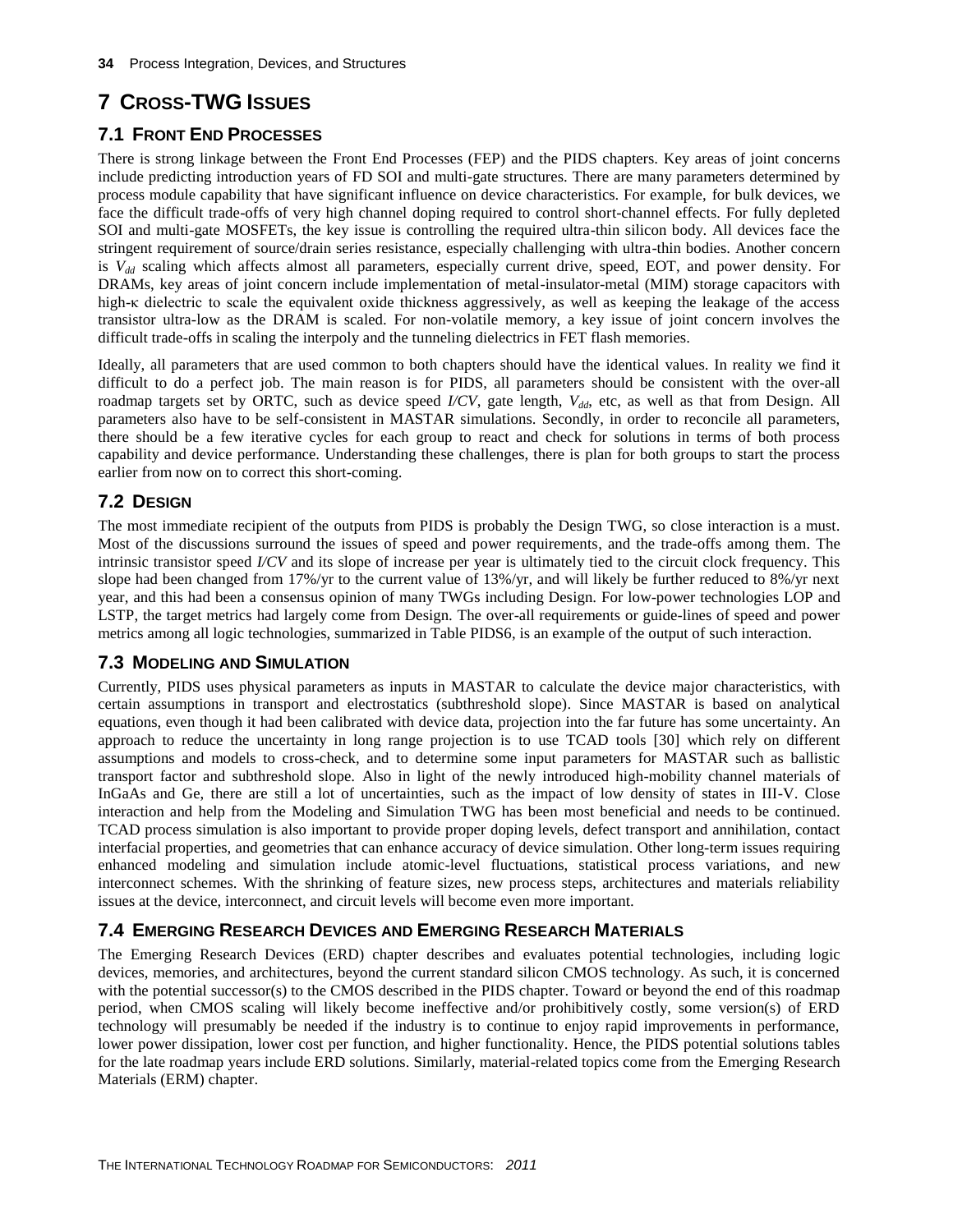# <span id="page-38-0"></span>**8 REFERENCES**

- [1] M. Na et al., *IEDM Technical Digest*, p. 121, Dec. 2006.
- [2] T. Skotnicki, et al., "A new punchthrough current model based on the voltage-doping transformation," *IEEE Trans. Electron Devices*, vol. 35, no. 7, pp. 1076–1086, June 1988.
- [3] T. Skotnicki et al., "A new analog/digital CAD model for sub-half micron MOSFETs," *IEDM Technical Digest*, pp. 165–168, December 1994.
- [4] T. Skotnicki and F. Boeuf, "CMOS Technology Roadmap Approaching Up-hill Specials," in *Proceedings of the 9th Int. Symp. On Silicon Materials Science and Technology*, Editors H.R. Huff, L. Fabry, S. Kishino, pp. 720– 734, ECS. Vol. 2002-2.
- [5] H. Mendez et al, "Comparing SOI and bulk FinFETs: Performance, manufacturing variability, and cost", *Solid State Technology*, Nov. 2009.
- [6] S. Takagi et al., "Channel Structure Design, Fabrication and Carrier Transport Properties of Strained-Si/SiGe-On-Insulator (Strained-SOI) MOSFETs," *IEDM Technical Digest*, pp. 57–60, December 2003.
- [7] J. Y. Kim et al.,"The breakthrough in data retention time of DRAM using Recess-Channel-Array Transistor(RCAT) for 88 nm feature size and beyond", *Symp. VLSI Technology Digest of Technical Papers,* p.11, 2003.
- [8] J. Y. Kim et al.,"S-RCAT (sphere-shaped-recess-channel-array transistor) technology for 70nm DRAM feature size and beyond", *Symp. VLSI Technology Digest of Technical Papers,* p.34, 2005.
- [9] Sung-Woong Chung et al., "Highly Scalable Saddle-Fin (S-Fin) Transistor for Sub-50 nm DRAM Technology", *Symp. VLSI Technology Digest of Technical Papers,* p.32, 2006.
- [10] T. Schloesser et al., "6F<sup>2</sup> buried wordline DRAM cell for 40 nm and beyond", *IEDM Technical Digest*, p. 809, 2008.
- [11]Deok-Sin Kil et al.,"Development of New TiN/ZrO2/Al2O3/ZrO2/TiN Capacitors Extendable to 45nm Generation DRAMs Replacing HfO2 Based Dielectrics", *Symp. VLSI Technology Digest of Technical Papers,* p.38, 2006.
- [12]H. T. Lue, S. Y. Wang, E. K. Lai, Y. H. Shih, S. C. Lai, L. W. Yang, K. C. Chen, J. Ku, K. Y. Hsieh, R. Liu, and C. Y. Lu, "BE-SONOS: A Bandgap Engineered SONOS with Excellent Performance and Reliability," in *IEDM Technical Digest Tech.*, pp. 547-550, 2005.
- [13]Y. Shin, J. Choi, C. Kang, C. Lee, K.T. Park, J.S. Lee, J. Sel, V. Kim, B. Choi, J. Sim, D. Kim, H.J. Cho and K. Kim, "A Novel NAND-type MONOS Memory using 63nm Process Technology for Multi-Gigabit Flash EEPROMs," *IEDM Technical Digest*, pp. 337-340, 2005.
- [14]S-M. Jung, J. Jang, W. Cho, H. Cho, J. Jeong, Y. Chang, J. Kim, Y. Rah, Y. Son, J. Park, M-S. Song, K-H. Kim, J-S. Lim and K. Kim, "Three Dimensionally Stacked NAND Flash Memory Technology Using Stacking Single Crystal Si Layers on ILD and TANOS Structure for Beyond 30nm Node," *IEDM Technical Digest*, pp. 37-40, 2006.
- [15]E. K. Lai, H. T. Lue, Y. H. Hsiao, J. Y. Hsieh, C. P. Lu, S. Y. Wang, L. W. Yang, T. H. Yang, K. C. Chen, J. Gong, K. Y. Hsieh, R. Liu and C. Y. Lu, "A Multi-Layer Stackable Thin-Film Transistor (TFT) NAND-Type Flash Memory," *IEDM Technical Digest*, pp. 41-44, 2006.
- [16]H. Tanaka, M. Kido, K. Yahashi, M. Oomura, R. Katsumata, M. Kito, Y. Fukuzumi, M. Sato, Y. Nagata, Y. Matsuoka, Y. Iwata, H. Aochi and A. Nitayama, "Bit Cost Scalable Technology with Punch and Plug Process for Ultra High Density Flash Memory," *Symp. VLSI Technology*, pp. 14-15, 2007.
- [17]R. Katsumata, M. Kito, Y. Fukuzumi, M. Kido, H. Tanaka, Y. Komori, M. Ishiduki, J. Matsunami, T. Fujiwara, Y. Nagata, L. Zhang, Y. Iwata, R. Kirisawa, H. Aochi and A. Nitayama, "Pipe-shaped BiCS Flash Memory with 16 Stacked Layers and Multi-Level-Cell Operation for Ultra High Density Storage Devices," *Symp. VLSI Technology,* pp. 136-137, 2009.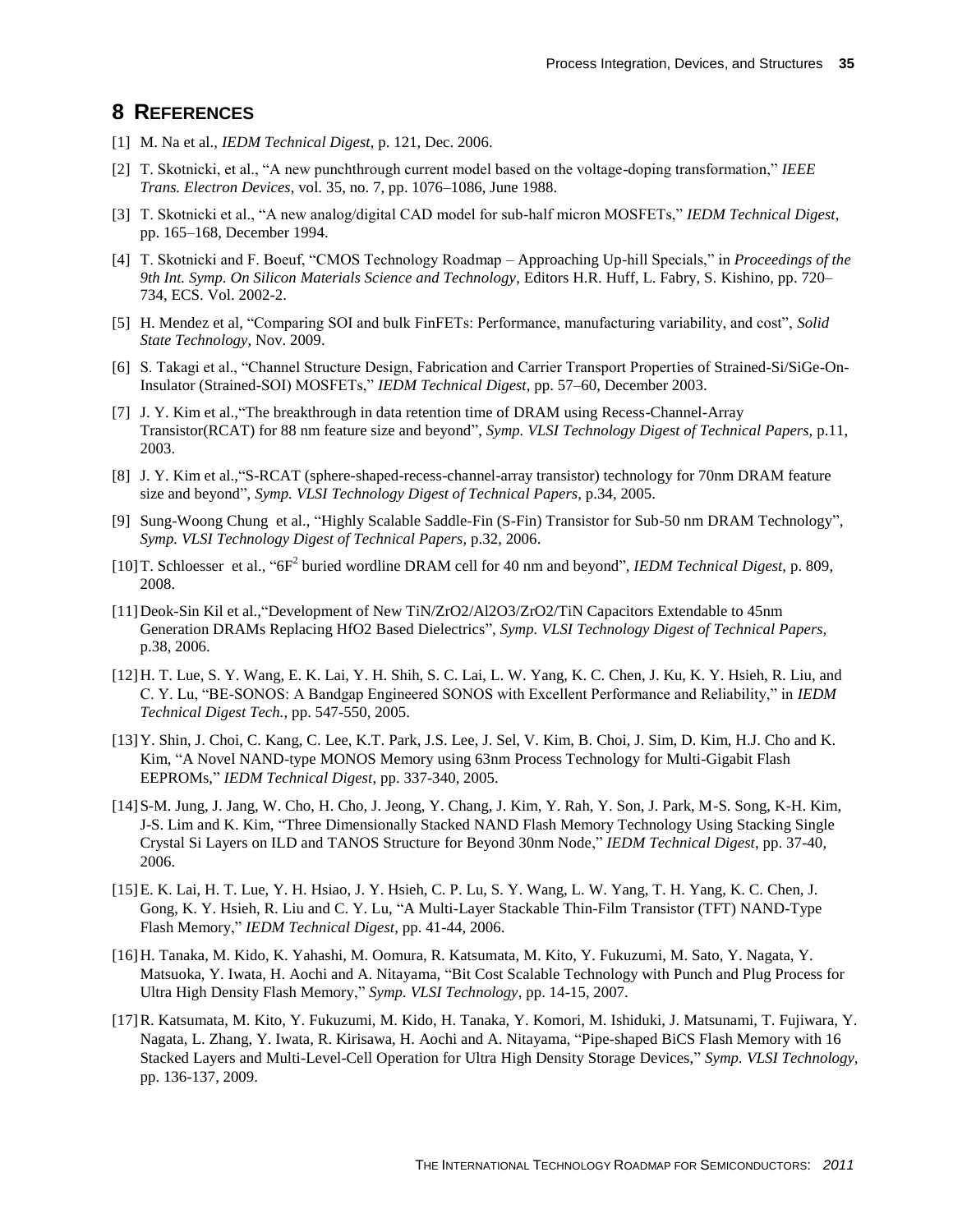- [18]J. Jang, H.S. Kim, W. Cho, H. Cho, J. Kim, S.I. Shim, Y. Jang, J.H. Jeong, B.K. Son, D.W. Kim, K. Kim, J.J. Shim, J.S. Lim, K.H. Kim, S.Y. Yi, J.Y. Lim, D. Chung, H.C. Moon, S. Hwang, J.W. Lee, Y.H. Son, U.I. Chung, and W.S. Lee, "Vertical Cell Array using TCAT (Terabit Cell Array Transistor) Technology for Ultra High Density NAND Flash Memory," *Symp. VLSI Technology,* pp. 192-193, 2009.
- [19] J. Kim, A.J. Hong, S. M. Kim, E.B. Song, J.H. Park, J. Han, S. Choi, D. Jang, J.T. Moon, and K.L. Wang, "Novel Vertical-Stacked-Array-Transistor (VSAT) for Ultra-high-density and Cost-effective NAND Flash Memory Devices and SSD (Solid State Drive)," *Symp. VLSI Technology,* pp. 186-187, 2009.
- [20]W. Kim, S. Choi, J. Sung, T. Lee, C. Park, H. Ko, J. Jung, I. Yoo, and Y. Park, "Multi-layered Vertical Gate NAND Flash Overcoming Stacking Limit for Terabit Density Storage," *Symp. VLSI Technology,* pp. 188-189, 2009.
- [21]C.H. Hung, H.T. Lue, K.P. Chang, C.P. Chen, Y.H. Hsiao, S.H. Chen, Y.H. Shih, K.Y. Hsieh, M. Yang, J. Lee, S.Y. Wang, T. Yang, K.C. Chen, and C.Y. Lu, "A Highly Scalable Vertical Gate (VG) 3D NAND with High Program Disturb Immunity using a Novel PN Diode Decoding Structure", *Symp. VLSI Technology,* 4B-1, 2011.
- [22]S.J. Whang, K.H. Lee, D.C. Shin, B.Y. Kim, M.S. Kim, J.H. Bin, J.H. Han, S.J. Kim, B.M. Lee, Y.K. Jung, S.Y. Cho, C.H. Shin, H.S. Yoo, S.M. Choi, K. Hong, S. Aritome, S.K. Park, and S.J. Hong, "Novel 3-dimentional Dual Control-Gate with Surrounding Floating-Gate (DC-SF) NAND Flash Cell for 1Tb File Storage Application", *IEDM Technical Digest,* pp. 668-671, 2010.
- [23]Y.H. Hsiao, H.T. Lue, T.H. Hsu, K.Y. Hsieh, and C.Y. Lu, "A Critical Examination of 3D Stackable NAND Flash Memory Architectures by Simulation Study of the Scaling Capability", *2010 International Memory Workshop,* pp. 142-145, 2010.
- [24]B. Eitan, P. Pavan, I. Bloom, E. Aloni, A. Frommer, and D. Finzi, "NROM: A Novel Localized Trapping, 2 bit Nonvolatile Memory Cell," *IEEE Electron Device Lett.,* **21**, pp. 543–545, Nov. (2000).
- [25]Y. K. Hong, D. J. Jung, S. K. Kang, H. S. Kim, J. Y. Jung, H. K. Koh, J. H. Park, D. Y. Choi, S. E. Kim, W. S. Ann, Y. M. Kang, H. H. Kim, J.-H. Kim, W. U. Jung, E. S. Lee, S. Y. Lee, H. S. Jeong and K. Kim, "130 nmtechnology, 0.25 μm<sup>2</sup>, 1T1C FRAM Cell for SoC (System-on-a-Chip)-friendly Applications," Symp. VLSI *Technology*, pp. 230-231, 2007.
- [26]K. Miura, T. Kawahara, R. Takemura, J. Hayakawa, S. Ikeda, H. Takahashi, H. Matsuoka and H. Ohno, "A novel SPRAM (SPin-transfer torque RAM) with a synthetic ferromagnetic free layer for higher immunity to read disturbance and reducing write-current dispersion," *Symp. VLSI Technology*, pp. 234-235, 2007.
- [27]F. Xiong, A. Liao, D. Estrada, and E. Pop, "Low-power Switching of Phase-Change Materials with Carbon Nano Tube Electrodes", published online in *Science Express,* March 10th, 2011.
- [28]J. Liang, R.G.D. Jeyasingh, H-Y. Chen and H-S. P. Wong, "A 1.4uA Reset Current Phase Change Memory Cell with Integrated Carbon Nanotube Electrodes for Cross-Point Memory Application", *Symp. VLSI Technology,* 5B-4, 2011.
- [29]I.S. Kim, S.L. Cho, D.H. Im, E.H. Cho, D.H. Kim, G.H. Oh, D.H. Ahn, S.O. Park, S.W. Nam, J.T. Moon, and C.H. Chung, "High Performance PRAM Cell Scalable to Sub-20nm Technology with below  $4F<sup>2</sup>$  Cell Size, Extendable to DRAM Applications", *Symp. VLSI Technology,* 19-3, 2010.
- *[30]*See for example, *<https://nanohub.org/resources/tools/?view=taxonomy>*